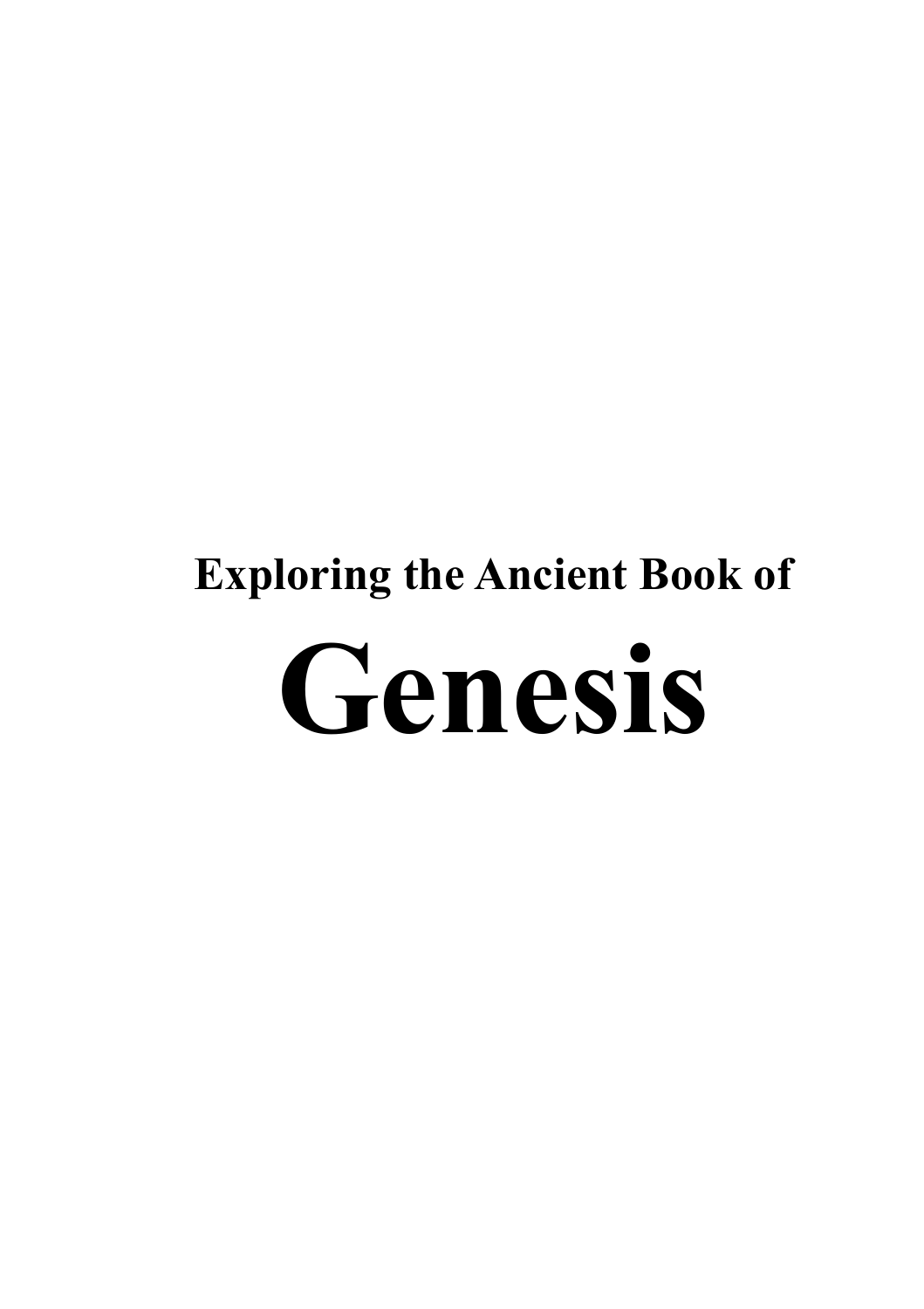Would you like to print copies of this book for your own use? Or would you like to download it for use on your device?

Free downloads of all of these studies in English and other languages are available at **www.learnhisways.com**.

© 2014 Life Resources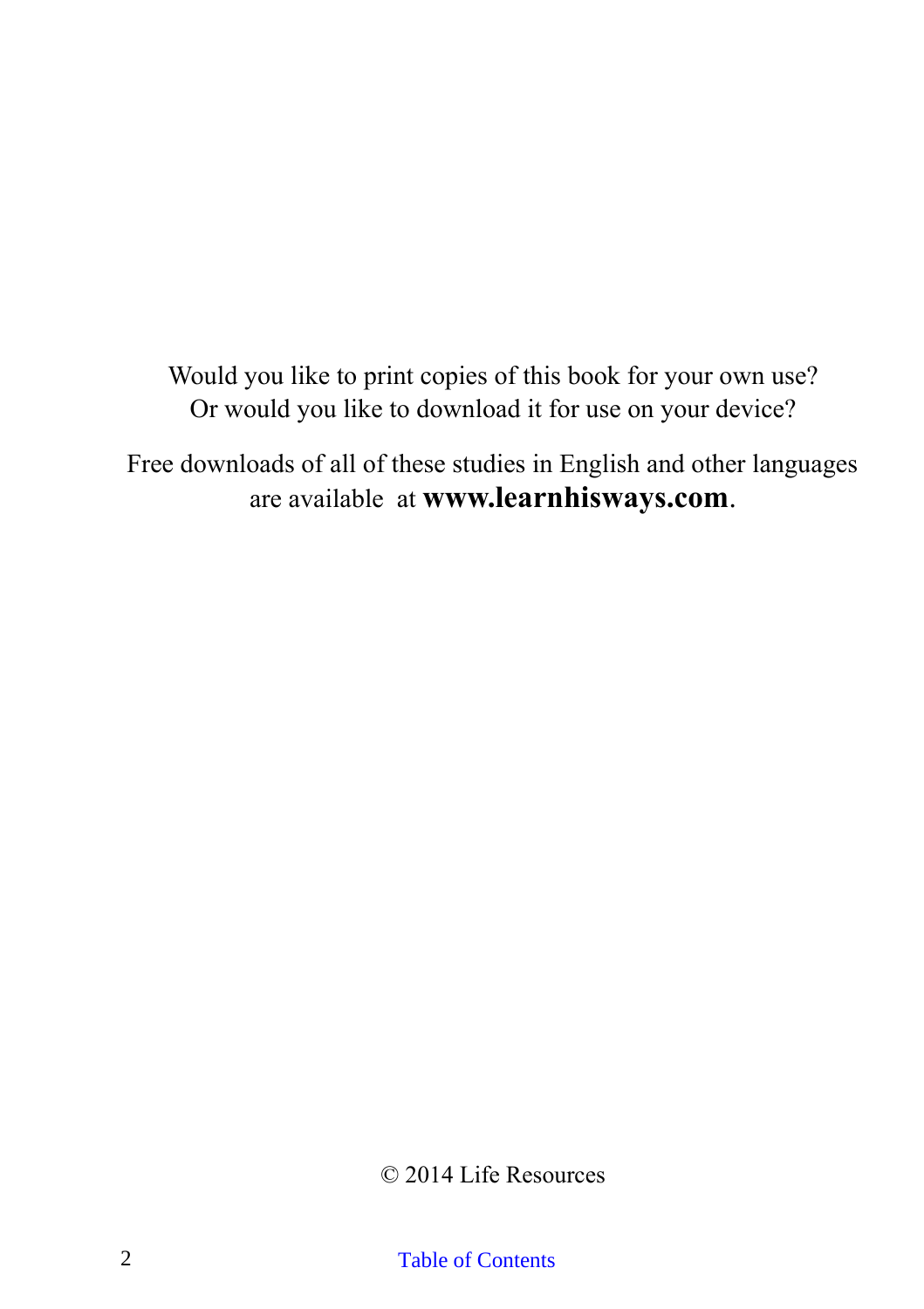*O Lord, our Lord, how majestic is your name in all the earth! When I consider the heavens,the work of your fingers, The moon and the stars which you have set in place, What is man that you are mindful of him, And the son of man that you care for him? Yet you have made him a little lower than the heavenly beings and crowned him with glory and honor. Psalm 8:1 & 3-5*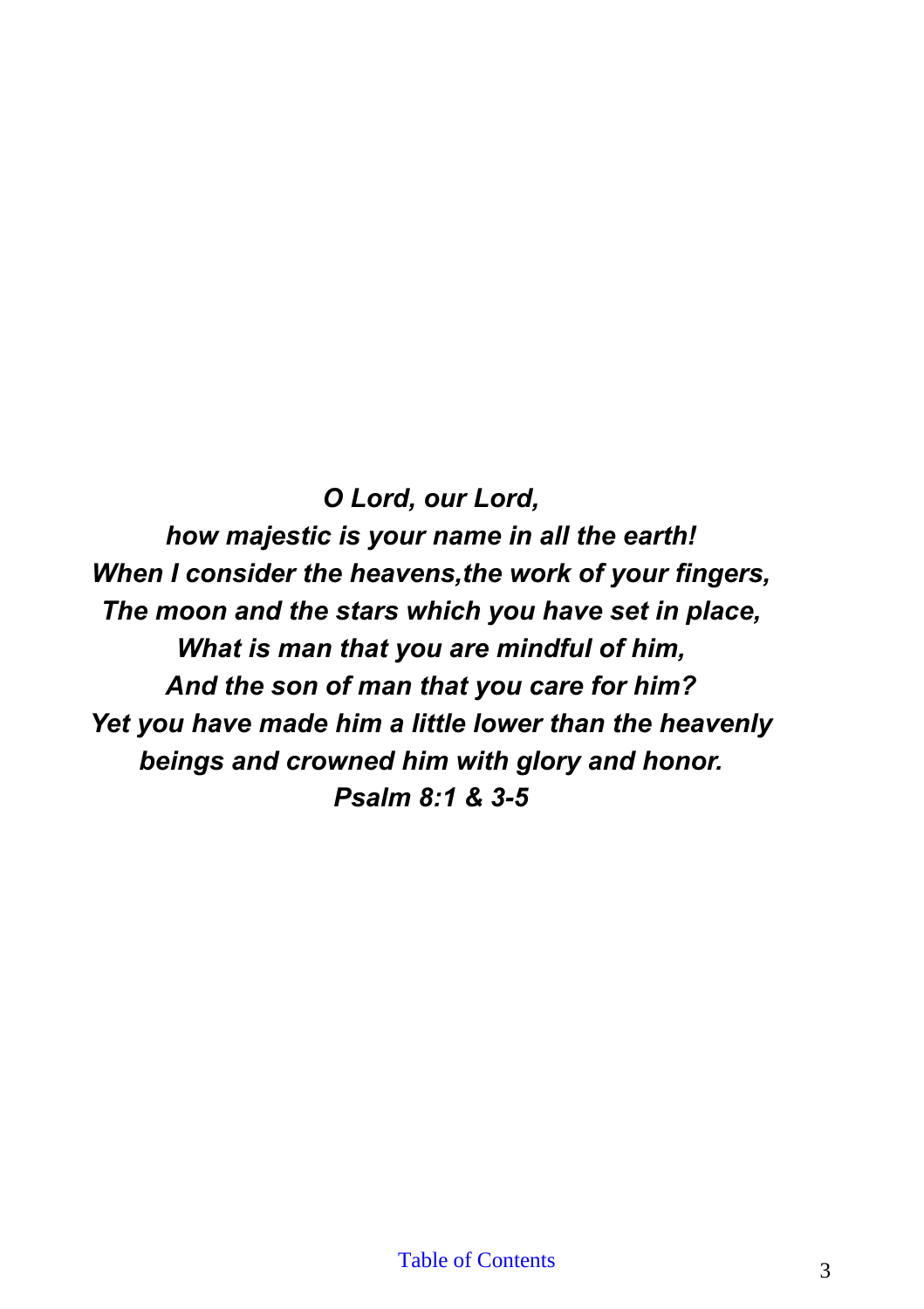## **Table of Contents**

| 1.               |                                                            |  |
|------------------|------------------------------------------------------------|--|
| $\overline{2}$ . |                                                            |  |
| 3.               |                                                            |  |
| 4.               |                                                            |  |
| 5.               | Abraham: God's Call And Covenant: Genesis 12-15 28         |  |
| 6.               | Abraham: The Birth Of Ishmael & Isaac: Genesis 16-21 35    |  |
| 7.               | Genesis 18:16-33 And 19:1-29                               |  |
| 8.               | Abraham Is Tested; Abraham's Death: Genesis 22-25 43       |  |
| 9.               | Jacob: Chosen And Blessed By God: Part 1, Genesis 25-28 47 |  |
| 10.              | Jacob: Chosen And Blessed By God: Part 2, Genesis 29-35 51 |  |
| 11.              | Part 1, Genesis 37 & 39:1-6                                |  |
| 12.              | Part 2, Genesis 39:7-41:57                                 |  |
|                  | Part 3, Genesis 42-50                                      |  |
|                  |                                                            |  |
|                  |                                                            |  |
|                  |                                                            |  |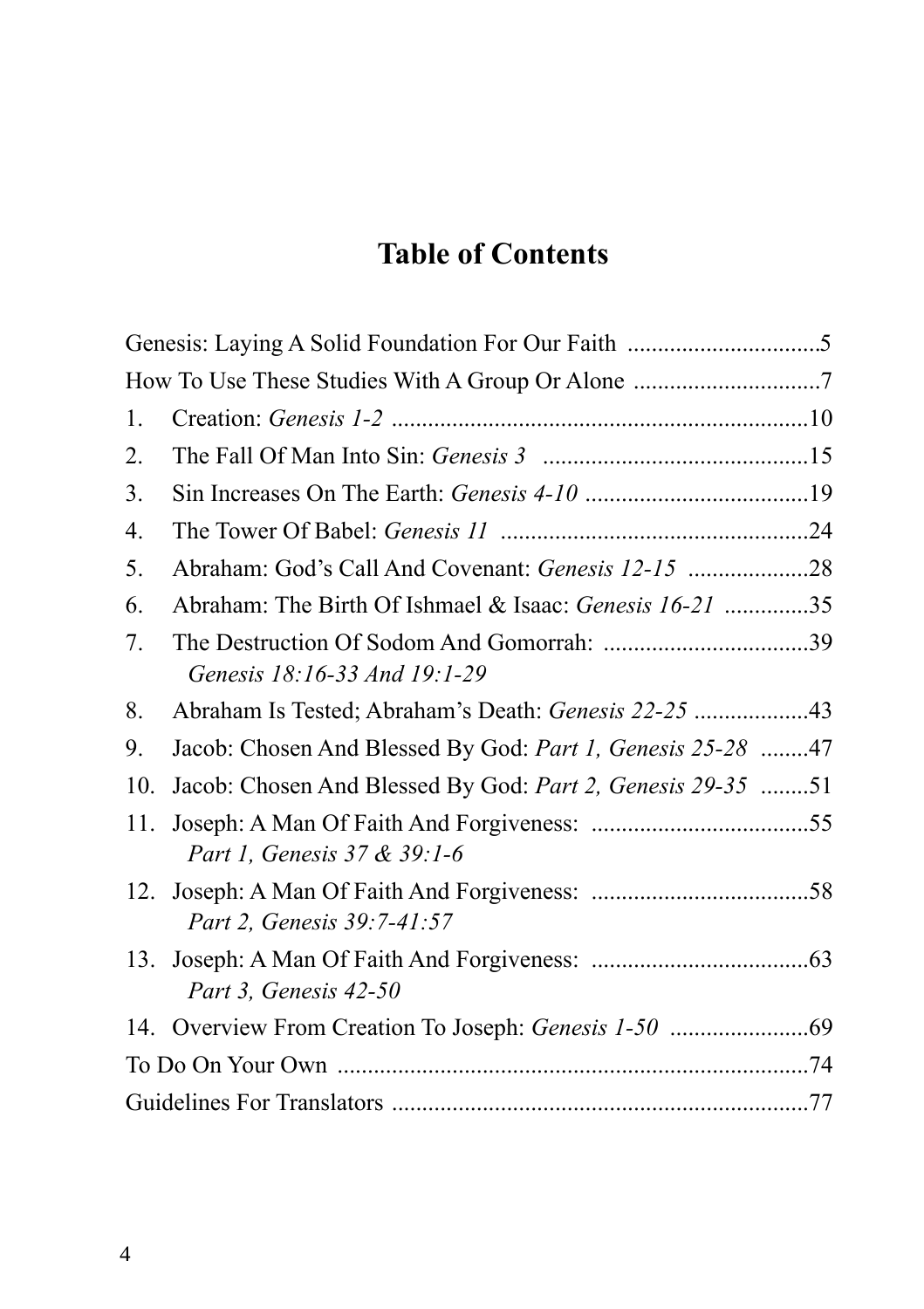## <span id="page-4-0"></span>**GENESIS LAYING A SOLID FOUNDATION FOR OUR FAITH**

Anyone who reads Genesis can see that it is an amazing book. It tells us about the beginning of life in our world. It helps us understand where we came from, and it shows us that human beings have a special relationship with God because He created them in His own image.

Genesis begins with amazing beauty. But soon it shows the beginning and growth of sin in the world. It shows how sin destroys individuals, families and nations. Many people are unaware that in the book of Genesis we find many answers to our questions about why we are here, and why the world is the way it is. It also opens our eyes to a very important fact which brings stability to our lives. This fact is that there is a God who created everything, and He continues to work out His good purposes in spite of the destruction that sin brings. He hates sin and brings judgment against it. But He also is a God with a plan and a purpose to save and bless the world. We need to understand that plan.

If we have no knowledge of our history, or of our ancestors, or if we don't have an accurate picture of what God is really like, we are like a spacecraft drifting aimlessly through space. We are like a large tree with very shallow roots which the winds can easily knock over. But God does not want us to be blind to what He is like and what is happening in this world. As we open Genesis and read it, light and hope come to our minds and hearts.

In Genesis we learn about men of faith who were called by God for His special purposes—men like Adam, Noah, Abraham, Jacob, Joseph, and others. Were they perfect? No. The Bible tells us the truth about the men and women in its pages. They were people just like you and me. But blessing came to men of faith, even though they had many trials and didn't follow the Lord perfectly. Through them God began to build a nation. Through that nation—Israel—God would send the Savior, the Messiah.

These studies are written for followers of Jesus, as you will see in each study. However, people who are not followers of Jesus but are searching for truth, may also gain much from the studies. Jesus, who lived 2,000 years after Abraham, knew the book of Genesis well and talked about it in His teachings. He quoted Genesis 2 when he taught about marriage. He also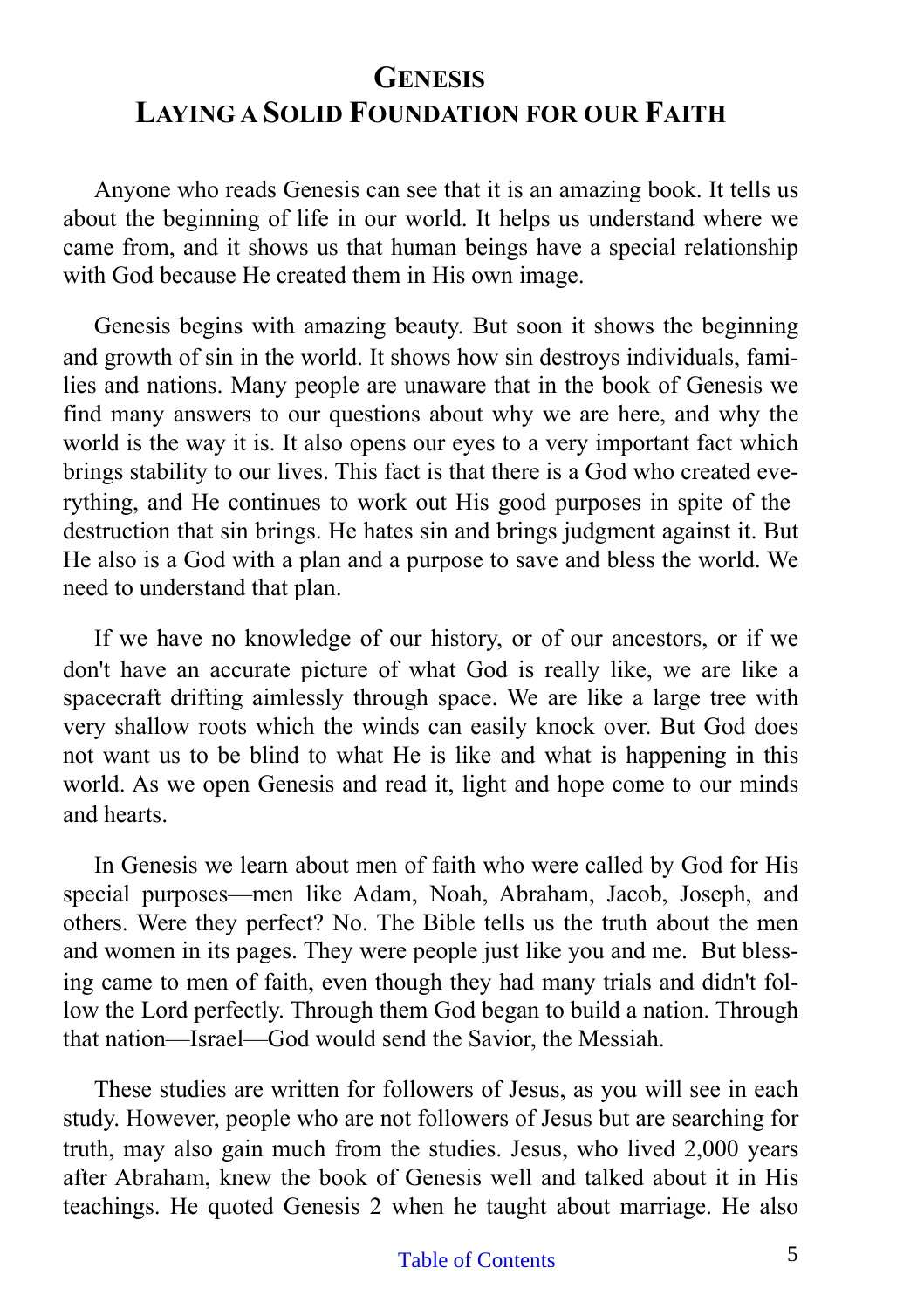spoke of Noah, Abraham, Isaac and Jacob. He did not speak of Genesis as a fable. He taught that its people and its truths were rooted in actual history. And so we learn from Jesus that knowing this book is important to all who want to know the one true God. The message of Genesis is strongly connected to the good news of Jesus Christ. Therefore we will sometimes take you to the New Testament to see how Genesis connects with our salvation. The better we understand salvation, the better we will live.

May God richly bless you as you study.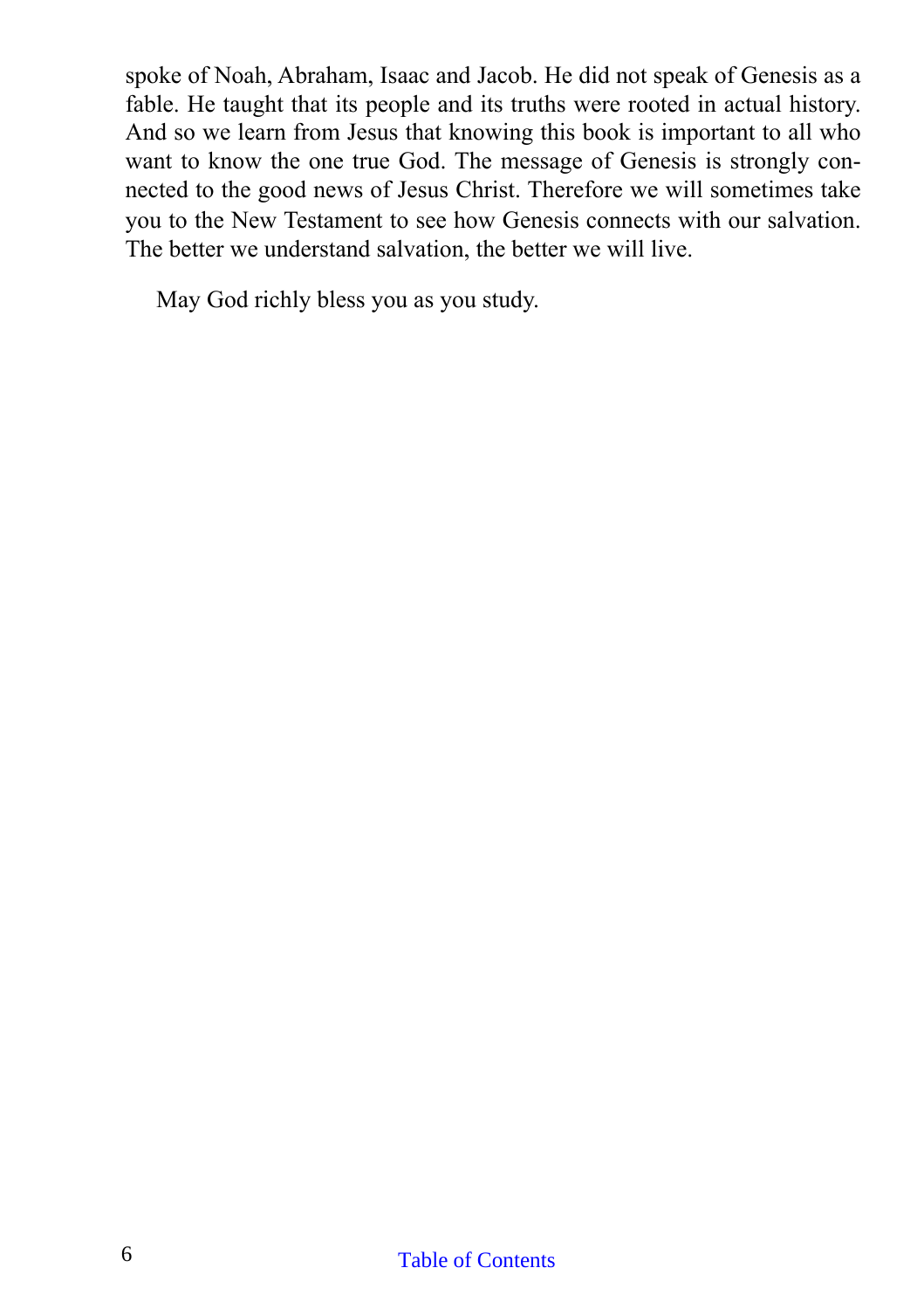## **HOW TO USE THESE STUDIES WITH A GROUP OR ALONE**

<span id="page-6-0"></span>These studies are an overview of the book of Genesis. Their purpose is to help you to see the big picture of the book of our beginnings. Therefore, many stories are not looked at in detail. You may want to go back later and look more closely at some of the stories to learn more of the many lessons they have to teach us.

You will notice that there is a lot of reading connected with these studies. In order to get the most out of them, it is best **to read through all 50 chapters of Genesis**. At the end of each lesson in this book, you will see recommended readings for the next study. Before you start that study, take time to read through those chapters at least once. Remember, the Bible passage itself is what you want to learn from. If you are studying with a group, reading the passage before coming to the study will help you to understand what is happening much better. The more familiar you are with the passage being studied, the more you will gain from the questions in this book.

**This book has been especially written for small group Bible study**... for the house group to use each week when it gathers together, for example. Also, you may want to use it to disciple people at other times during the week.

**This book is a guide to help you read Genesis more carefully.** In these studies, you will see different types of questions:

- One type of question asks the group to **look carefully at a verse** to make sure that they are not missing important parts of the story.
- A second type of question helps the group to **think about and discuss the meaning of certain verses.** Genesis is rich in helping us understand the meaning of life. Therefore it is good to stop often and contemplate what the writer is trying to tell us. A group that takes time to think about the meaning of the passage will find a spiritual feast each week.
- A third type of question helps the group to **think about how they will apply what they have learned to their lives today.** Don't rush over these questions. Take time to discuss them. And make sure you take time for prayer. This is where your lives will change for the better.

If you are studying this book alone, you may want to write your thoughts down in a notebook. When we are not in a group, we usually don't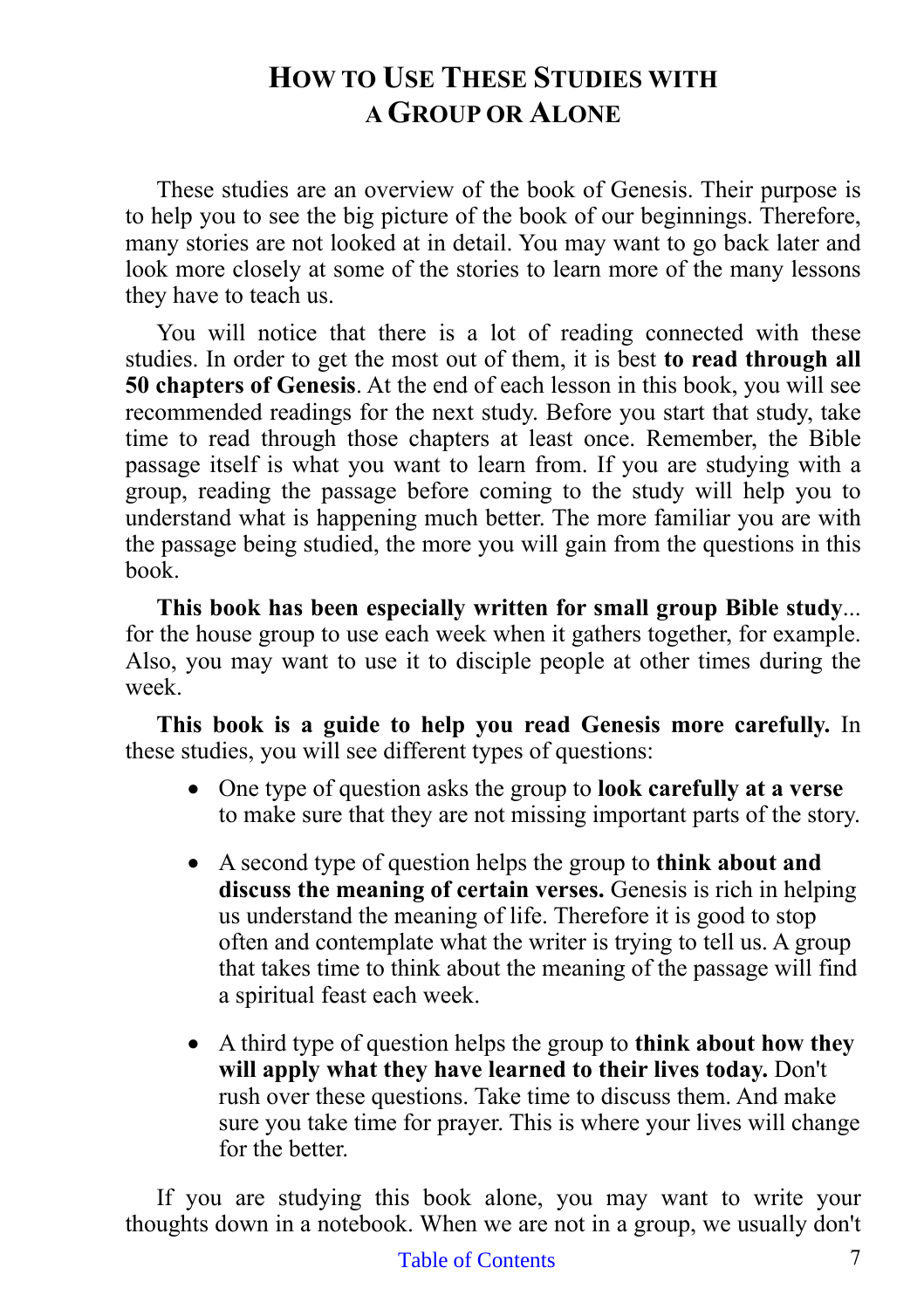form our thoughts into words. If, when alone, we write our thoughts down, we become more exact in what we think. Also, we can go back and read our notes at any time in the future. These notes also might be used to teach others.

#### **GROUP LEADERS – Here are some guidelines to make these studies meaningful to every group member:**

- **As the group leader, study the passage and questions alone before you meet with the group.** You will be better prepared to help the group members if you yourself are acquainted with the study beforehand.
- **Begin your group study with prayer and faith** that He will be with you to help you understand and obey His word.
- **The most important part of these studies is the Bible passage itself.** As a group, make sure you read the assigned passage at least once.
- **Make sure group members look carefully at the verses before they give their answers.** The studies are designed to discover what the Bible actually teaches, not to guess about what we think it says.
- **Be sure to have the group answer each question, one by one.**  There are sometimes 3 or 4 questions under each item. Don't read the questions all at once. Give an answer to each question before going on to the next.
- **These studies are made for group discussion, not for anyone to preach or teach the whole lesson.** Try to give everyone in the group the opportunity to briefly share his thoughts on at least a few of the questions. Encourage all to participate and none to dominate the discussion
- **If possible, sit in a circle so group members can see each other.**  This will feel more informal than a "classroom" style, with chairs in rows and a leader doing all the teaching up at the front. A circle will help the group members feel more free to participate in the discussion.
- **As much as possible, make sure that everyone has their own copy of the lesson and a Bible.** Encourage group members to take the study home and do it again with their family or friends.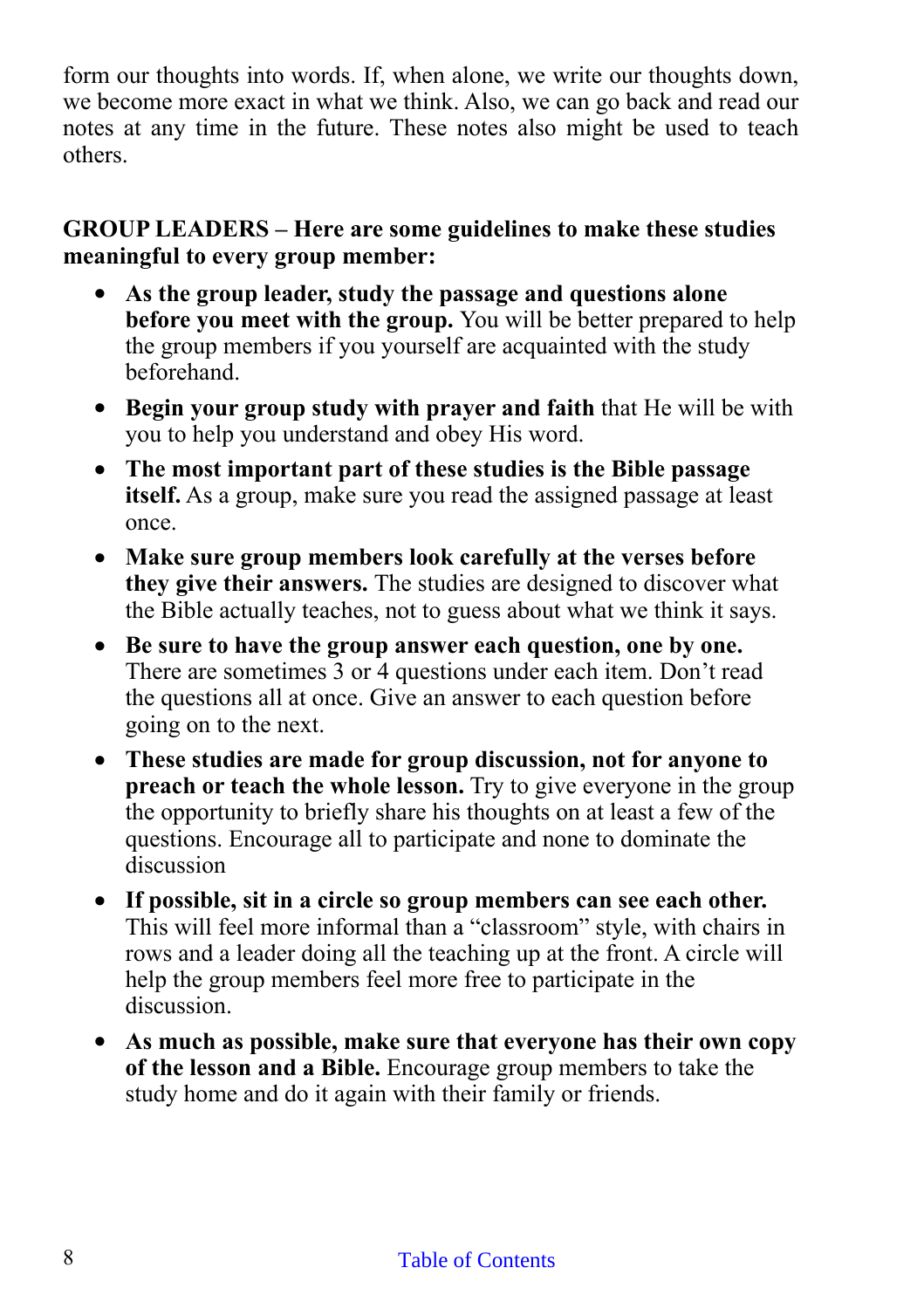**Note: Before you begin the first study, read through all of chapters 1&2 of Genesis. If you are studying this book with a group, read these chapters on your own before coming to the group study**.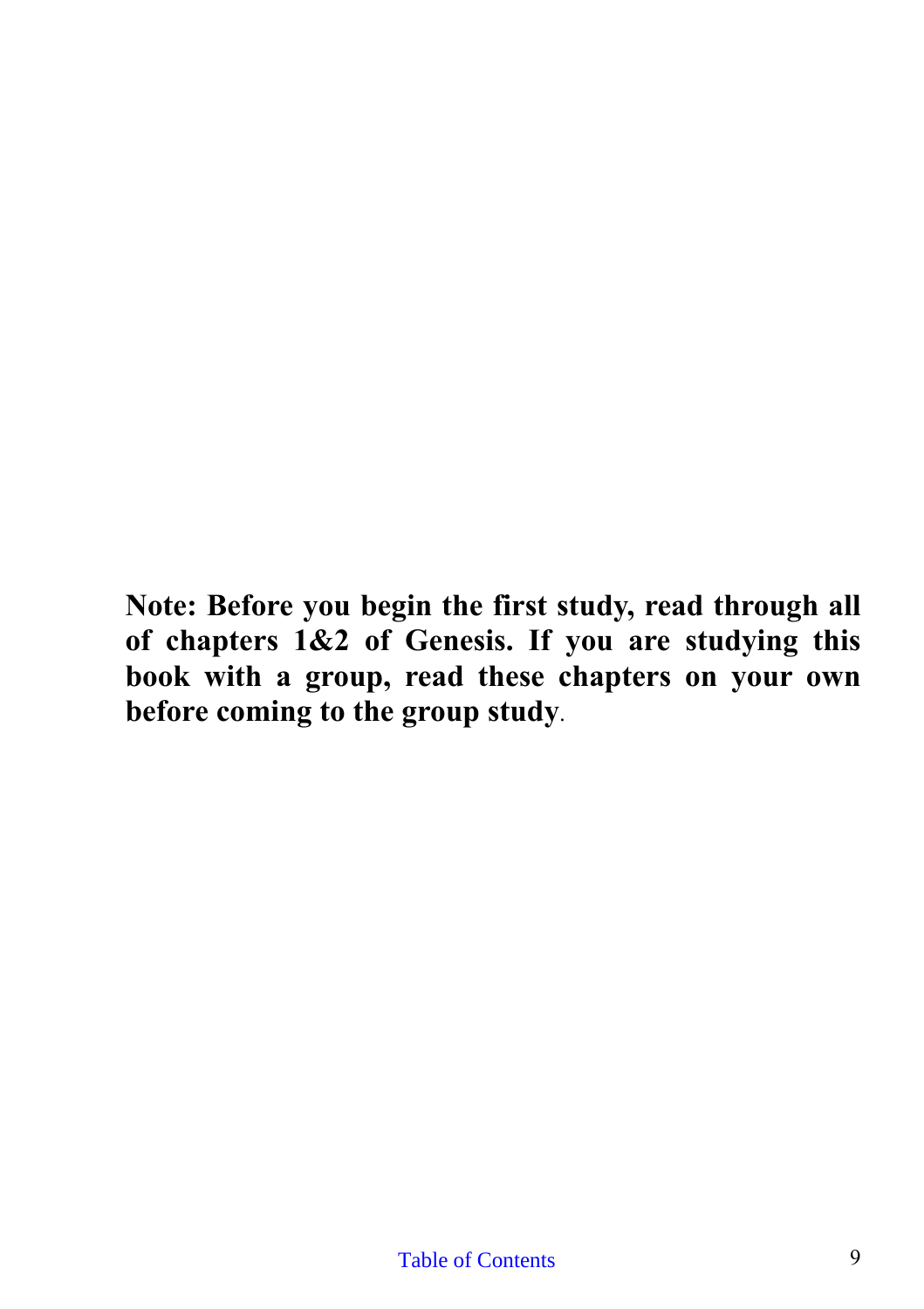## **1. CREATION**

## *Genesis 1-2*

#### <span id="page-9-0"></span>**Opening Questions:**

All of us have questions about God. What are some of your unanswered questions about God and the world? Do you think it's possible to find answers to questions about our beginnings?

#### **Introduction:**

While the Bible does not tell us everything about the beginning of the universe and our world, there are some very important truths that we can learn from the study of the first few chapters of Genesis. This first study will look at the story of the creation of the world and of mankind.

#### **Read Genesis 1:1-25.**

1. Read Genesis 1:1 again.

This is the very first verse of God's Holy Book, explaining to us how things began. What important truth about creation do we learn from this verse? Think about it. Why do you think this verse is first in the Bible?

#### **Where did God come from?**

Most of us ask this question at some point in our lives. But here in Genesis there is no explanation given to us of where God came from. He is already there in the first verse of the Holy Book. So, we can understand that the words "in the beginning" are talking about our beginning, not His beginning. Nowhere in the Old or New Testaments does God tell us about His beginning because He tells us in other chapters of the Bible that He had no beginning and He will have no end. This is a mystery that man cannot understand.

Even though there are mysteries, we will see that God reveals many things about Himself and about our ancient history in this Holy Book. This helps us to better understand what is happening in our world today. We depend on Him to teach us the truth about how to live as He created us to live.

<sup>2.</sup> What words are the same in verses 3, 6, 9, 11, 14, (and other verses of this chapter)?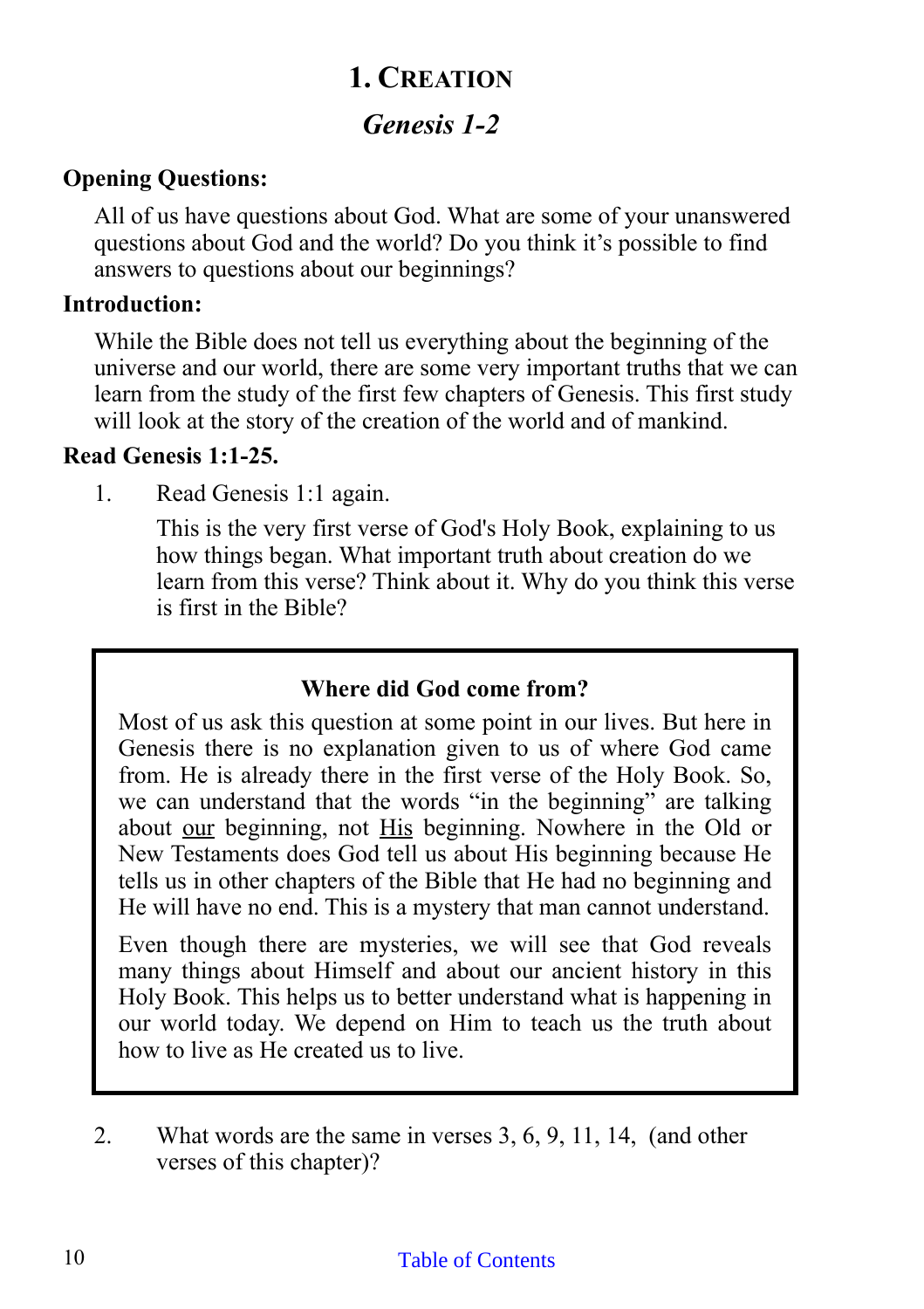3. When we read that God created the universe with the words "Let there be…" it speaks powerfully to our hearts. We see that God creates with His word!

Think about our big world, our very hot sun, and huge galaxies with millions of stars coming into existence because God says, "Let there be..." How does that affect you?

4. How is God's creation described in verses 4, 10, 12, 18, (and other verses)?

#### **The gods of ancient civilizations**

Many cultures in the ancient world had mythical stories about how the world began. But the stories about their gods were very different from this story about God in Genesis. Those mythical gods had human weaknesses: they fought each other; they had family arguments, jealousy and strife; they were limited in what they could do; and often they were immoral. But when we read about creation in Genesis we see a very different picture. We see a grand picture of an all-powerful God, creating a world with perfection, beauty, and purpose. After each day of creation, God announces, "It is good."

Today we live in a world filled with sin. But when we read Genesis 1 and 2 we realize that **life didn't start out bad—it started out good!** Deep in our hearts we know that it should be that way. When we read these chapters, we begin to see a **GRAND DESIGN.** And so we ask, "What is God's grand design for this world? What does He want for us, His creation?"

#### **Read Genesis 1:26-31 and all of chapter 2.**

5. These verses tell about the most majestic part of God's creation. Chapter 1:26-31 tells about the creation of the man and woman. Then, chapter 2:7 and 15-25 gives us more details of their creation.

What do you think "created in His image" means? (Genesis 1:26-27) Describe your own ideas before you read the box below.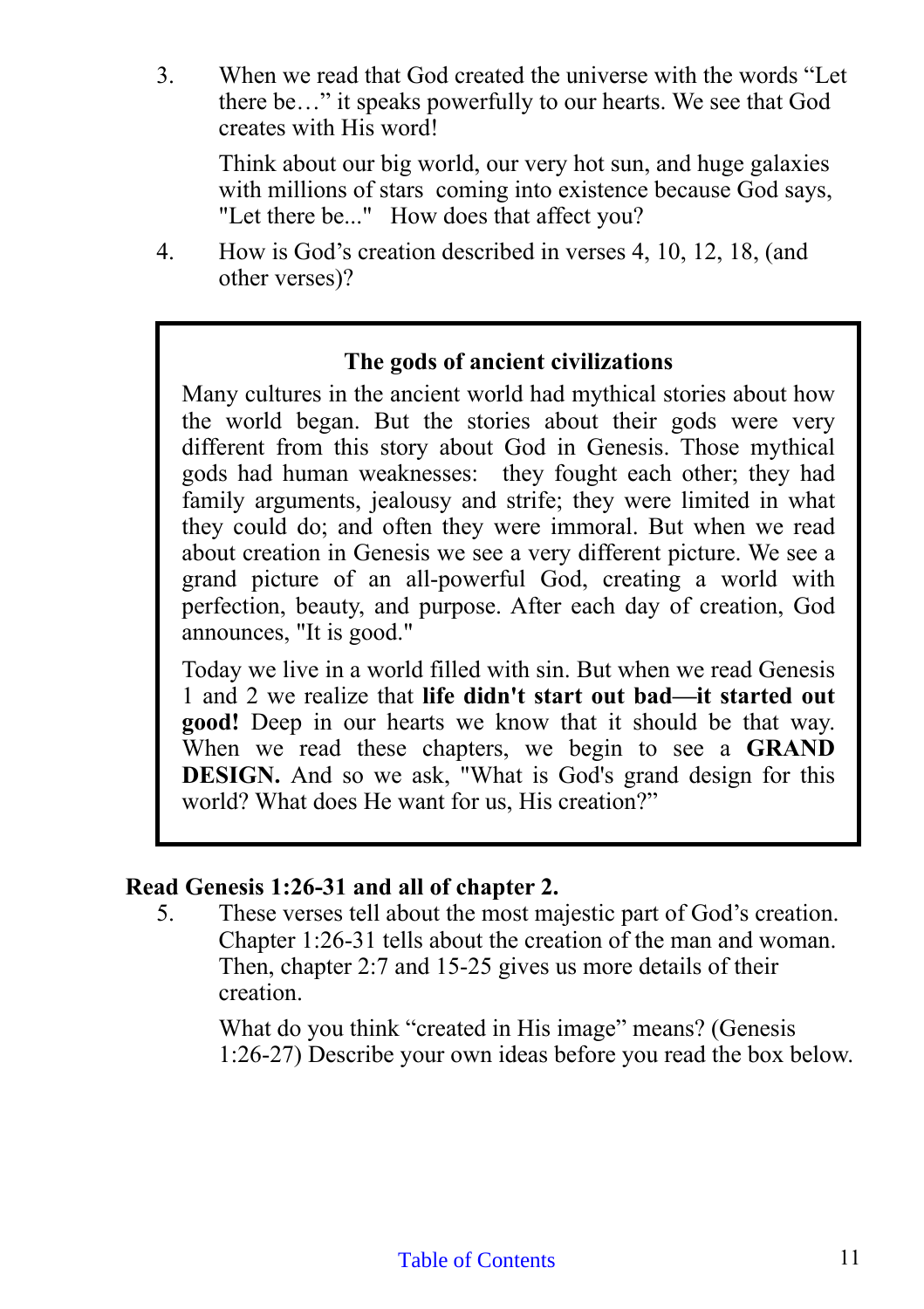#### **Why is mankind special?**

When God created the universe, he did it with His word. However, when He created man, He did it very differently. Read Gen. 2:7. God did not just speak words, He *formed* man and then He *breathed His own breath* into man's nostrils. This tells us that man, more than anything else in God's creation, has the personal touch of God upon him.

Some people say that we are just animals who are smarter than the other animals. But according to Genesis, we are not just animals. There is nothing else in all of creation that Scripture says was created in God's image. We have a spirit placed inside of us by God that desires relationship with our Creator. Like Him, we think, we reason, we feel emotion, we create, we use our will to make choices, and we talk to each other and to God. Life is from God and it is very precious. This explains why we are torn inside by a deep grief when someone close to us dies. And it gives us a little understanding of why God was willing to give His own Son so that we could live forever with Him. Our Creator places great value upon us.

6. Notice in 1:26 God says, "Let *us* make man in our image, in our likeness..." Who do you think God was talking to? Explain your own thoughts, then read the box below.

#### **Who was God talking to?**

The writer of Genesis does not answer that question. He simply reports what God revealed to him--that God said, "Let *us* make man in *our* image." Of course, this is a mystery that no human can fully understand. But there is a very interesting passage in the New Testament that can help us understand this. John, one of Jesus' closest disciples, explains several things clearly about the "Word of God" in his gospel.

**Read John 1:1-5**. What do these verses explain about the Word? In your own words, how would you express verses 1-3? (To understand clearly that the "Word" is Jesus, you will need to also read verses 14-18.)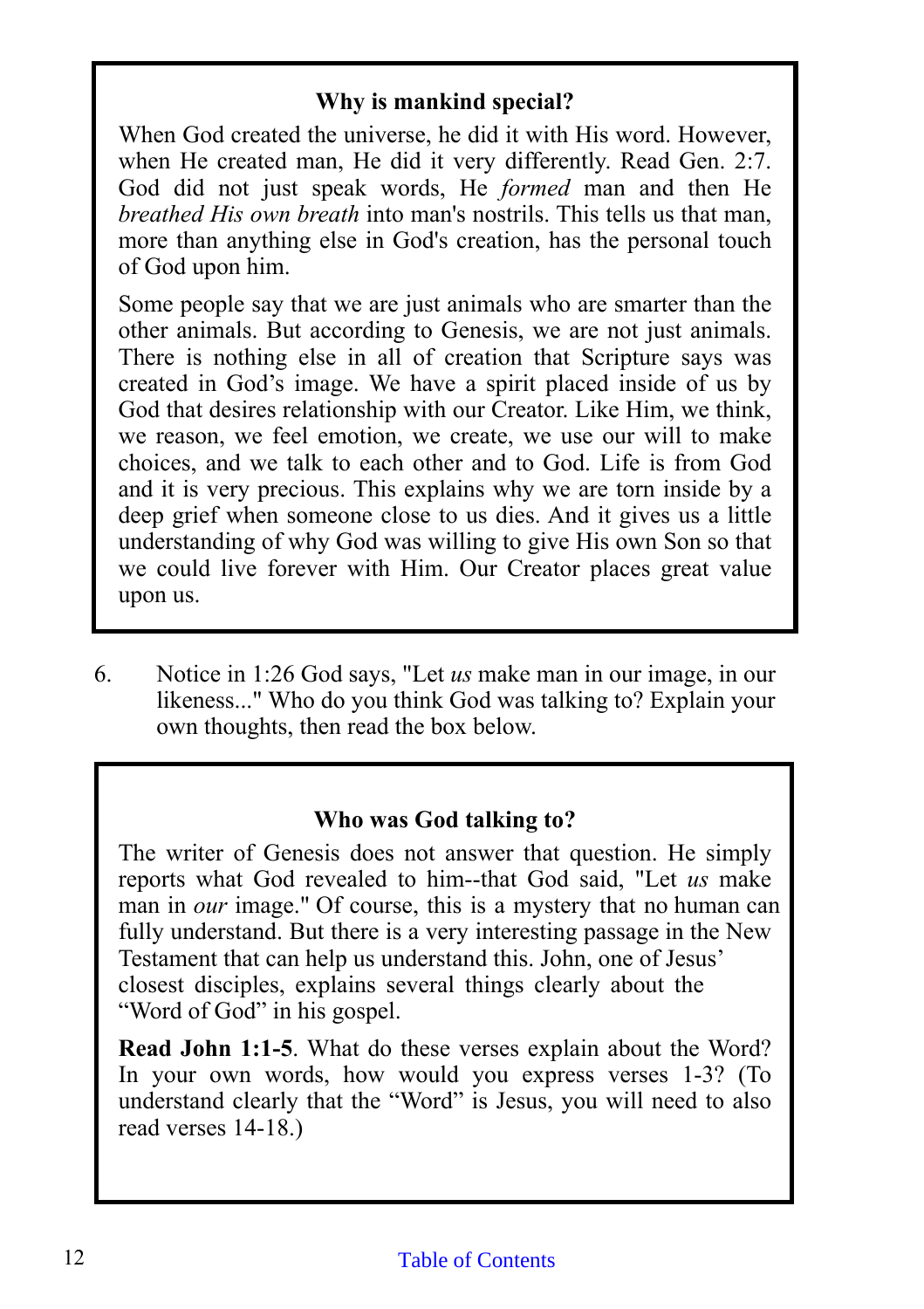7. Now return to Genesis 2 and read again verses 1-3. What did God do on the seventh day?

Isaiah 40:28 tells us that God never gets tired. So, why do you think He rested on the seventh day?

Do you think that a day of rest each week is important for people today?

- 8. Genesis 1 and 2 speak of God's abundant blessings upon the man and the woman. Here are a few of those blessings:
	- God provides abundant food. (Genesis 1:29)
	- God gives them purpose and meaningful work. (1:28 and 2:15)
	- God gives the woman to the man as a friend and helper.  $(2:18 - 24)$
	- God creates them with child-like innocence; they are naked before each other and feel no shame. (2:25)
	- Most importantly, the man and woman have a relationship with God. He talks with them, takes care of them, and wants the best for them. (1:28-29 & 3:8-9)

Before sin came into the world, life was simple, happy, and full of God's blessings. Look again at the 5 points above. Why is this picture of an innocent, sin-free world so beautiful to us today? Discuss your thoughts with the group.

#### **What about evolution?**

As you study Genesis, many questions may come to your mind about how the world was created. There are many things that these two chapters do not tell us, so we should be careful not to try to make Genesis a science book that is expected to explain every detail. But science cannot answer all the questions about the earth's beginnings either. Many scientists today are questioning Darwin's evolution theory. They see it as an inadequate explanation for the formation of life on earth. Perhaps you have been taught by atheists that everything in the world evolved by itself without a creator. Don't be afraid to believe what your common sense tells you. The universe has evidence of a Creator everywhere. Take a few minutes to discuss some of the evidence you see when you look at the world around you and at the heavens above. Don't forget to talk about the amazing design of your own body—your hands, your mind, your eyes!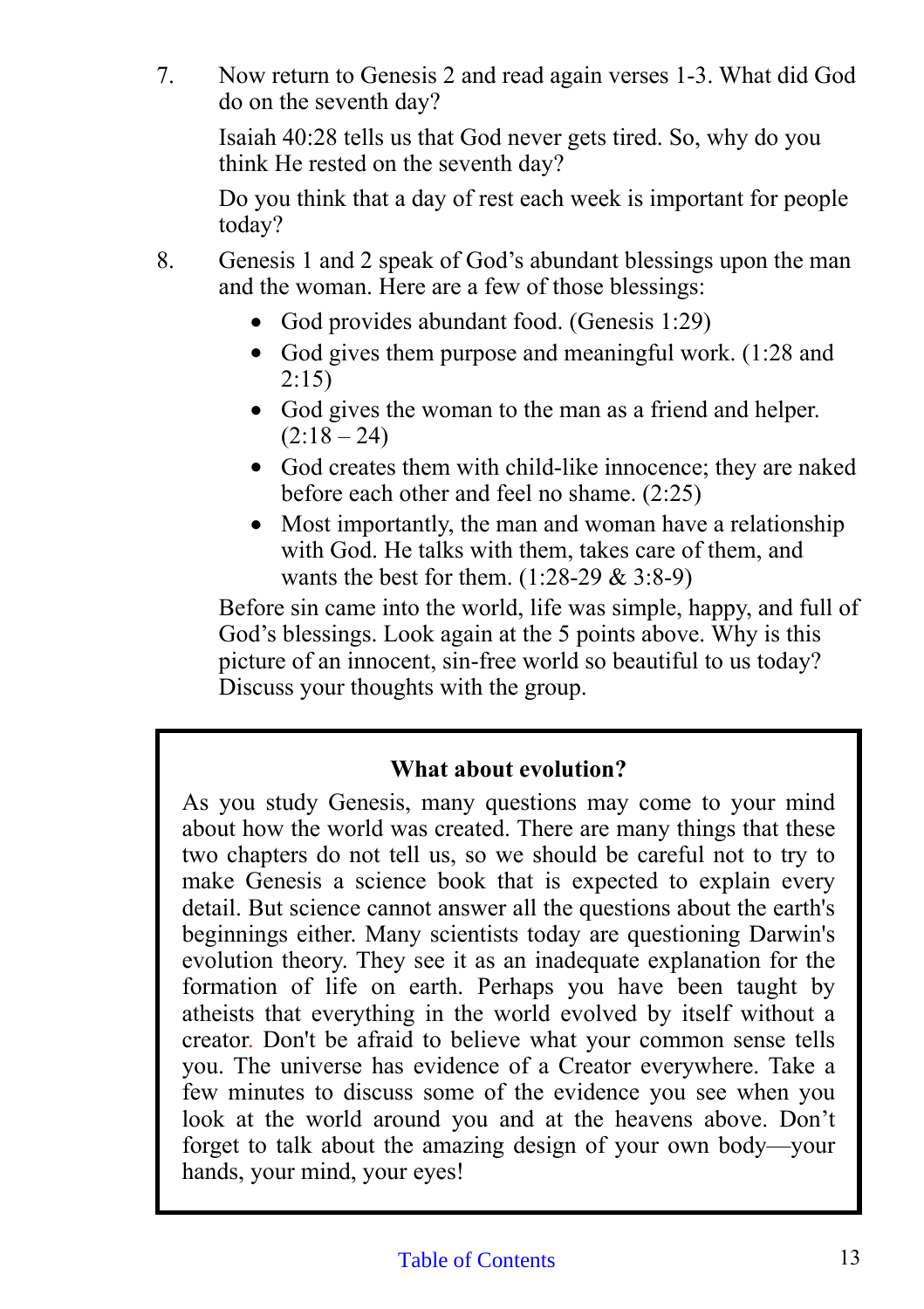- 9. Although the Bible does not tell us everything about how the world was created, there are several important things the writer of Genesis is trying to tell us in Chapters 1 and 2:
	- **Everything was created by God**
	- **He created it all very good**
	- **He created us in His image**

As we begin this study of Genesis, it's important for us to see not only an all-powerful God but also a very loving Creator who cares about his creation. We will see much more of this as we continue through the following chapters of Genesis.

## *What does this mean for us today?*

## **Application and Prayer**

#### **Read Psalm 100:3** several times.

1) How much do you think about the fact that the Creator of the universe has also made you, and that you are His?

#### **Read Psalm 139:13-18.**

- 2) How should it change our attitudes and actions each day if we always remember that our Creator has a beautiful plan for all of His creation?
- 3) Take a few minutes to worship our great Creator. Thank Him for His care of you.

## **Before the next study, read all of Genesis chapter 3.**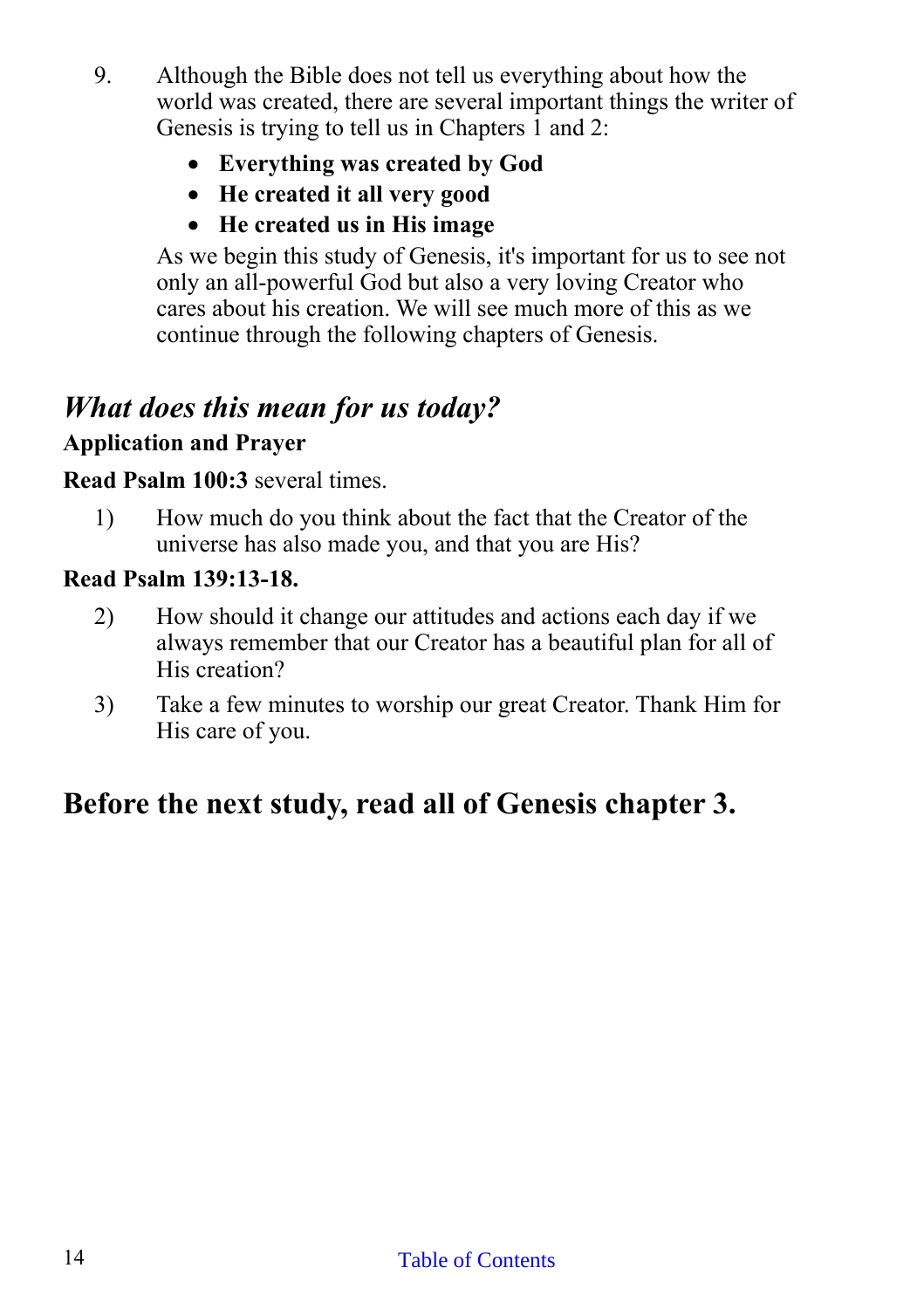## **2. THE FALL OF MAN INTO SIN**

## *Genesis 3*

#### <span id="page-14-0"></span>**Opening Question:**

From the last study, what do you remember about how God created the world? How was the creation of man different from the creation of all the other creatures?

#### **Introduction:**

In our last study we saw that God created a beautiful and perfect world. But when we look at the world today we see many things that are not good—sickness and death; hatred and violence; envy, anger, and bitterness. What happened? This study will look at how sin first entered into God's creation. Before we begin the study of chapter 3, let's look back at a few verses of chapter 2 to help us understand what happened.

#### **Read Genesis 2:8-9 and 15-17.**

- 1. Look closely at verse 9. What were the names of the two special trees that God placed in the middle of the garden?
- 2. In verses 16-17, what did the Lord tell the man that he could eat? What did the Lord forbid? What did He say would happen if the man disobeyed and ate the fruit?

Notice that the Lord blesses Adam and Eve with perhaps thousands of trees from which they can eat and enjoy his kindness to them. How do we sometimes miss all the beautiful blessings that God gives us in life by focusing on the one thing we cannot do?

Now let's look at how sin destroys the beautiful picture.

#### **Read all of Genesis chapter 3.**

- 3. Look carefully at the craftiness of the serpent in how he tempts the woman:
	- What does he say that places a doubt in the woman's mind? (Verse 1)
	- God said they would die if they ate of the tree. Does the serpent agree with God that there will be terrible consequences if she disobeys? (Verse 4)
	- How does the serpent place a seed of doubt in the woman's mind about God's loving care for her and Adam? (Verse 5)

Is the way the devil tempts us to sin similar to the way he tempted Eve? How? (Look at verses 1 and 4-5 again to answer this question.)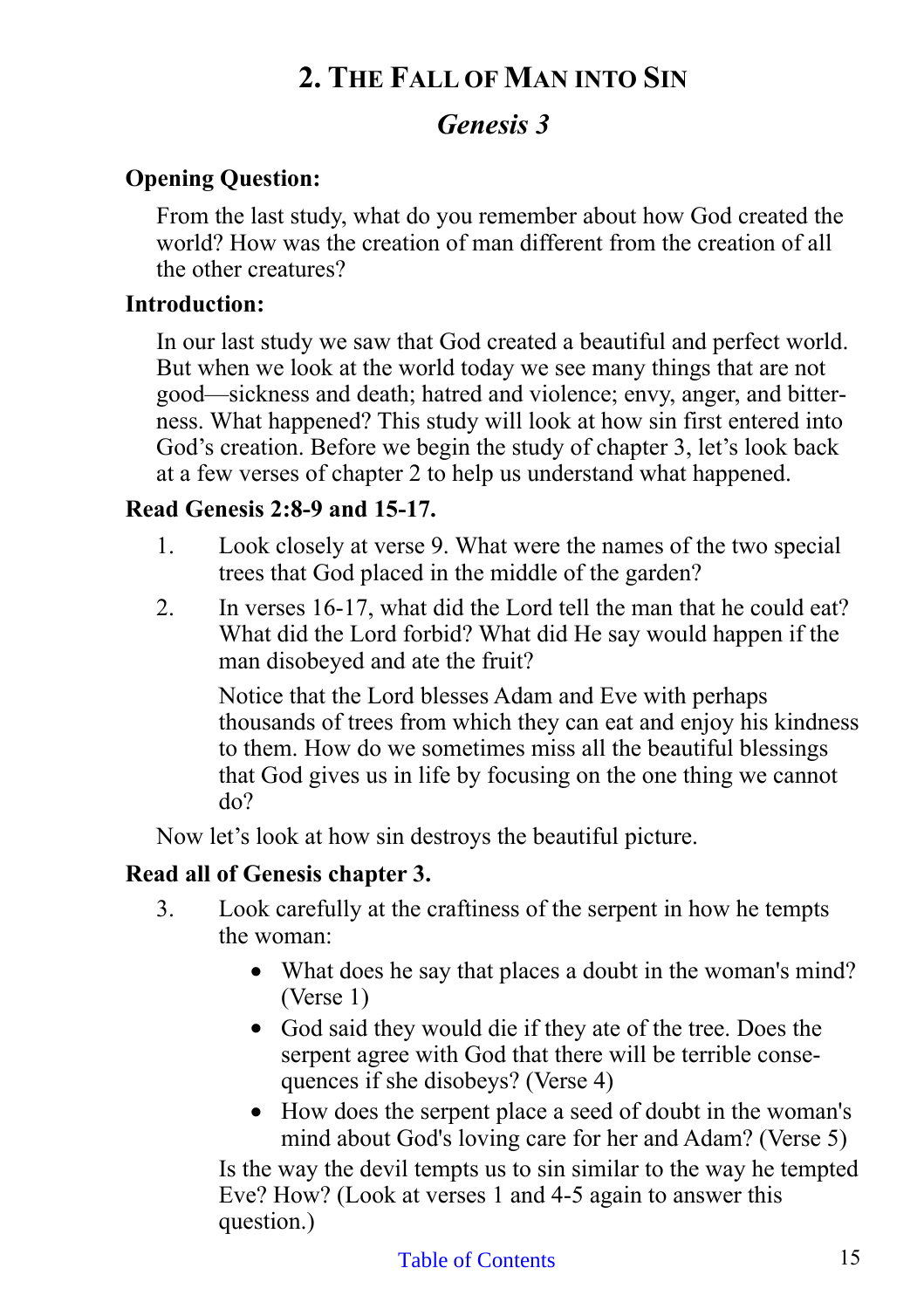- 4. Let's look at the results of Adam and Eve's sin. Read each of the following verses:
	- **Verse 7: shame**
	- **Verses 8 & 9: hiding from God and fear of His presence**
	- **Verses 12 & 13: blaming someone else**

Have you experienced these things? Explain how all of us experience the above consequences when we sin.

- 5. Genesis 1 and 2 speak of abundant beauty, peace and blessings in God's creation. Name all the curses that are described in chapter 3, verses 14-19.
- 6. There is one more curse. Read Genesis 3:22-24. Adam and Eve are banned from the tree of life. Even though they didn't immediately die physically, their spiritual death occurred that day. Their intimate communion with God was cut off. They were spiritually lost. How is this the worst of the curses?

#### **How does the first sin affect you and me today?**

It will be hard for us to see the effect of Adam's sin on us if we don't see ourselves as sinners and separated from God. In the New Testament, the apostle Paul helps us understand this in his letter to the Romans. Please take time now to read **Romans 5:12-19**.

Spiritual death and physical death began with Adam and continued in the human race as all participated in sin. If we don't realize that we are lost through Adam, then we won't see our need for Christ. Jesus' death for us on the cross will have no meaning. Romans 5 shows us the truth that because we are all Adam's offspring, we have all inherited his sinful, fallen nature.

We need a second birth—a spiritual birth. We must be born into Christ to escape the curse that came through the first man, Adam.

- 7. The Bible is full of prophecies. The very first prophecy in the Bible is found in Genesis 3. It is a prophecy spoken by God to the serpent about something that will happen in the future. It is a mysterious prophecy. It tells the serpent of his future destruction. Read Genesis 3:15. Who will crush the serpent? What do you think this means?
- 8. Even though God banned Adam and Eve from eating from the tree of life, He didn't abandon them. Nor did he destroy them. He still cared for them. Notice that he provided clothes for them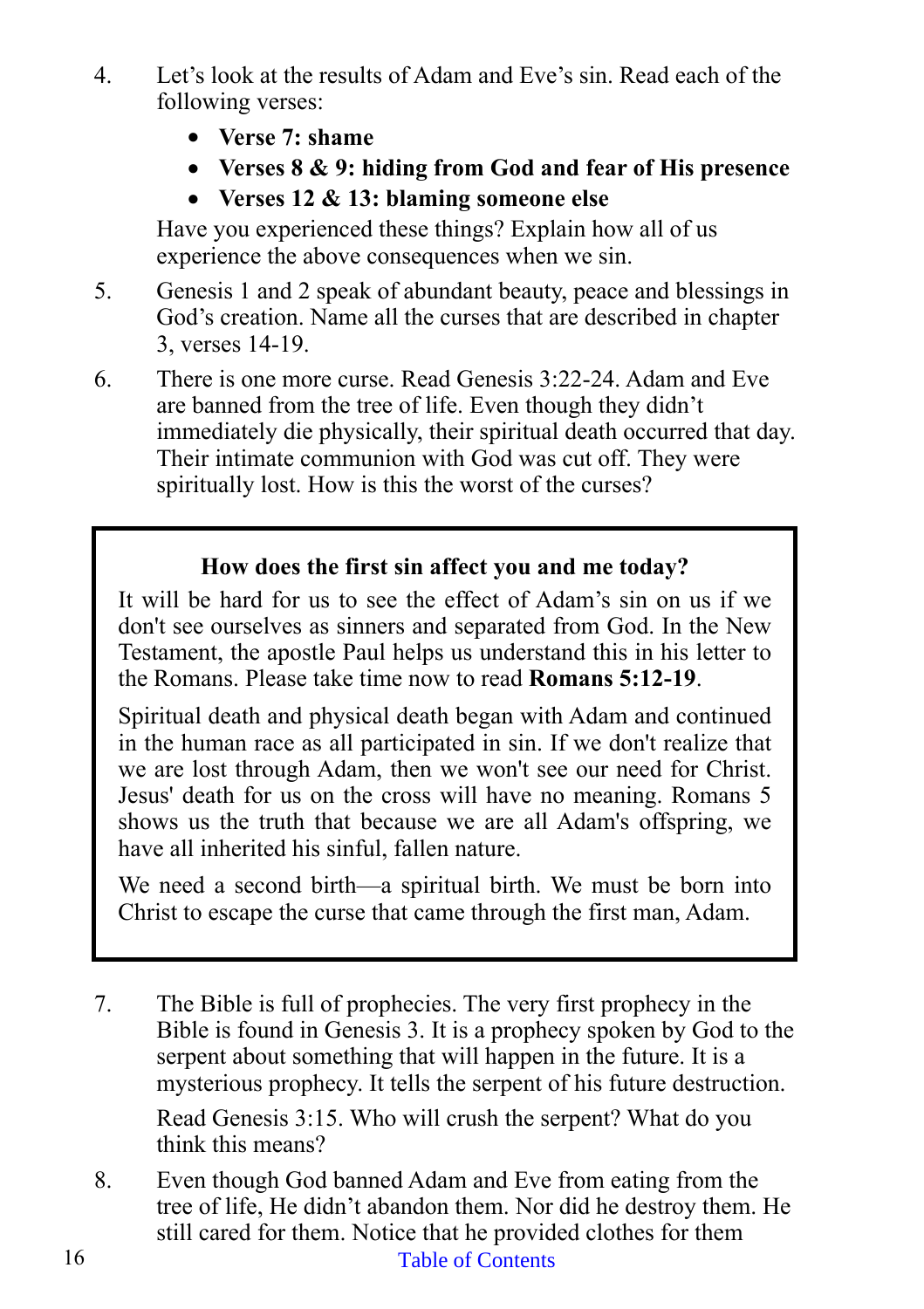since they now were filled with shame. How did God provide clothes for them? (Verse 21)

#### **Why did God kill animals to cover Adam and Eve?**

It is important to notice that animals were killed to cover Adam and Eve's shame. This is the first animal sacrifice in history. The sacrifice is made because of sin. Notice that Adam and Eve did not provide the sacrifice. In their sin and shame, fear taught them to hide from God. But God Himself provided the sacrifice for them. He covered the shame of their sin.

The fact that God provided a sacrifice to cover Adam and Eve's shame is a very important concept in the history and meaning of salvation. In the New Testament the writer of Hebrews says: *"...without the shedding of blood there is no forgiveness of sins." (Hebrews 9:22)* This important theme is covered throughout the Old and New Testaments. In the New Testament, we see that Jesus sheds His blood to forever cover the shame of all mankind.

Now let's look at something that the prophet Jeremiah said thousands of years after Adam and Eve. He was thinking deeply about the sinfulness of mankind. The sin in the garden had grown and filled the earth. But Jeremiah knew that sin was not just an outward action. Before Eve ate the fruit, she was deceived by the serpent. The desires of her heart became evil. Jeremiah knew that the hearts of all people had become filled with evil. He wrote despairingly: "The heart is deceitful above all things and beyond cure. Who can understand it?" (Jeremiah 17:9) Jeremiah knew his own heart was deceitful, too, and this verse shows that he was very discouraged when he looked within his own heart.

A few verses later (Jeremiah 17:14), he says: "Heal me, O LORD, and I will be healed; save me and I will be saved, for you are the One I praise." Jeremiah knew that he must look outside himself to God, his only hope for salvation. He knew that if God brought healing and salvation then all would be well. His faith looked to God alone.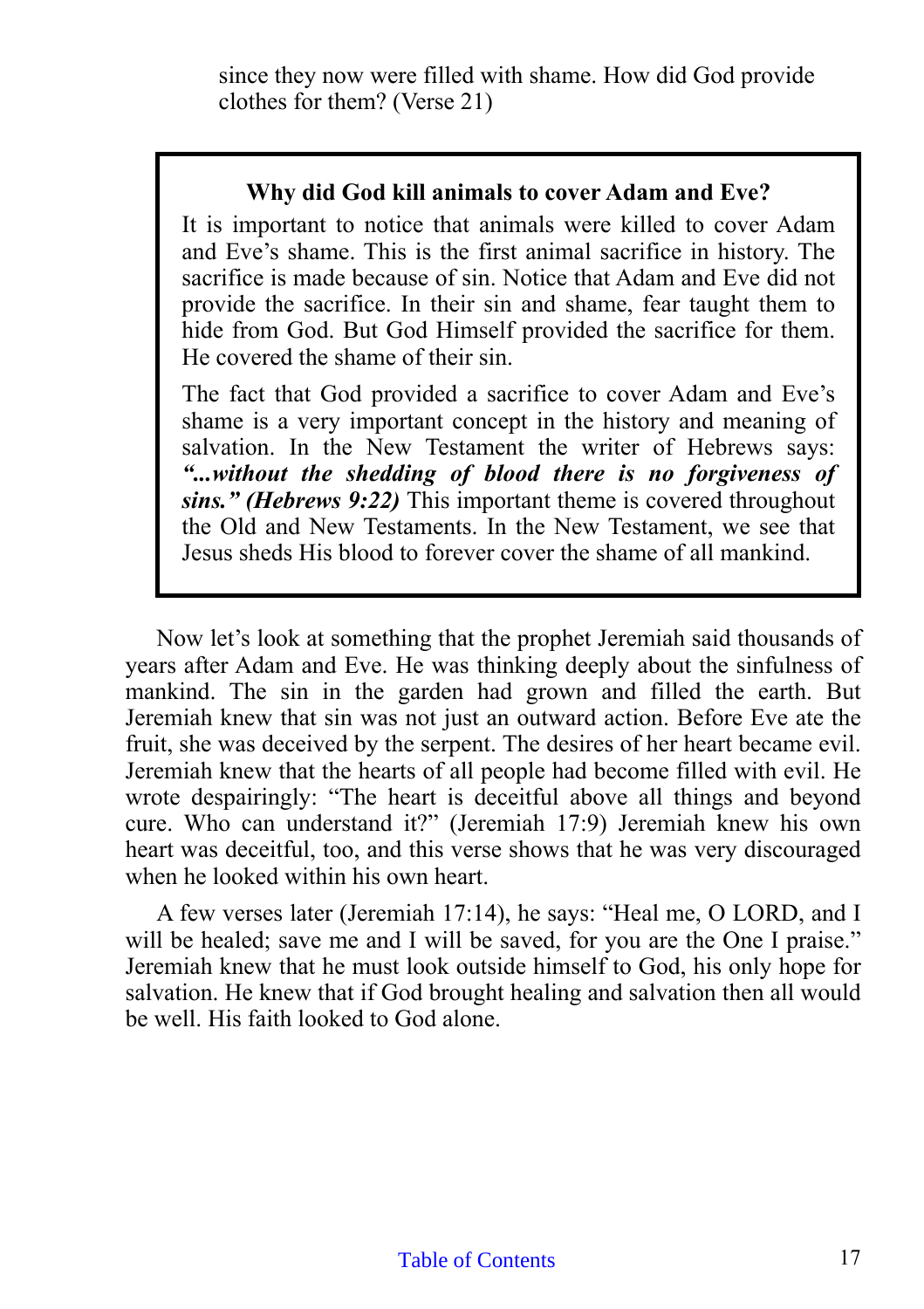## *What does this mean for us today?*

#### **Application and Prayer**

**Read 1 John, chapter 1.** (This is the first letter of John, not the gospel of John.)

- 1) In 1 John 1:7-9, John talks about walking in the light and confessing our sin. Explain how coming into God's light when we sin and confessing our sins to Him is different from the way Adam and Eve acted after they sinned. (See question 4 above)
- 2) Why is it important that all believers learn to walk in humility and trust in Jesus for forgiveness when they know they have committed sin?
- 3) End this study in prayer that the Lord would help you and the believers you meet with to be people who walk in the light. Quietly, in your heart, confess to Jesus anything that is keeping you from fellowship with Him. Thank and praise Him that He completely takes away your sin and makes you clean in His sight.

## **Before the next study, read all of Genesis chapters 4-10.**

**If you read one chapter each day, you can read all of this in one week. If you are unable to read all of this, at least read Genesis 4:1-12, skim all of chapter 5 but read at least 5:1-5 and 5:21-24, (You will find it interesting to see how long people lived in those days!) read all of chapters 6 and 7, and read chapter 9:7-17.**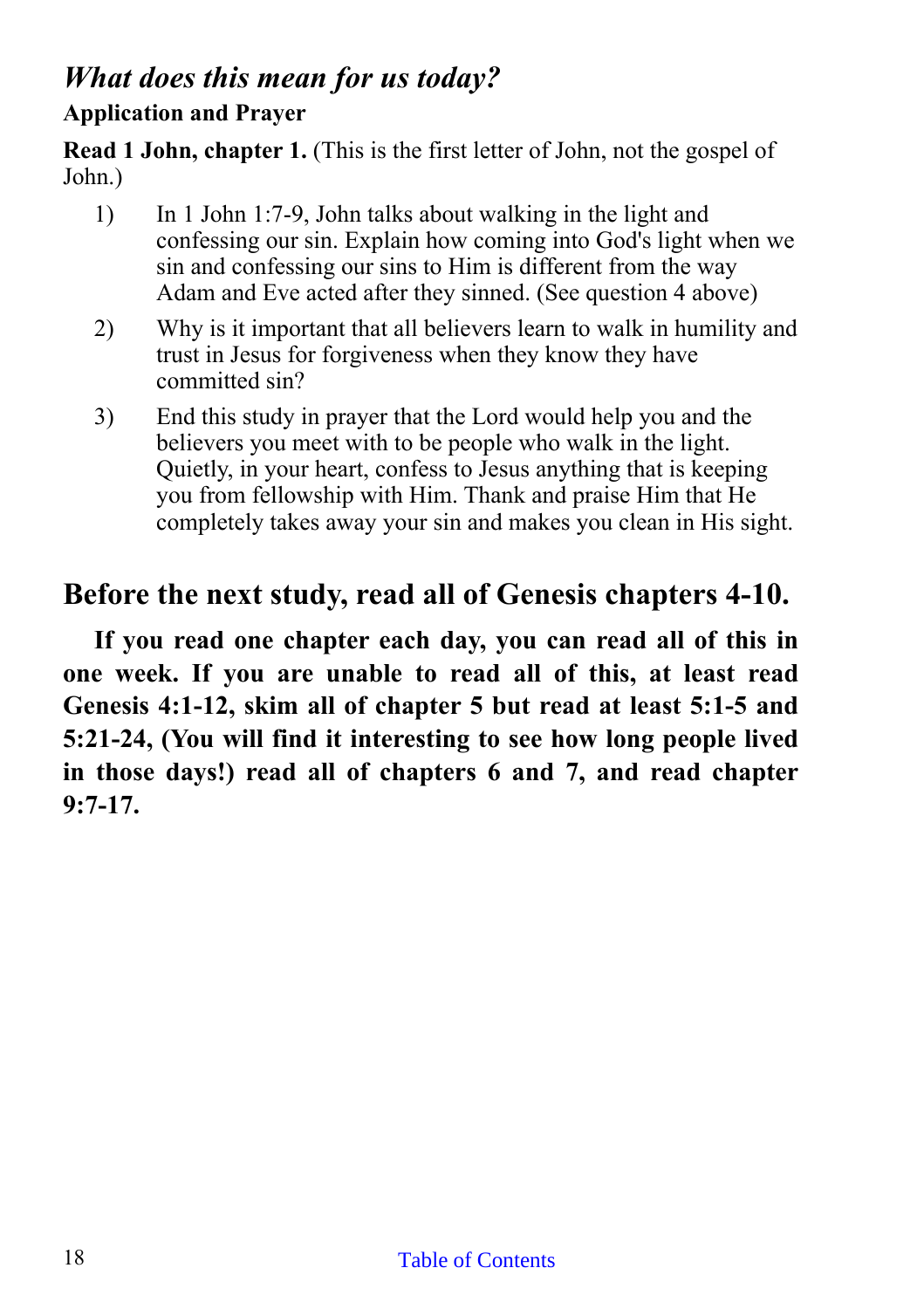## **3. SIN INCREASES ON THE EARTH**

## *Genesis 4-10*

#### <span id="page-18-0"></span>**Opening Questions:**

Briefly review the events of Genesis 1-3. What details do you remember about how God created the world?

How did the disobedience of the woman and the man spoil God's wonderful creation? What did God do to provide covering for their bodies? How was this a symbol of what He would do to cover the sin and shame of all mankind?

#### **Introduction:**

Our first study showed the beauty of God's creation. Man and woman were created in God's image. But their fall into sin brought shame and curses upon them. They were sent away from the tree of life. In this study we will look at how sin in these two people began to affect all of their offspring.

#### **Read Genesis 4:1-12.**

1. In verses 6-7, what warning does God give to Cain?

What happened because Cain did not listen to the warning? (Verse 8)

Why is it important that we pay attention when God's Spirit speaks to us about wrong attitudes in our hearts?

2. What question does God ask Cain in verse 9?

What is Cain's response to God?

What do you think the answer is to Cain's question in verse 9? Are we our brothers' keeper?

What does society become like when people don't care for the needs of others?

#### **Read Genesis 5:1-5 and verses 21-24 and verse 32.**

3. Genesis 5 gives us an account of the generations from Adam to Noah and his sons. What 3 important things about the creation of man do you see in verses 1-2?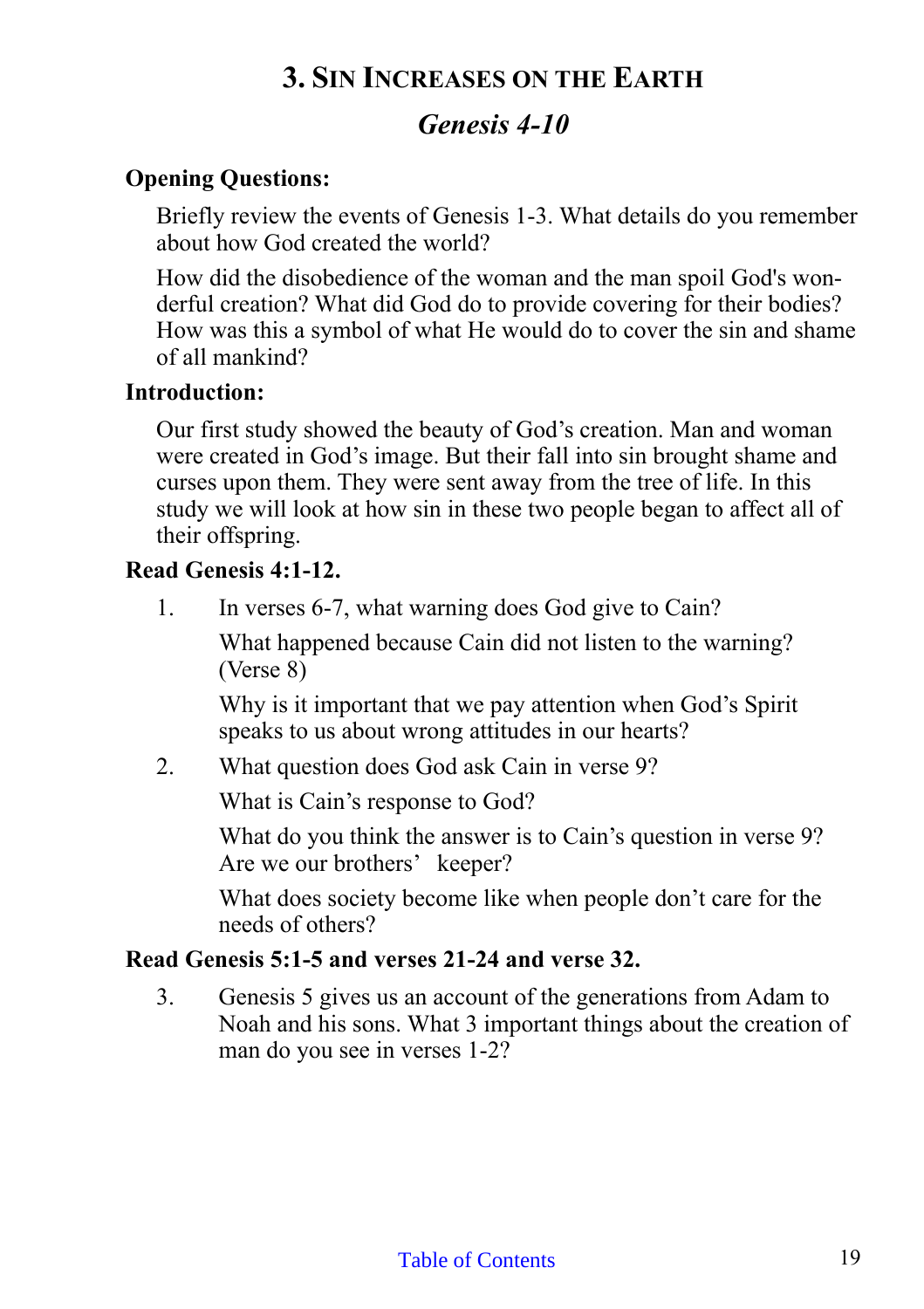#### **Did Adam and Eve really exist?**

Some people say that Adam and Eve were just mythological people. In Genesis 5 we see that Adam and Eve were real people with real descendants on this earth. Adam had other sons and daughters, but the writer of Genesis is very careful here to show us that Adam's son Seth is the line that brings us to Noah. Other passages in the Old and New Testaments continue this line all the way to Jesus Christ, going through Abraham and David. (For examples, see Genesis 11:10-26, Matthew 1:1-17, and Luke 3:23-37.) Mythological people don't have descendants that connect with our real world. Genesis helps us to understand the true story of how man began and how sin began.

4. Look at Genesis 5:22-24. All the verses that talk about the other men end with "and he died." Notice that Enoch's story ends very differently from all the other stories.

What do you think it means when it says that "Enoch walked with God, and he was not, for God took him"? (Verse 24)

Think about your own life. Do you desire to walk more closely with God? Explain your desires.

#### **Read Genesis 6:5-8.**

5. The wickedness of man is increasing. What does verse 5 say about the thoughts of man?

When people in society think about evil "continually" as verse 5 says, will the society be a stable and peaceful place? Explain your answer.

6. Read verse 6 again. This is the first time in the Bible that we read about God's emotional response to man's wickedness. In the past, did you ever think of God as one who grieves over the sin in this world? Explain your thoughts.

#### **Where did sin come from?**

In our study of Genesis 3 we saw that sin had a beginning. God did not create sinful people. He gave freedom to Adam and Eve freedom to love God and follow Him. But this also meant that they were free to disobey Him. In the beginning they were like happy, innocent children. The world was beautiful when they followed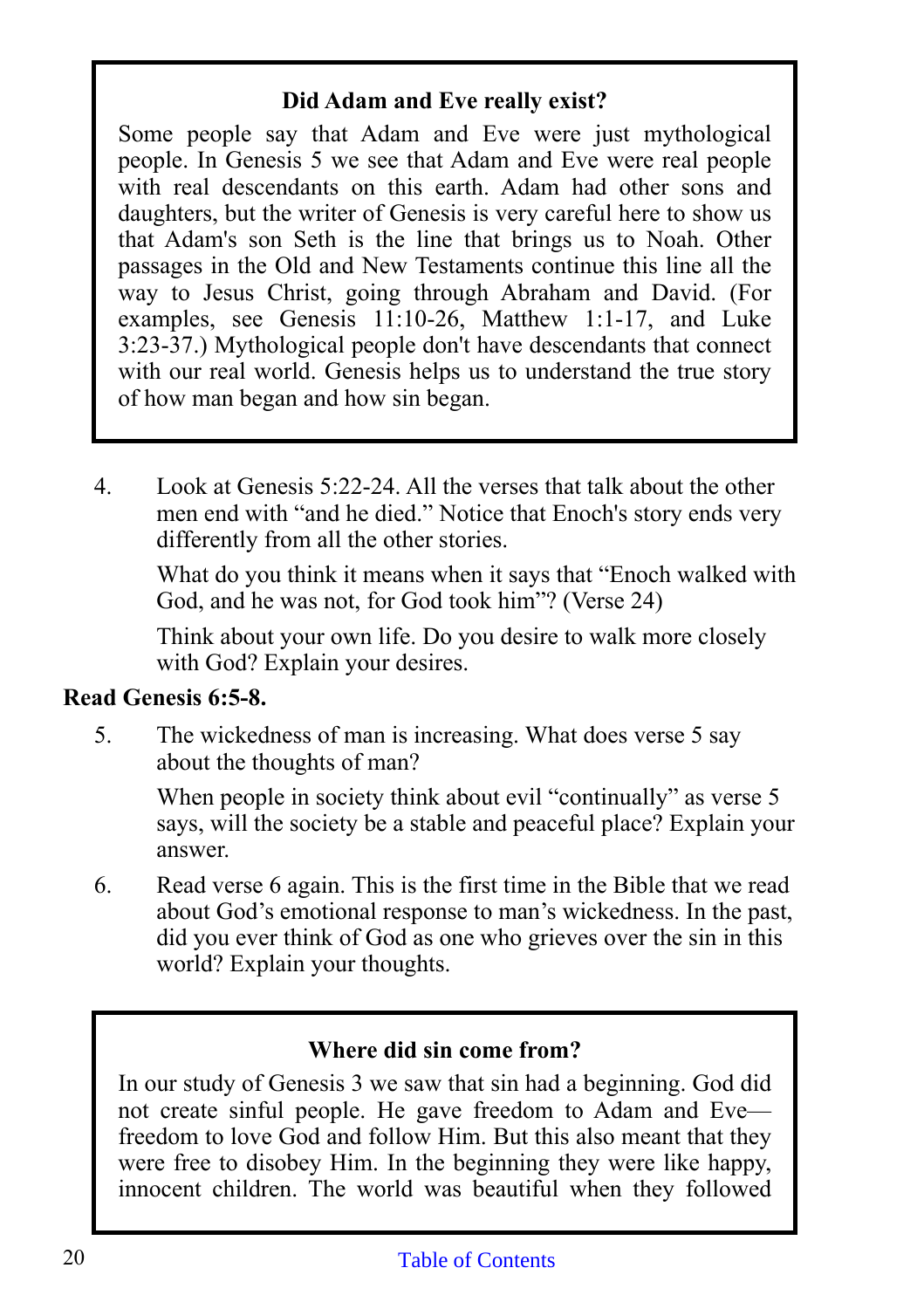God's loving guidance. When they chose to disobey God, it didn't just affect them—the whole world became increasingly filled with violent and wicked adults who used their freedom to serve themselves rather than serving God and others. Thus we see that sin's entrance into the world can be traced all the way back to Adam and Eve.

#### **Read Genesis 6:9-22.**

- 7. Look again at verses 8-9. Why did Noah find favor with God?
- 8. Besides the animals, who went into the ark with Noah? (Verse 18) Describe briefly some of the preparations that God tells Noah to make?

#### **Read Genesis 7:1-12.**

9. For how many days did the rain fall on the earth? (Verses  $4 \& 12$ )

#### **Read Genesis 7:22-24.**

- 10. What happened to every living thing on the face of the earth?
- 11. After many years of building the ark, describe how you think Noah and his family must feel as they look out and see the waters covering the whole earth, while they are safe inside the ark?

#### **If God is love, why did He destroy the people of Noah's day?**

Here in the flood story, God makes a radical decision to destroy the whole world except for one man and his family. Some may ask the question: Why did God destroy all those people?

Look at Genesis 6:5 again. In Noah's days, the world needed judgment. It was destroying itself! God should not be seen as unloving when he judges the world. Instead we should be encouraged that God responsibly rules the world. The Bible continually calls God a righteous judge. (See Psalm 94:1-15.) His decisions are right and good. When an earthly judge condemns a mass murderer to life in prison, society rejoices because they know he will be prevented from continuing his murders. All people know that courts on earth have a responsibility to judge rightly. How much more do we expect God, who created the world with a glorious plan, to make judgments that condemn evil in this world.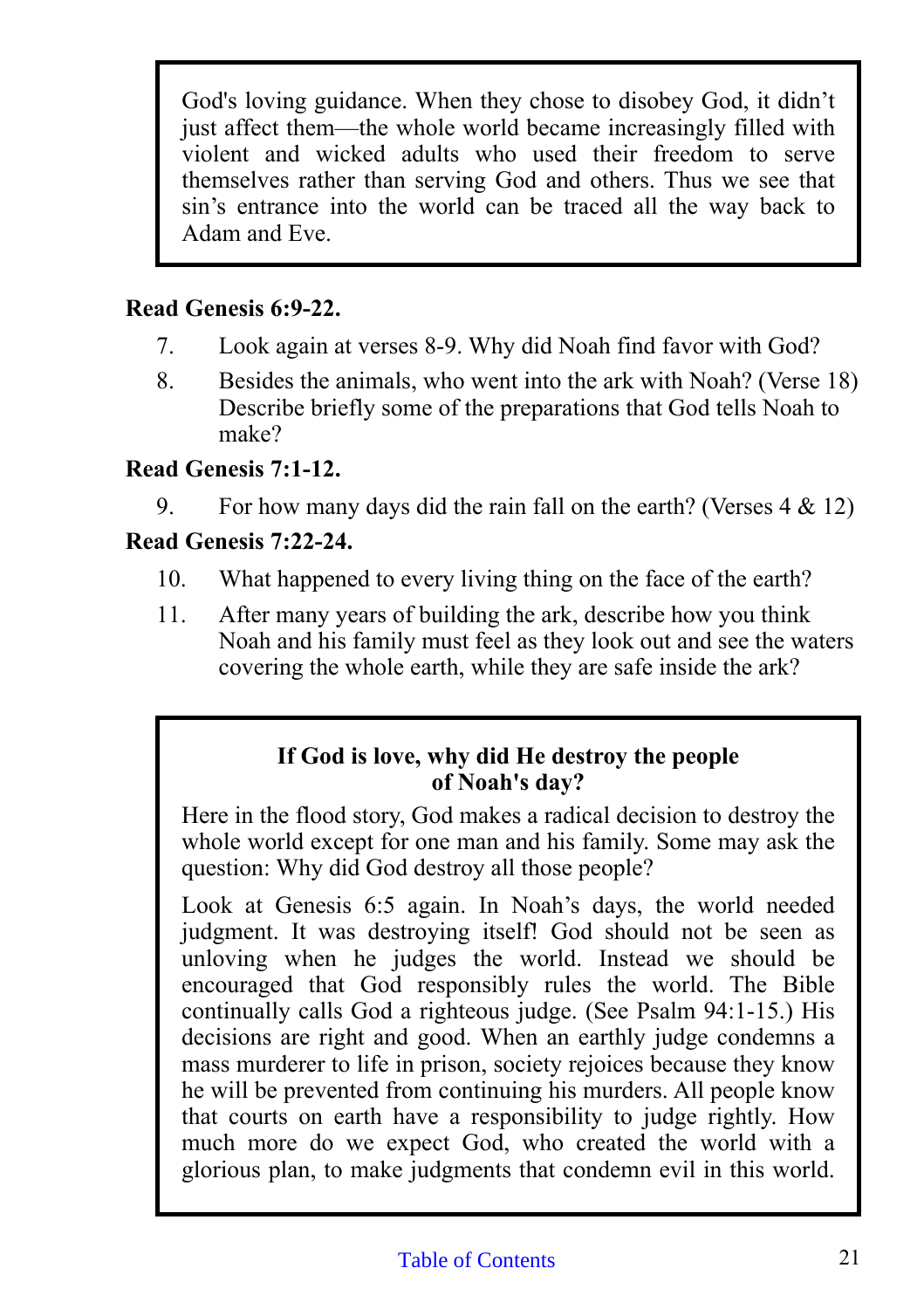Throughout the entire Bible we learn that God judges the world righteously, even if sometimes His judgments seem slow to us.

God's judgment of evil in the world is right. But He also teaches us that He will save people from His judgment if they follow His way of escape.

*Finally the rain stops and the ground begins to dry. After a little more than a year in the ark, Noah and his sons and daughters-in-law come out. Noah builds an altar and offers some of the clean animals as a sacrifice of thanksgiving to God for keeping them safe. God gives Noah the same command that He gave to Adam and Eve in the beginning: they are to multiply and fill the whole earth. God then makes a covenant with Noah that He will never again destroy the entire earth by a flood. The rainbow is the sign of this promise. (Genesis chapters 9:1-17)*

*If you have not read all of the story of Noah and his family in chapters 6-9, it would be good to do that later on your own.*

#### **Quickly look over the list of Noah's descendants in Genesis 10.**

12. In Genesis 5 we saw the generations from Adam to Noah. Genesis 10 tells us of the descendants of Noah from his 3 sons. What are those sons' names? (Verse 1)

From these sons' descendants, what began to develop on the earth? (Verse 32)

Here we see the beginnings of early nations. We all come from Noah's descendants, though none of us knows which line we come from. But from Genesis we gain some helpful information about our ancient history. Most importantly, we learn that God was there in all of this development. History back then was being directed by God, just as it is today. The following studies will help us see this more clearly.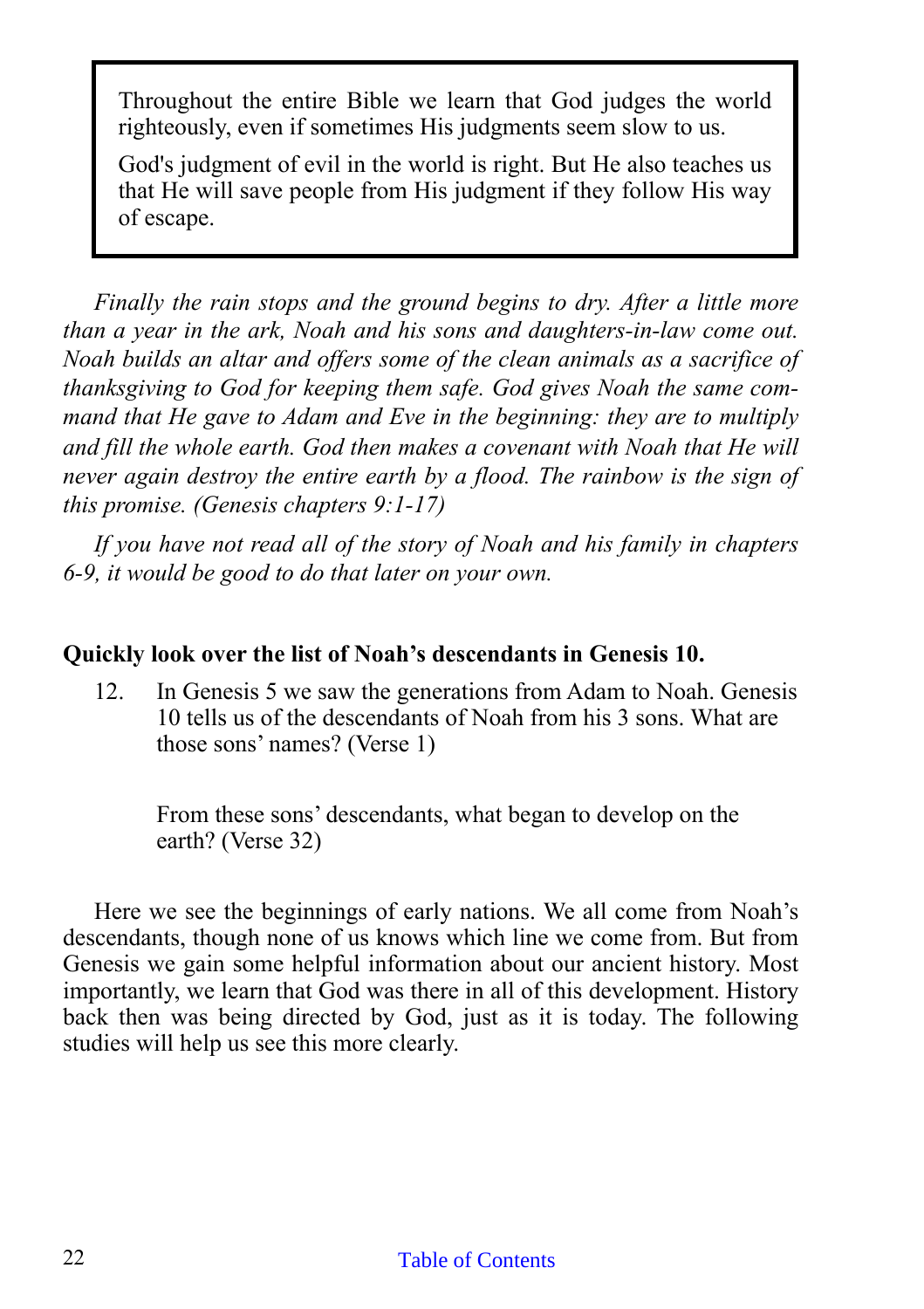## *What does this mean for us today?*  **Application and Prayer**

#### **Read 2 Peter 3:3-14.**

In the New Testament, thousands of years after Noah, the apostle Peter talks about the final judgment of the world. He says that it will take people by surprise, just as the flood did in Noah's day.

- 1) Because judgment of this world will come like a thief and there will be no escape, what does Peter call followers of Jesus to do? (Read again verses 11-14.)
- 2) Why is it easy to be conformed to the world when ungodliness grows all around us?

#### **Read 2 Peter 3:17-18.**

- 3) Explain what you think verses 17-18 mean for you and the believers whom you meet with?
- 4) End this time in prayer that you may be people who are ready for the second coming of Jesus.

## **Before the next study, read all of Genesis chapter 11.**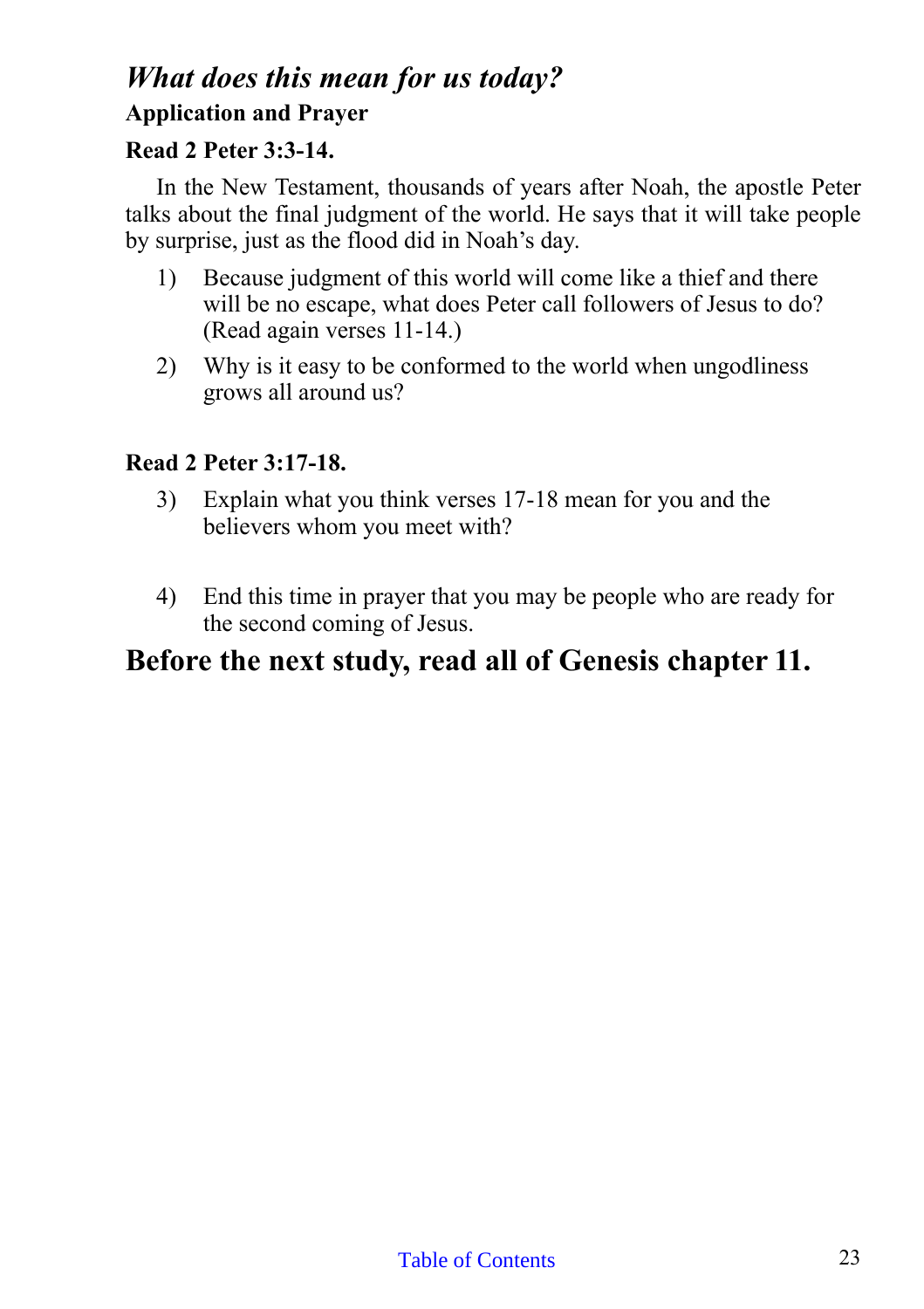## **4. THE TOWER OF BABEL**

## *Genesis 11*

#### <span id="page-23-0"></span>**Opening Questions:**

Briefly recall how sin began to affect mankind after Adam and Eve disobeyed God. What judgment did God finally bring on the earth? How was this judgment just? Why were Noah and his family spared?

#### **Introduction:**

In today's study we will look at what happened in a place called Babel. While sin always takes place in the heart and actions of individuals, sometimes an entire community joins together for sinful purposes. The story of Babel shows us how pride can grow in a community of people as a whole.

#### **Read Genesis 11:1-9.**

1. Look at verse 4 again. The people are uniting around a common goal. What is that common goal?

In their conversation with each other, are the people wanting to unite together under God's leadership? Are they even thinking about God? Are they desiring to know what God might want for them as a society?

Do you see any human pride in verse 4? Explain your thoughts.

#### **What was the Tower of Babel?**

The tower they were building may have been a "ziggurat." Many ruins of ziggurats have been found by modern archaeologists in the area of ancient Mesopotamia. Such towers were supposed to connect earth (men) to heaven (the gods) Verse 4 says, "a tower that reaches to the heavens." As people drifted further away from God, they tried to reach out to the "gods" that they had created in their minds.

Archaeologists tell us that the ziggurat towers were built to invite the gods to come down to their cities to bless them. They built a room at the top of the tower for the gods to come into, with a stairway that went down the tower. The pagan priests left food for the gods in the upper room, so that they would gain strength before they came down the stairs. The text in this story doesn't tell us for sure, but this story could be the beginning of the growth of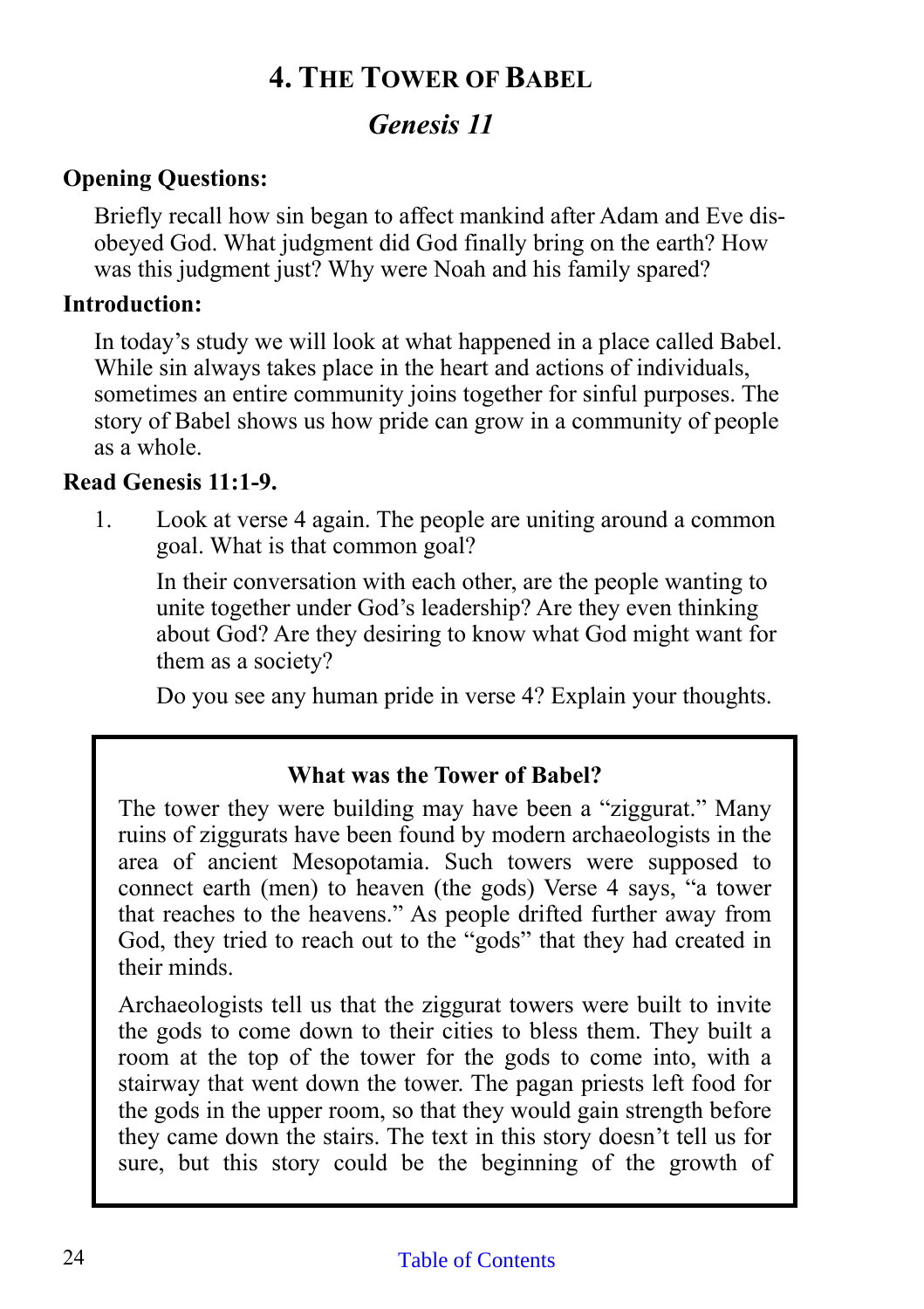idolatry, the worship of many gods. People were losing the knowledge that Adam and Eve once had of the true God. Perhaps the pagan religions were beginning to develop at this time.

- 2. Read verse 4 again. Do you remember God's command to Adam and Eve: "Fill the earth…"? (Genesis 1:28) After the flood, God repeated the command to Noah and his family. (Genesis 9:1) What did the people say in Genesis 11:4 that disagrees with what God wanted?
- 3. The Bible doesn't tell us why the Lord told Adam and then Noah that they were to fill the earth. Why do you think God wanted men to be spread throughout the whole earth?
- 4. Read again verse 5. The people had said before that their tower was going to "reach to the heavens." How does verse 5 describe God's action? Did the tower actually reach heaven?

There is some humor in this story. The people want to make a name for themselves, so they build a tower that will reach the heavens, perhaps hoping to reach the gods. But God "goes down" to see it! The humans who are small think their tower is huge. However, it is a very, very small tower to God who created the universe! These humans have imagined themselves to be very important, but their pride has blinded them from seeing that they are not gods. And they will not reach the true God in their own strength. Their religious efforts to reach God prove to be empty and meaningless.

5. Read verses 6 and 7 again. The people were unified in this task. We usually think that when people are united, it is a good thing. Was the Lord pleased with their unity?

Can you think of times when the unity of men can go against what God wants in the world?

#### **Is unity always a good thing?**

It is good for people to unite when their purposes are right and guided by God's wisdom and love. When people unite for purposes that ignore God or His word (as we see at Babel), the results can be very dangerous. We see from verse 4 that their unity was based on pride ("let's make a name for ourselves") and fear ("so we will not be scattered over the face of the whole earth"). The Bible teaches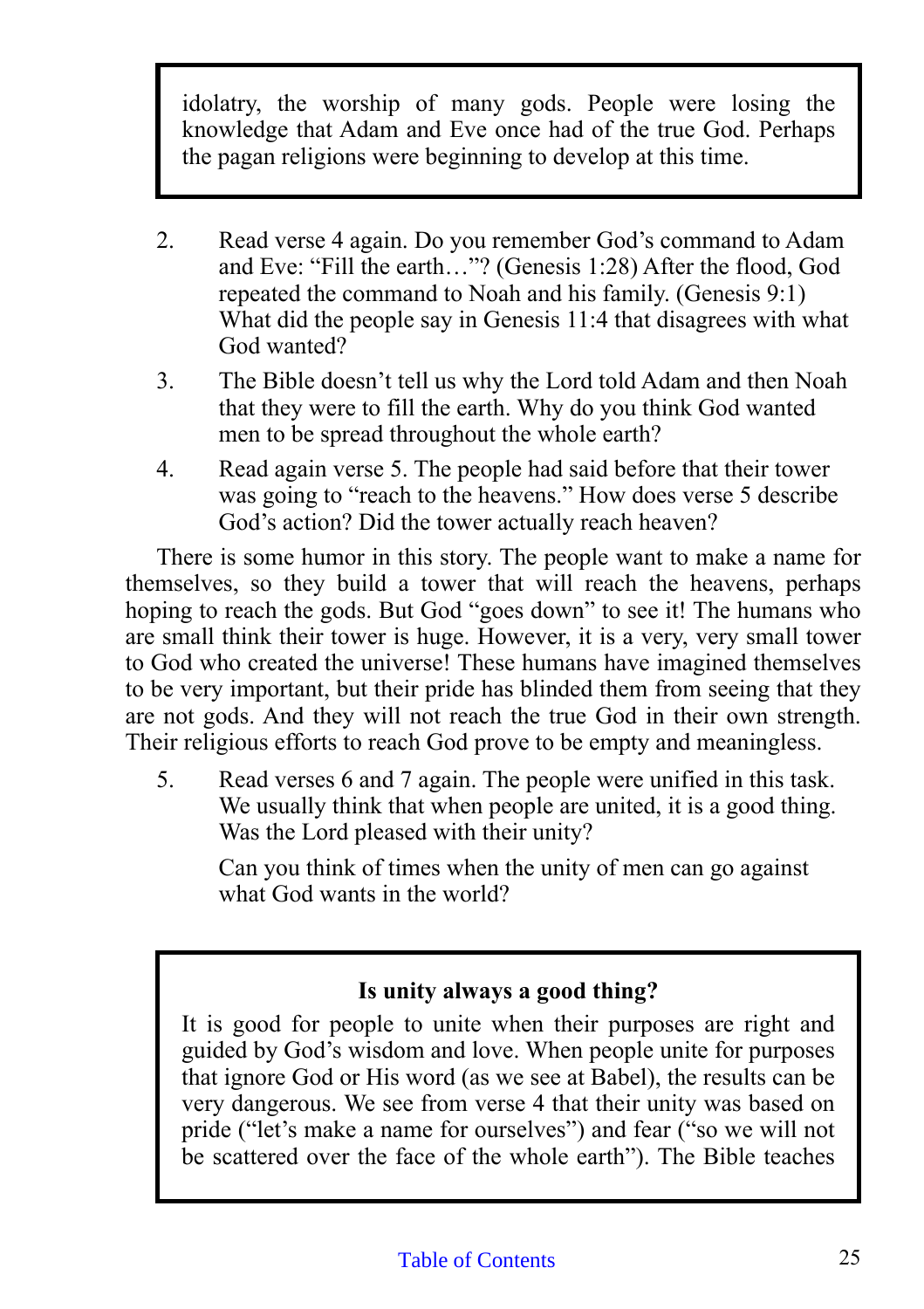that neither fear nor pride should be our guide in life. In fact, if we follow either motivation, dangerous results can happen to ourselves and others in this world.

In the 1930's and 40's, a man named Hitler brought together a society of people to make a name for themselves. Terrible destruction came to much of Europe and to many people before he was stopped. This has happened repeatedly throughout history as sinful men join together to build their own kingdoms, while ignoring God's way of doing things. All such societies sooner or later fall

The prophet Isaiah described our situation in this way: "We all, like sheep, have gone astray. Each of us has turned to his own way." (Isaiah 53:6) The earth is full of individuals who have all gone their own way. The result is an unhealthy society. Over time the society disintegrates. Man, without God, cannot hold his world together.

6. Read verses 8-9. What two things happened when God confused their language?

Babel means "confusion." Their unity is broken because they cannot talk to one another.

#### **What was God's purpose in separating the people?**

Some believe this was God's way of slowing down the rapid spread of sin in society. By God's hand, different cultures and language groups developed. People began to spread out around the world. God judged their sin by scattering them and making it impossible for them to accomplish their prideful goal. At the same time, He was accomplishing His purposes for men to spread out on the earth. In the book of Acts in the New Testament, the Apostle Paul spoke to the Athenians. He wanted them to see that there was only one God, and that He was in control of the world. He told them:

**"From one man he made every nation of men, that they should inhabit the whole earth; and he determined the times set for them and the exact places where they should live. God did this so that men would seek him and perhaps reach out for him and find him, though he is not far from each one of us." (Acts 17:26&27)**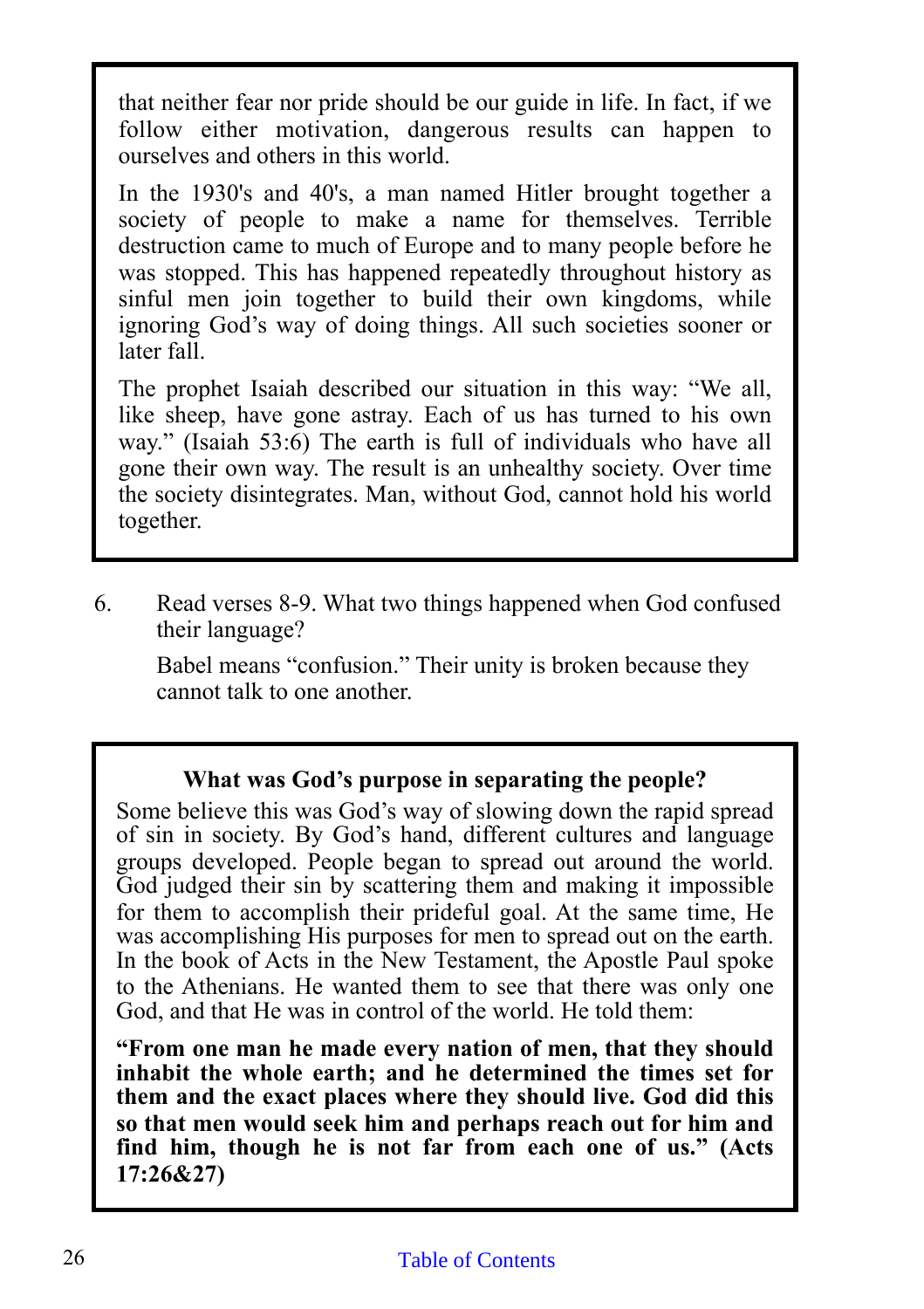#### **Read Genesis 11:27-32.**

7. In these verses we are introduced to Abram (later called Abraham) and Sarai (later called Sarah). From what city did they leave? (Verse 31) To what land were they going? (Verse 31)

At the end of chapter 11, the writer turns our attention to something new that God begins to do. (Verses 27-32) At Babel we see that man's efforts leave him in confusion. Our next study will begin in Chapter 12. Here we will see God begin to unfold his amazing plan to save the whole world from the curses it has brought upon itself. This plan will bring blessing to the world through Abraham, a man of faith.

## *What does this mean for us today?*

#### **Application and Prayer**

#### **Read Psalm 115:1.**

1) The people of Babel wanted to "make a name for themselves." Look again at the verse above. What does this verse say about Whose name deserves honor and why He deserves it?

#### **Read Philippians 2:1-11.**

- 2) In these verses, how did Jesus display the opposite attitude from the people of Babel?
- 3) Think about your own attitudes. Are there areas of your life where you seek to be known by others? What about your church? Or your Christian organization? Do you want to "make a name for yourselves" among other believers and groups?

Sometimes we want to be exalted and honored as a leader, or to be known as the "best" church or "most effective organization." How does this go against Paul's exhortation in verses 3-7?

4) Look again at verses 9-11. Who alone deserves all praise and glory?

If you have sought honor for yourself, pray now and ask God's forgiveness. Then, take some time to honor Him as Lord of all.

## **Before the next study, read all of Genesis chapters 12-15. If you are not able to read all of this, be sure to at least read Genesis 12:1-9 and all of chapter 15.**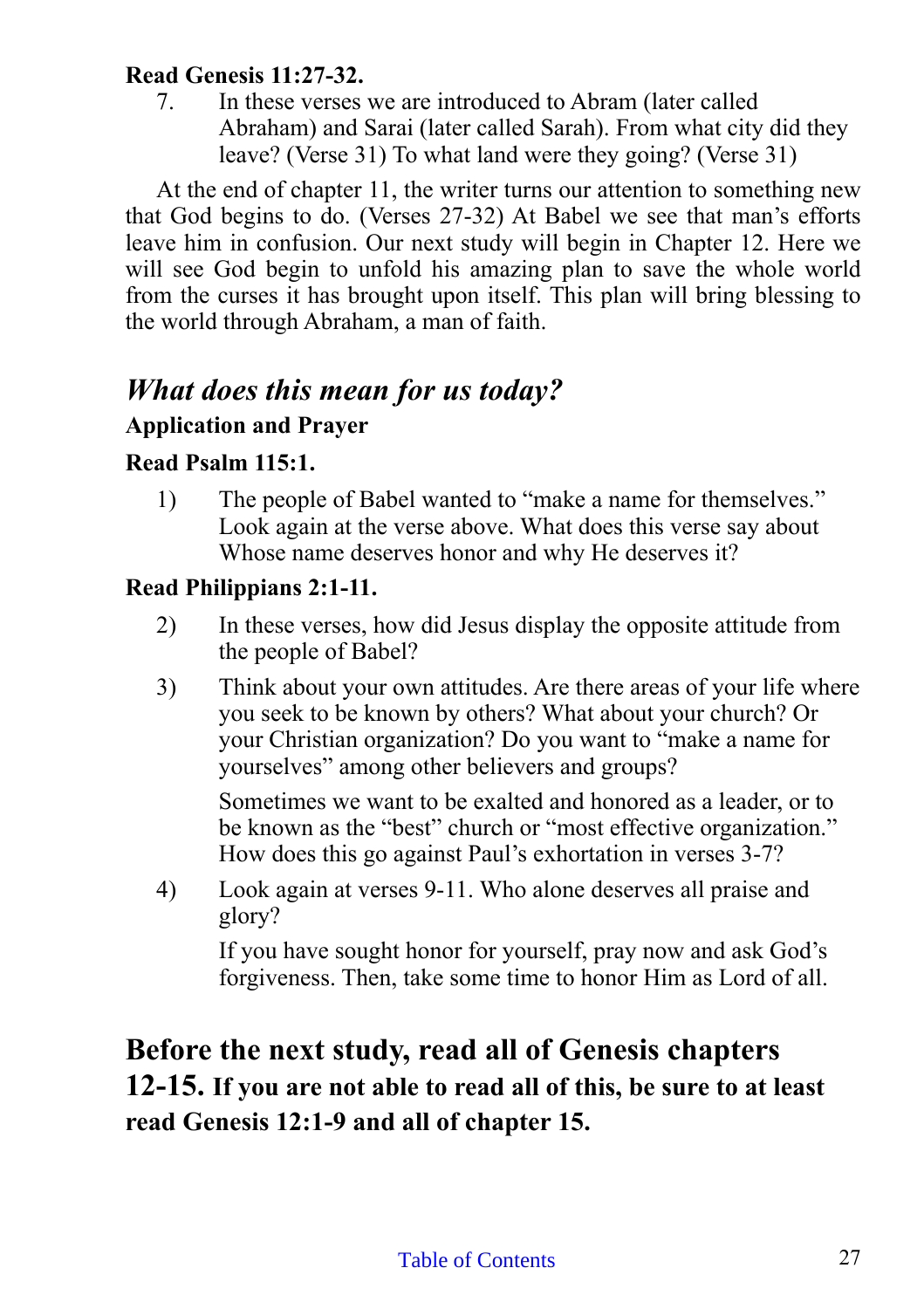## <span id="page-27-0"></span>**5. ABRAHAM: GOD'S CALL AND COVENANT**

## *Genesis 12-15*

#### **Opening Question:**

From our last study, how did man in his pride seek to make a name for himself apart from God? How did God respond to this?

#### **Introduction:**

Abraham is called the Father of those who have faith. His story is told in Genesis 11:26 – Genesis 25:11. As we read the story of Abraham (at the beginning called Abram), we see that he was a man who had faults and weaknesses like all people. But we also see that he was a man who responded in faith when God spoke to him. In this study, we will look at a few of the major events in his life. As we study, let's consider how Abraham's faith can inspire us to live by faith, too.

#### **Read Genesis 12:1-9.**

1. In verse 1, what did God command Abram to do?

Now look at verses 4 and 5. How old was Abram when he left? Who went with him?

What do you think were some of the difficulties that Abram experienced when he left everything to follow God's guidance to a strange land?

- 2. Look closely at verses 2 and 3. Name the different ways that God was going to bless Abram.
- 3. God also told Abram that *he would be a blessing* and that "all peoples on earth" would be blessed through him. This is an amazing promise! Everyone wants to be blessed by God. What do you think it means "to be a blessing" to others?

Have you ever hoped your life would be a blessing to others? Explain your thoughts.

#### **What was it like for Abram to obey God?**

Abram stepped out in faith to follow God's direction. We don't know how God spoke to Abram. Was it with an audible voice? Or was it a voice deep within his heart which Abram knew was the voice of God? The Holy Book does not make that clear. But what is clear is that Abram left the security of his own land and went to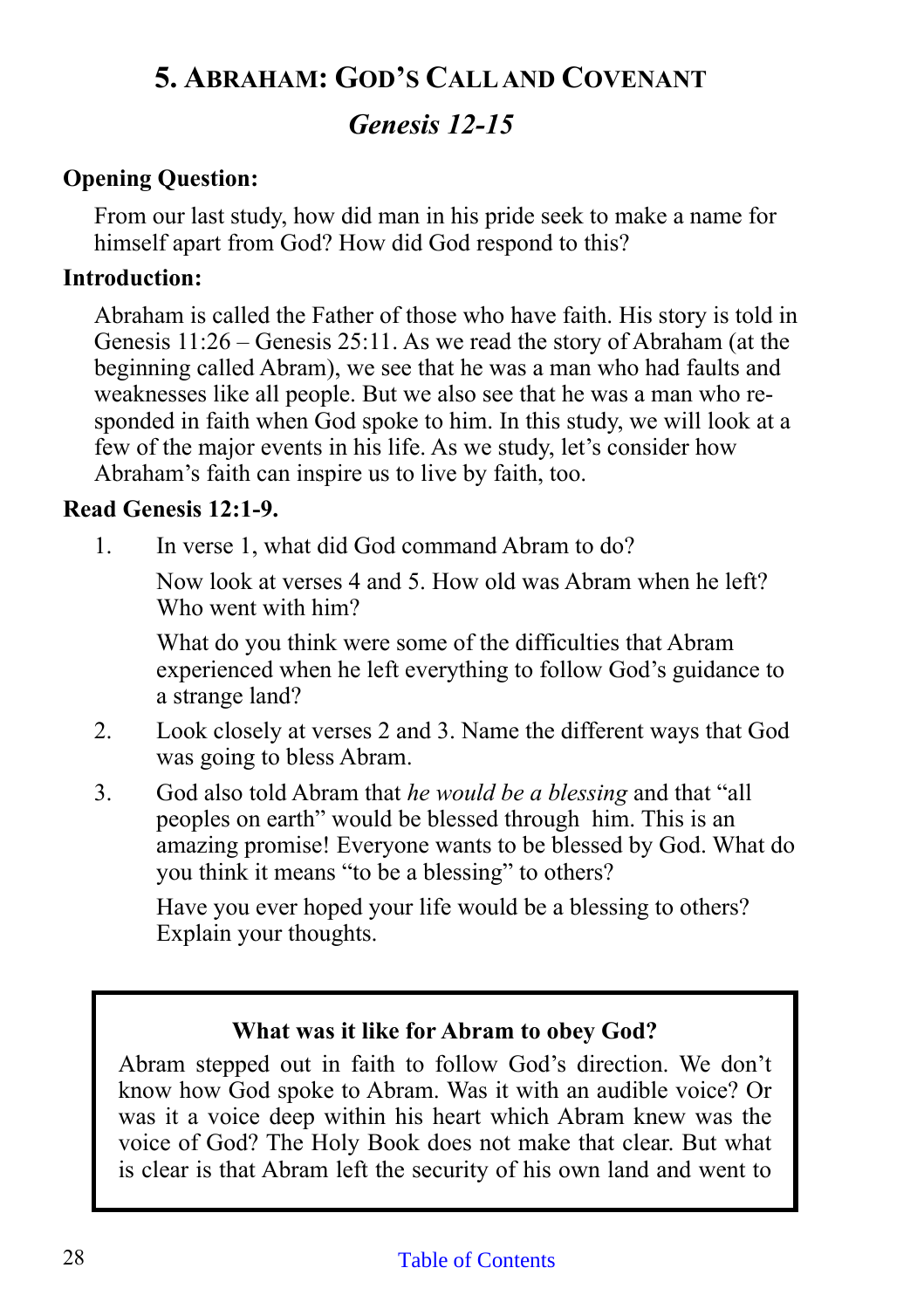a distant, strange land where God sent him. They spoke a different language and had different customs. Abram was learning to trust this God who was slowly revealing Himself to Abram.

Surely there were many unanswered questions in Abram's mind about leaving his land. There always are when we follow God. God doesn't tell us all the details when He tells us to follow Him. The important thing is that we trust Him and obey Him like Abram did. And we can be sure that, just as Abram believed and brought blessing to himself and others, we can do the same. But the blessings God promised did not come immediately. In fact, they weren't all fulfilled in Abram's lifetime.

4. If you have a map of Abram's journey (often found in the back of a Bible, or you can find Biblical maps on the internet), find Ur, Abram's homeland. (See Genesis 11:31.) Find Haran, the city they first settled in. Approximately how many kilometers did Abram travel to Haran?

Now find Canaan, the land to which God sent Abram. (See Genesis 12:5-6.) Approximately how many kilometers did Abram travel from Haran to Canaan?

5. When Abram arrives in Canaan, what does God say to him? (Verse 7) How does Abram respond to God's promise?

#### **Abram learns to worship**

Notice that in verse 8 Abram builds another altar. He continues to build altars to God at various times in his life. Abram took time to worship God. In those days, worship was expressed by sacrificing an animal on an altar. It expressed devotion and trust. It is important for us to remember that much of the world had lost its knowledge of the one true God. Idol worship was very common in Abram's day. In the eyes of the people of Canaan, Abram's God is just another god like theirs. Abram himself is learning more every day about the one true God. His knowledge of God is based on what God reveals to him. As he trusts and obeys, God reveals more of Himself to Abram.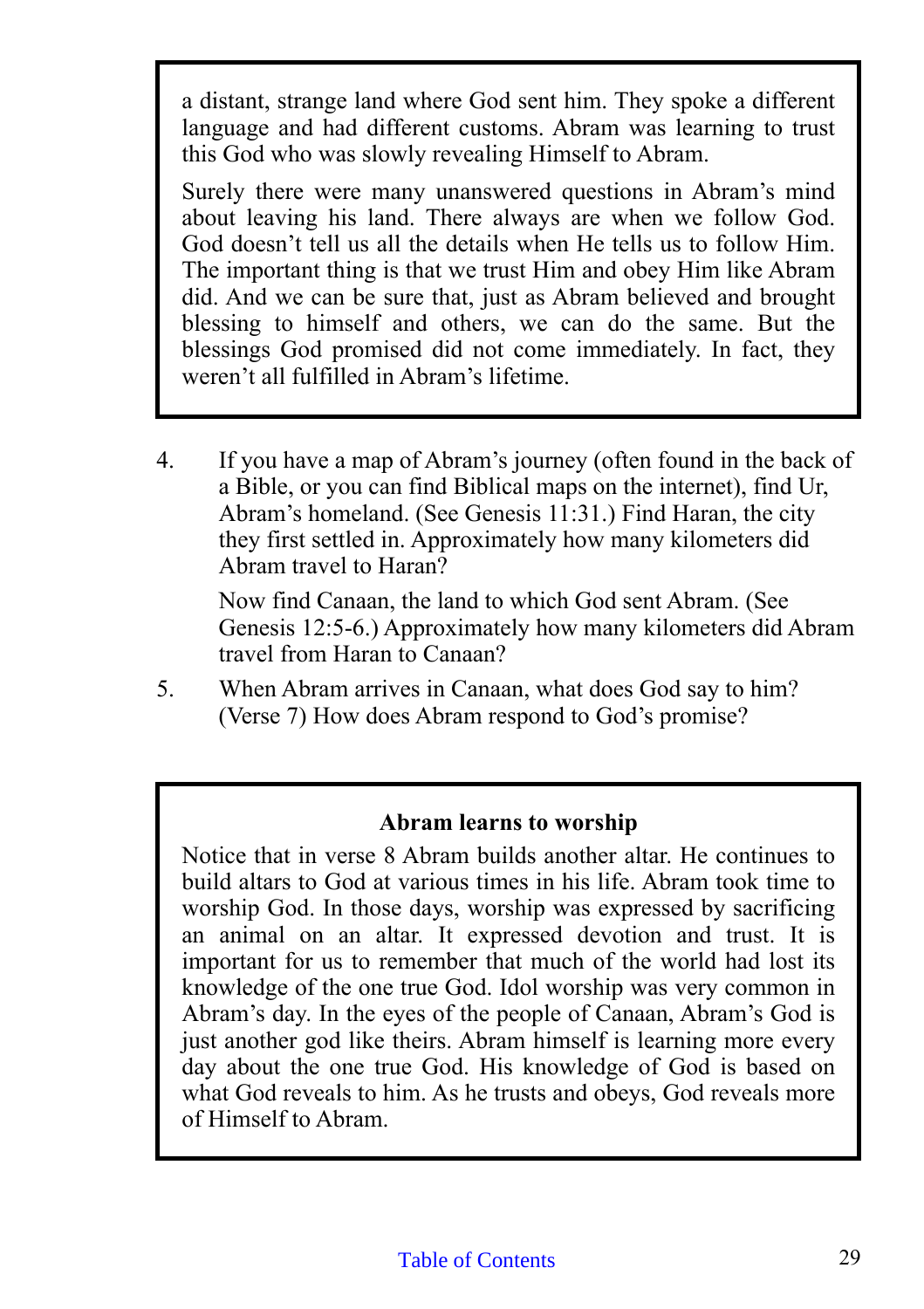*Years pass. During this time, Abram travels to Egypt to escape a famine in Canaan. There he lies to Pharaoh about his wife, Sarah. Later, back in Canaan, he separates from his nephew, Lot, who has traveled with him from his former home back in Ur. Lot chooses to live in the fertile valley, which is also where the sin-filled cities of Sodom and Gomorrah are located. This will cause some serious problems for Lot which we will look at later in Study 7.* 

*Abram, growing older, has remained childless. Sarai is still barren. How can God's promise made to Abram in Genesis 12 be fulfilled? How can Abram's descendants become a great nation if Sarai has no children? Also, God has told Abram that He will give him the land of Canaan. (See Genesis 13:14-18.) But Abram is living a semi-nomadic lifestyle as a foreigner there. Abram's faith in the one true God and His faithfulness to His word is being tested. How will God fulfill His promises for a child and for the land? Abram continues to wait as he grows older and older. (Genesis 12:10 – Genesis 14)*

*Why do you think God is waiting so long? What do you think is happening in Abram's life as he waits?*

Let's look now at the covenant God makes with Abram.

#### **Read all of Genesis 15.**

6. What does God tell Abram in v. 1?

Read verses 2-5 again. How would you describe Abram's emotions in verses 2-3? How does the Lord respond to him in verses 4-5?

7. Read verse 6 again. What one thing was necessary for God to count Abram righteous?

#### **How are we made righteous before God?**

Genesis 15:6 is a key verse for understanding how to walk with God, and its truth is repeated throughout the Bible. Man is never counted righteous before God because of his good works—rather, it is always because of his faith. This was true for Noah, for Abram (later called Abraham), and for all of the other godly men and women of the Old Testament. It is also true for us today.

Approximately 2,000 years after Abram, the apostle Paul wrote about him in Romans 4. **Read Romans 4:1-8.** As you look over these verses, explain why our faith is so important to God. (See also Hebrews 11:6.)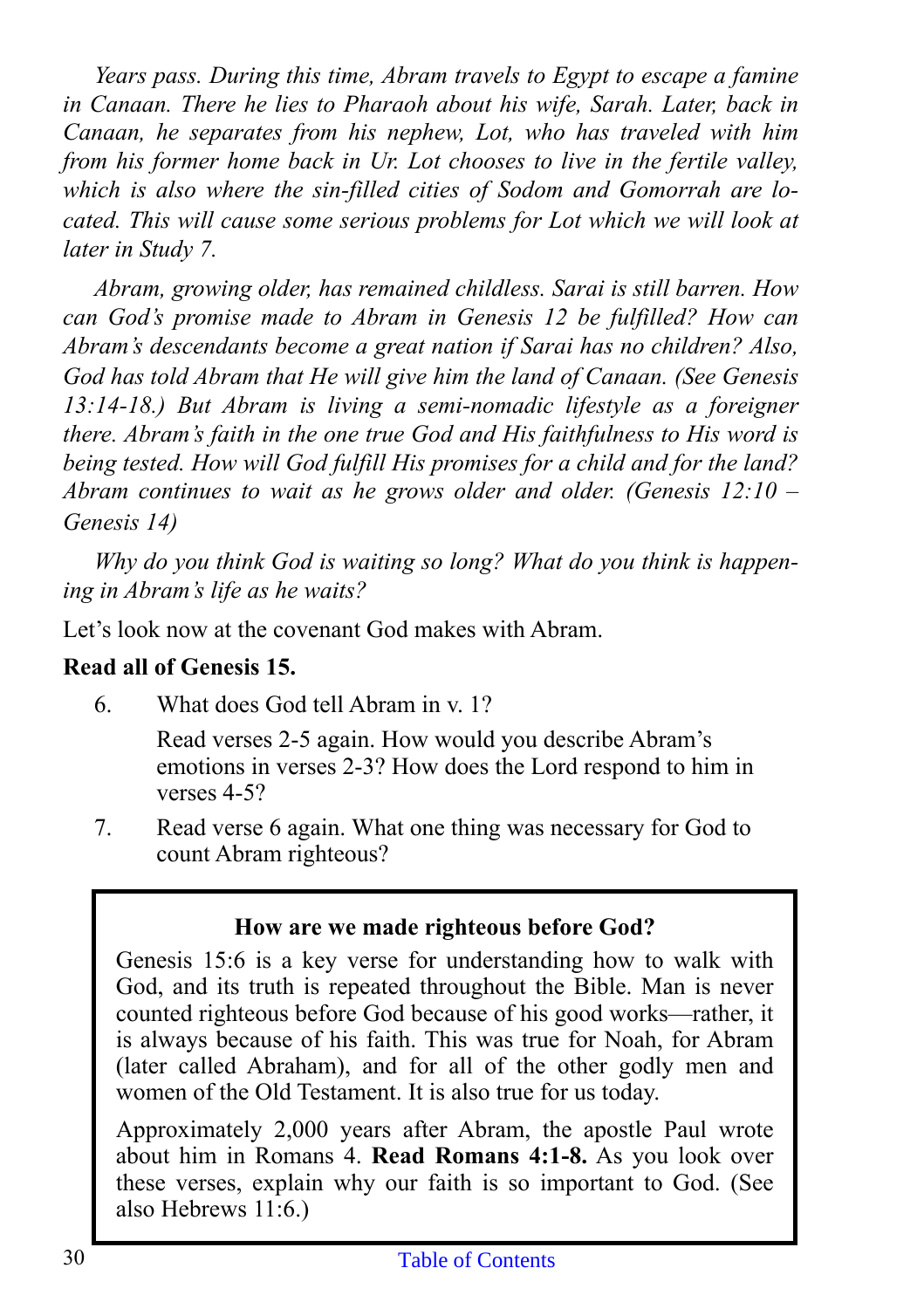8. Read Genesis 15:17-21. Verse 18 tells us that God made a covenant with Abram. Before you read the box below, discuss this question: How do you think God's covenants with man are different from earthly contracts between people?

#### **What Does It Mean For God to Make a Covenant with People?**

The word "covenant" is used many times in the Old and New Testaments. Here are a few things the Holy Book teaches us about God's covenants with people.

#### 1) **The covenant is initiated by God.**

When two people today enter into a contract with each other, they each help to decide what the contract will include. Both sides are equal partners. This is not the case in a covenant between God and man. God comes to man and calls him to enter into covenant with Him. The covenant involves a promise God is making. God steps into man's world and shows him his purposes and His promise to fulfill those purposes. In the covenants of the Bible, we see a loving God who is guiding history in a positive way. The covenants reveal to us the marvelous plans of God.

#### 2) **The covenant is a bond of love.**

It is a sign of a deeply personal relationship between God and those He is making a covenant with. God calls men to enter the covenant by trusting Him and following His good purposes. This personal relationship is very different from the fear relationship that people had with idols. In God's covenant with the Jewish people in later books of the Old Testament, He calls them His people. They respond by calling Him their God.

#### **3) God is always faithful to His part of the covenant, even when his people are not.**

Throughout history, man has often gone into idolatry. His will is very weak. God makes it clear that He will always do what He has said He will do.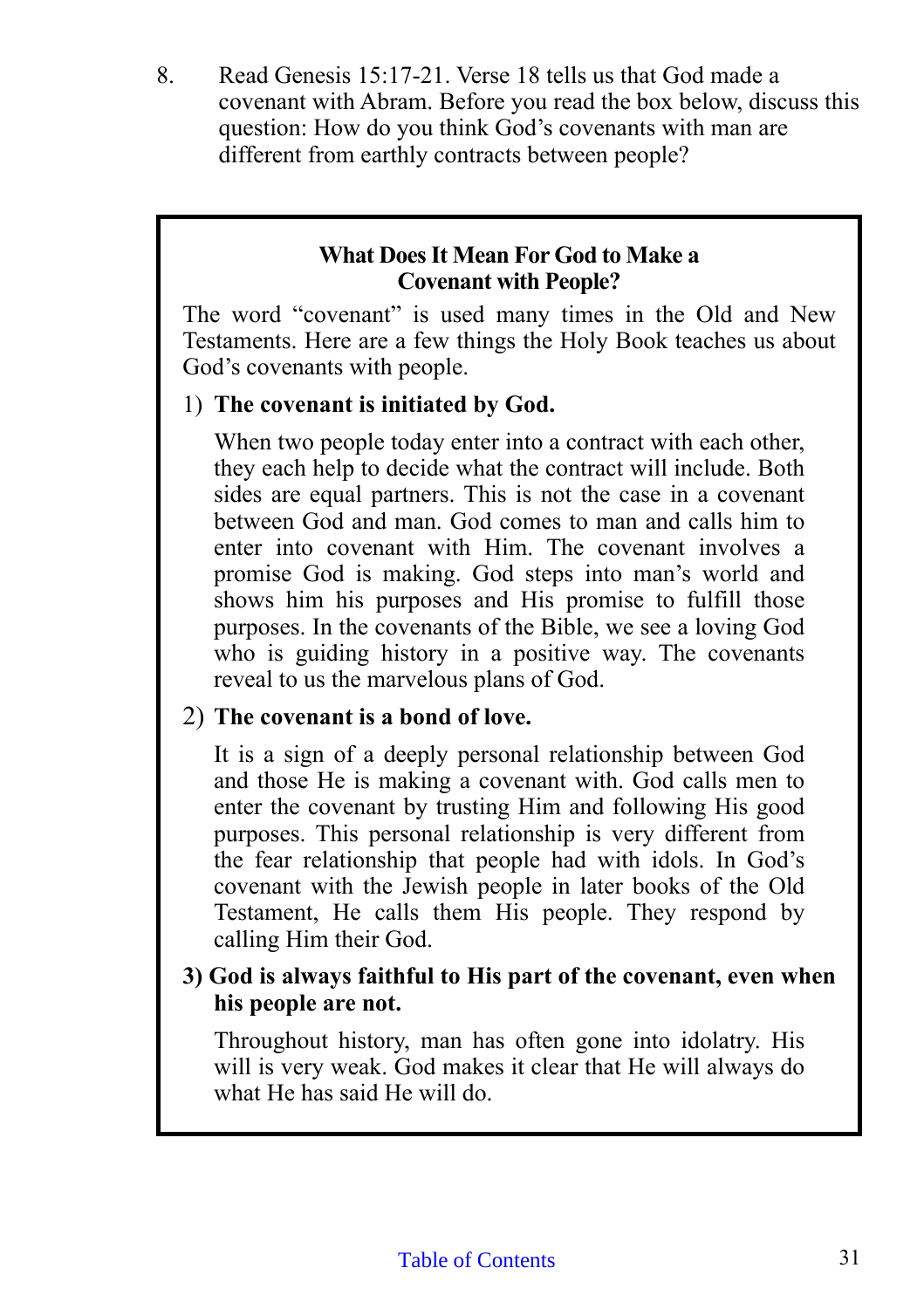Abram believed God and obeyed. When we read his story, we see a man who is invited by God into a relationship with Him. In response, Abram trusts and obeys God, and a relationship develops between them.

God gave us this story about Abram that we might desire the same thing. We were all made for relationship with God. Abram's steps of faith in the one true God blessed the whole world by teaching us the way of faith. And through this faith the child of promise was born to him. From this child the nation of Israel came into being, and through Israel was born Jesus the Messiah, the Savior of the world. God's purpose in blessing Abram was to restore His blessing to the world that was cursed by sin. And believers in Jesus are also called to be a blessing to others, as they bring the life and hope of Jesus Christ to the world.

## *What does this mean for us today?*

#### **Application and Prayer**

**In Genesis 12: 2-3 God said, "…I will bless you…and all peoples on earth will be blessed through you."** God's blessings came to Abram not because he was a perfect man, but because He believed God's promises to him. It is the same with us. **In Genesis 15:6 it tells us "Abram believed God and it was reckoned to him as righteousness."** Abram was a blessed man in many ways, but most importantly, he was blessed because God counted him righteous. As a result, he was called "a friend of God."(James 2:23)

Several thousand years after Abram, the apostle Paul compares Abram's faith with the faith of believers in Christ.

#### **Read Romans 4:1-8 and 22-25.**

- 1) How is forgiveness of sins and being counted righteous by God the greatest blessing we can receive in life?
- 2) Abram's faith was tested throughout the years of his life, and our faith is also tested to see if it is genuine. Do you sometimes find it hard to believe that through Christ your sins are completely forgiven and that *through faith alone* you are clothed with Christ's righteousness? If so, why do you think it is hard for you to believe this?
- 3) Romans 4:20 says that Abram "grew strong in his faith." How can you and believers whom you worship with grow stronger in faith?

Pray for a vibrant faith in your own life so that you might walk in all the blessings of Jesus Christ. And pray that your life, like Abram's life, will be a blessing to others.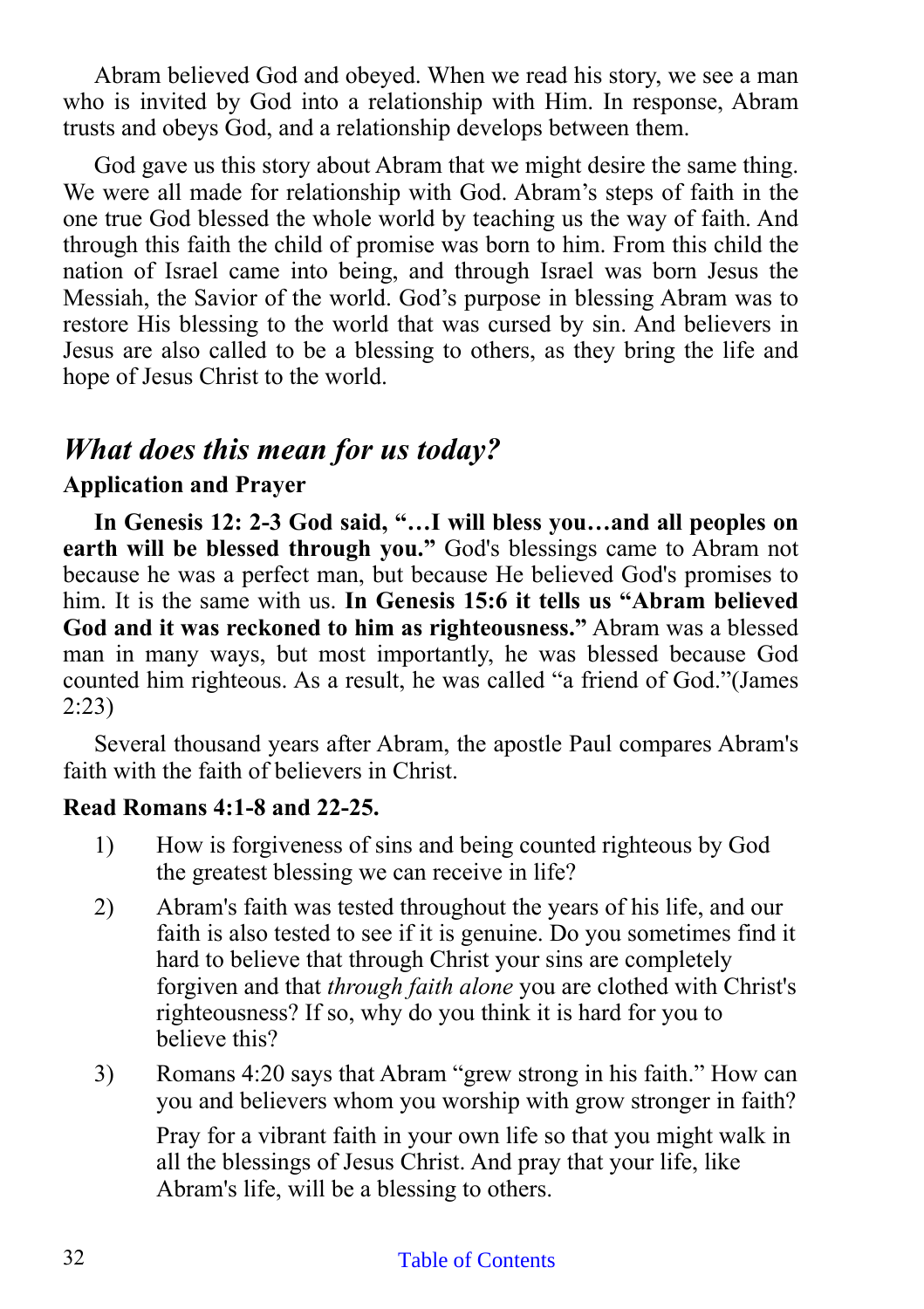**Before the next study, read all of Genesis chapters 16-21.**

**If you are not able to read all of it, at least read all of chapters 16 and 17; chapter 18:1-15 and chapter 21:1-16.**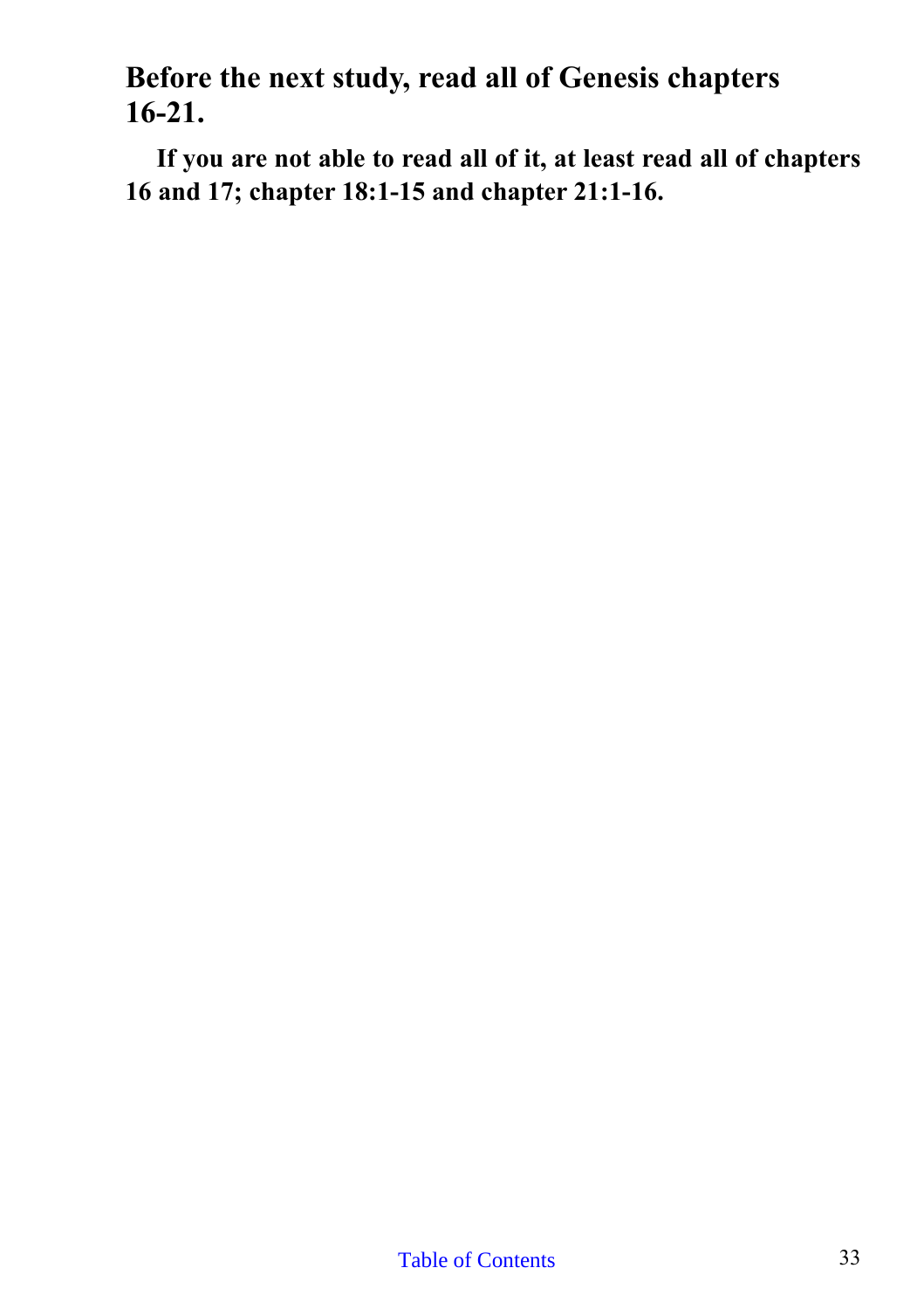*All these people were still living by faith when they died. They did not receive the things promised; they only saw them and welcomed them from a distance, admitting that they were foreigners and strangers on earth. People who say such things show that they are looking for a country of their own. If they had been thinking of the country they had left, they would have had opportunity to return. Instead, they were longing for a better country--a heavenly one. Therefore God is not ashamed to be called their God, for He has prepared a city for them. Hebrews 11:13-16*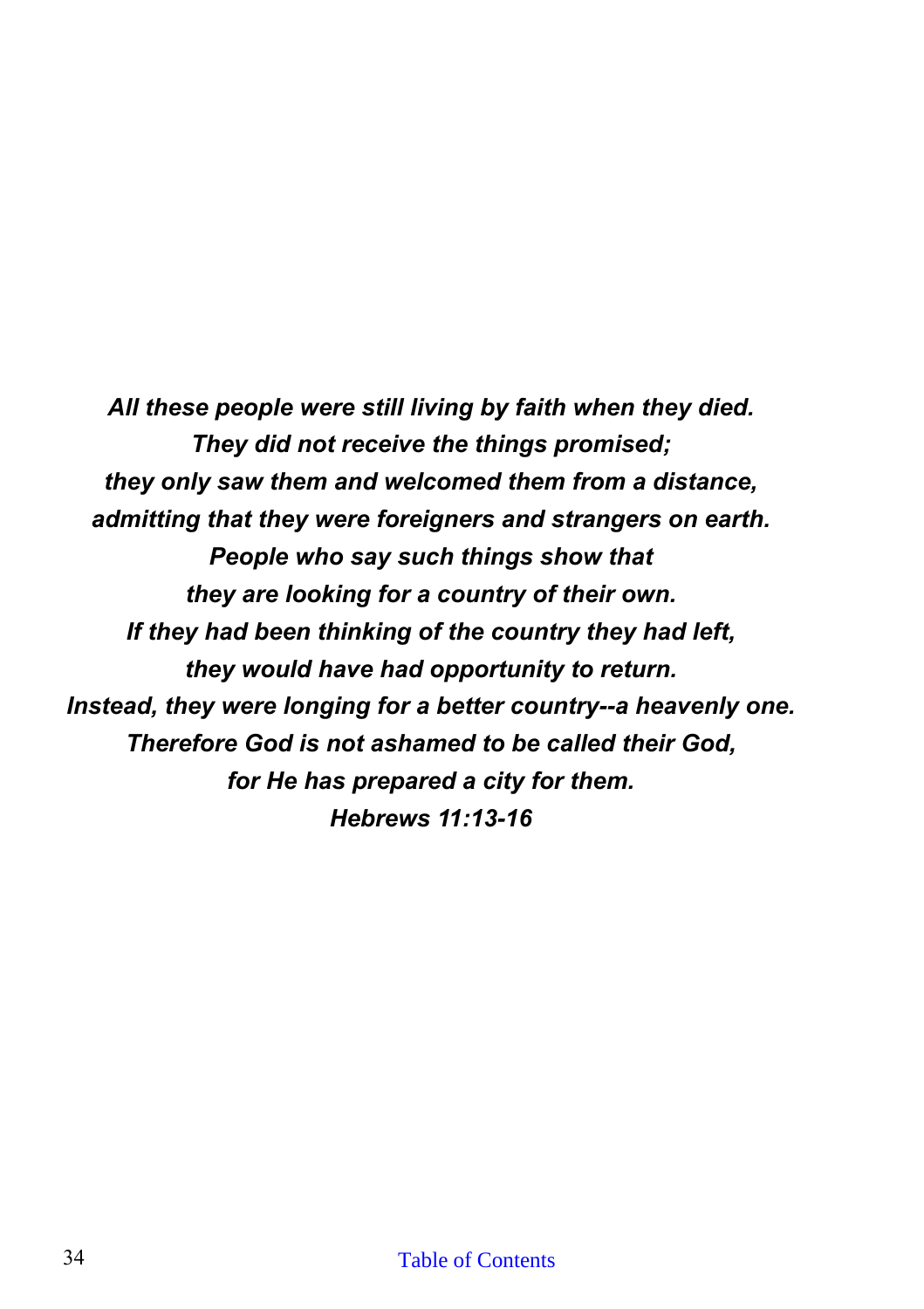## <span id="page-34-0"></span>**6. ABRAHAM: THE BIRTH OF ISHMAEL & ISAAC**

## *Genesis 16-21*

#### **Opening Questions:**

From our last study, what two promises did God make to Abram? (Genesis 15:5 and 15:18) Although these promises seemed impossible, how did Abram respond to them? Why was Abram counted righteous before God?

#### **Introduction:**

In this study we will look at how God begins to fulfill his part of the covenant with Abram in a miraculous way. Abram and Sarai had to wait a long time to see that fulfillment. While they wait, they make a decision that still affects the world today.

#### **Read Genesis 16.**

1. Read again verses 1-4. What does Abram decide to do based on Sarai's suggestion? Who was Hagar? (verse 1)

What do you think about Sarai and Abram's decision?

#### **Did Sarai and Abram do the right thing?**

When the Lord spoke to Abram that he would have many descendants, he was married only to Sarai. Abram and Sarai have waited many years for the promise to be fulfilled through their union. Now they are very old and decide to make it happen in a way that they previously had not considered. Abram will try to have a child through Sarai's servant girl. Such things were not uncommon in those days, but it was not according to the way the Lord had spoken to them. At this point in the story, God does not comment on their action, but later in today's study we will see what God has to say about the matter. However, he still shows compassion towards Hagar.

2. When Sarai sends Hagar away because of conflict between them, what does God say about the son that will be born to Hagar? (verses 9-12)

#### **Read Genesis 17:1-8.**

3. Thirteen years have now passed since the birth of Ishmael. Abram is 99 years old and Sarai is 89. The Lord comes and speaks to him once again. God reminds Abram of His covenant with him.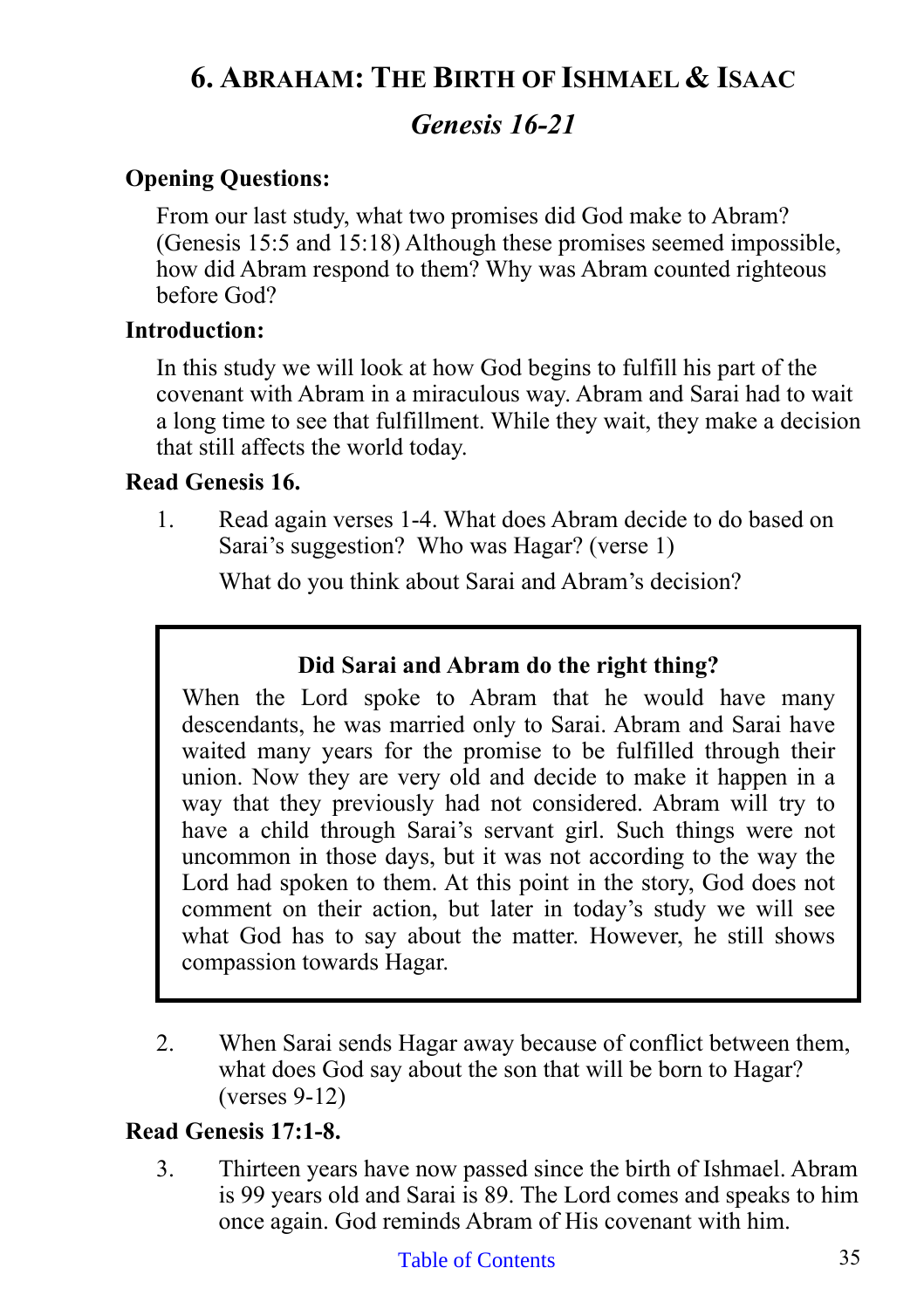What is Abram's part of the covenant that he is to keep? (See verse 1.) What do you think this means?

What is God's part of the covenant, that is, what three things does God promise to Abram? (Verses 2, 4, 7, & 8)

4. God then changes Abram's name to Abraham. Abram means "exalted father." Abraham means "father of a multitude." Why do you think God changed his name?

#### **Read Genesis 17:9-11.**

5. God tells Abram that he and future generations are to keep the covenant with him. What does God tell Abraham to do as a sign of this covenant? (verses 10-11)

**Before you read the box below**, if circumcision is a part of your culture, discuss its meaning to you and your people.

#### **How important was circumcision among God's people in Bible times? How important is it today?**

Genesis 17 is the first mention of circumcision in the Bible. God tells Abraham that it is a sign to show that they are keeping the covenant, a sign to show that they are followers of the one and only God. All males are required to do it. The one who will not do it has broken the covenant and is rejected by his people. Soon the circumcision ceremony was performed on all Jewish baby boys.

After Abraham, the Jewish people were not always faithful to keep the covenant, even when they kept the outward sign of circumcision. Often they worshiped other gods. Hundreds of years after Abraham, Moses challenged the people to not wander from God's ways and spoke to them of the real meaning of circumcision. They were to circumcise their stubborn hearts. (Deuteronomy 10:16)

Later in the New Testament, John the Baptist rebuked the people who came to him. He told them not to say, "We are children of Abraham." In other words, "We are circumcised Jewish people, so God must accept us." John warned them that they were in spiritual danger. He called them to repent and follow God's ways wholeheartedly, not just with external signs like circumcision.

Before he met Jesus, the apostle Paul, was a Jewish religious leader who believed strongly in the importance of circumcision. Later, as a follower of Jesus, he warned Christians that they should not look to circumcision to save them. This is the central teaching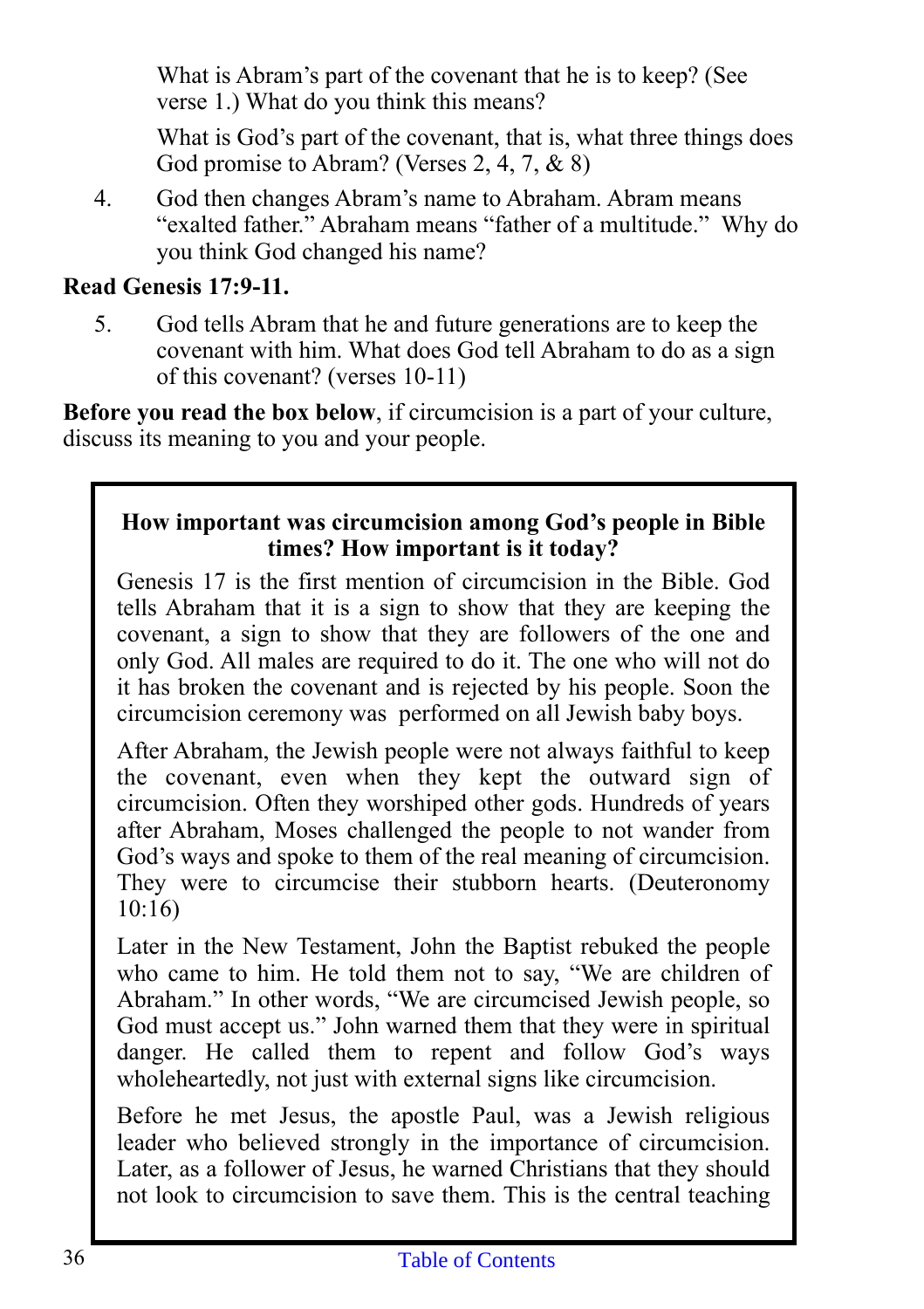in Galatians. Paul summed up his words like this: "For neither circumcision counts for anything, nor uncircumcision, but a new creation." (Galatians 6:15.) Paul was saying that being born again by the Spirit through faith in Jesus the Messiah is what marks believers as being God's people.

Today in some parts of the world, Christians circumcise their boys because they believe it is more sanitary and healthy. It is not, however, something Christian believers trust in for salvation.

### **Read Genesis 17:15-22.**

- 6. How does Abraham respond to this news that Sarah will have a son? (See verse 17-18.) How old is Abraham? How old is Sarah? (Notice that her name has now also been changed.)
- 7. In these verses, God makes His promise to Abraham more clear. Through which son will God continue His covenant? (verses 20-21)

### **Read Genesis 18:1-15.**

- 8. This event happens soon after God's promise made in the previous chapter. In verse 12, how does Sarah respond to the news the messenger brings?
- 9. Read again verses 13-14. What does he ask Abraham about Sarah? If you had been in Sarah's place, how do you think you would have responded?

#### **Read Genesis 21:1-7.**

10. Think about the messenger's question (18:14) and the fulfillment of the promise in these verses of Genesis 21. Remember that earlier they decided to have a child through Hagar. But God clearly stated that the child of promise would come through Sarah.

Try to imagine and describe the emotions of Abraham and Sarah after all their years of waiting for the fulfillment of God's word.

#### **Read Genesis 21:8-21.**

11. Describe God's word to Abraham about Sarah's reaction to Ishmael. (verse 12-13)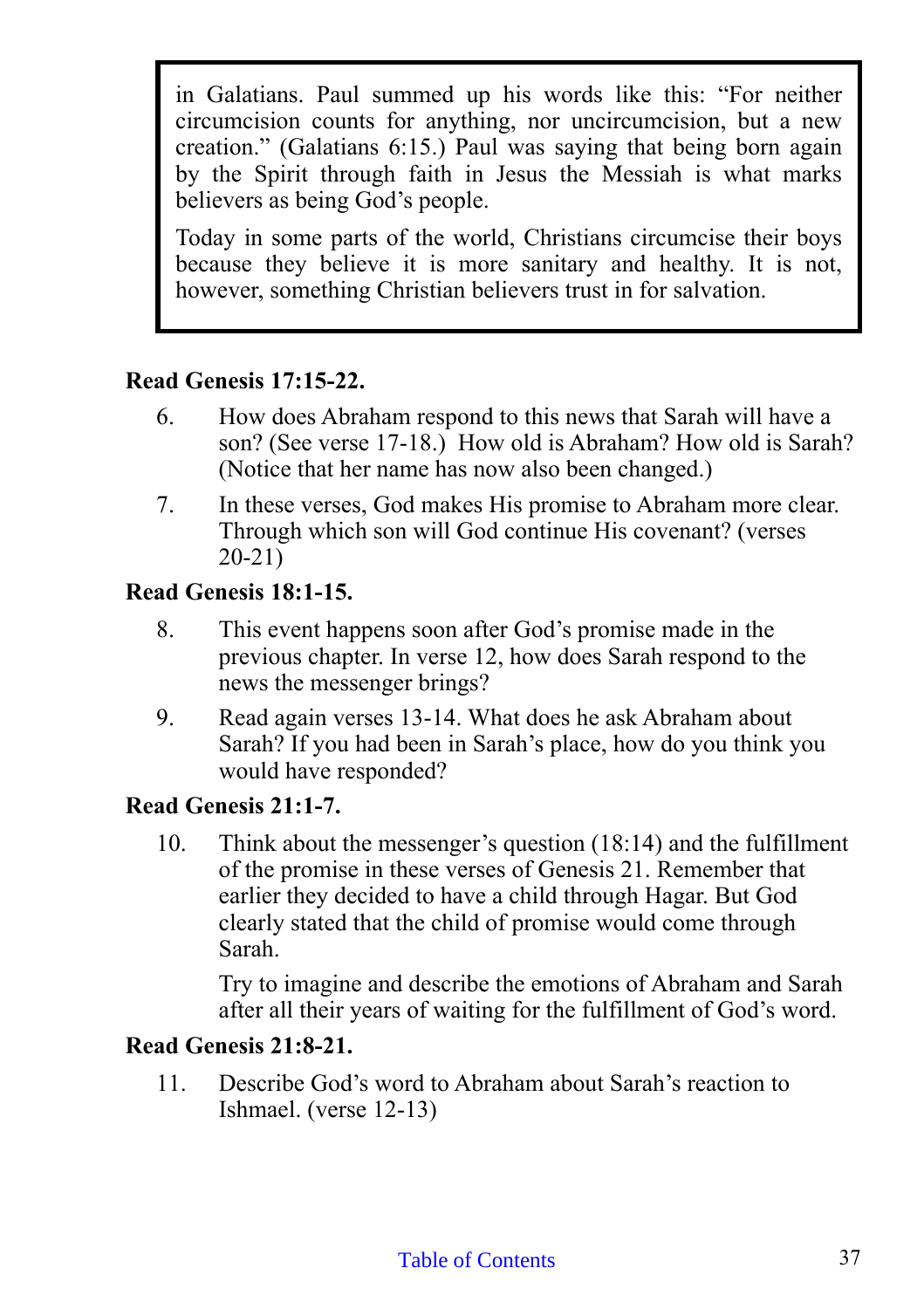## **Ishmael and Isaac**

God promises blessing to both Ishmael and Isaac—both sons will become great nations. Ishmael became the father of the Arabic people. Isaac, however, is the special son of promise. From him will come the nation of Israel that God will have a special covenant relationship with. God will reveal Himself to Israel and they, in turn, are to be a testimony to all nations of the relationship God wants to have with all mankind. Finally, in God's timing, He will send the promised Redeemer through Isaac the child of promise.

# *What does this mean for us today?*

## **Application and Prayer**

Abraham and Sarah waited for many years for the promise of a child to be fulfilled. At one point in their waiting, they decided to make it happen in their own wisdom and in their own way with Hagar, Sarah's servant girl.

God shows them several things about Himself in this story. And He teaches these things to us again and again throughout the scriptures.

- First, God always keeps His promises. There is always a purpose for the way He does things and the time in which He chooses to do them, though we may not understand what He is doing.
- Second, nothing is impossible for Him. Sarah and Abraham thought that being old meant they would not be able to have a child. But God said He would do it, and He did it! Nevertheless, Abraham and Sarah had to wait on God and trust Him.

## **Read Proverbs 3:5-6 through several times.**

- 1) Do you sometimes try to make things happen in your way when you know you must learn to wait on God?
- 2) How can you learn to do things His way and trust that He will bring about the right results in His timing?
- 3) Take time now to pray that the truths of the above proverb would be fulfilled in your own life.

## **Before the next study, read all of Genesis 18:16-31 and all of chapter 19.**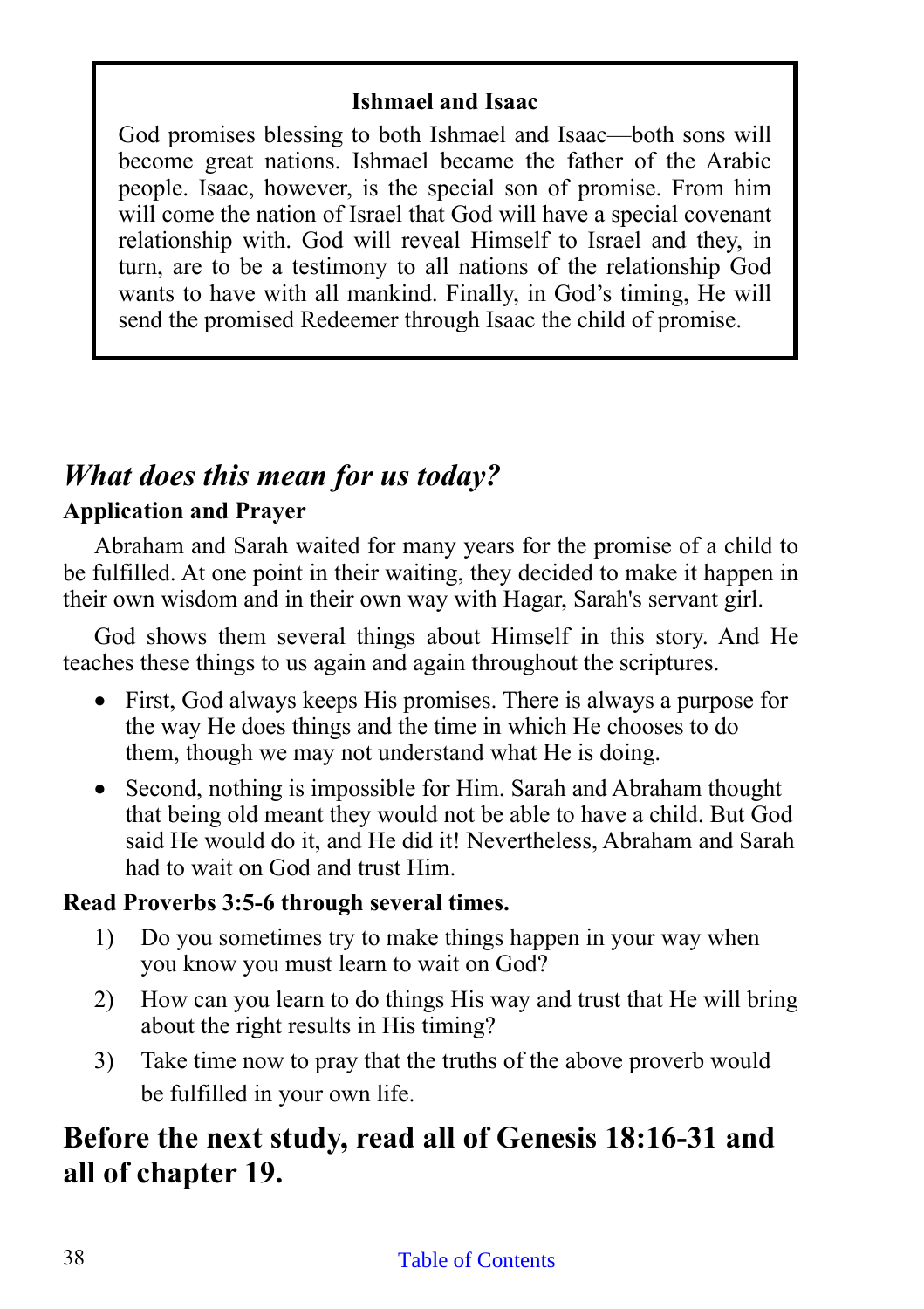## **7. THE DESTRUCTION OF SODOM AND GOMORRAH** *Genesis 18:16-33 And 19:1-29*

### **Opening Questions:**

In our last study, we saw God fulfill a promise that He had made to Abraham. What was that promise? How old were Abraham and Sarah when it was fulfilled? What did God command Abraham to do to show that they were set apart as His chosen people?

### **Introduction:**

In this study we will go back and look at a story that we skipped over in the last study. Genesis 12 tells us that when Abraham left the land of his ancestors in obedience to God, his nephew Lot went with him. Chapter 13 tells us how Abraham and Lot separated from each other. Lot moved into a fertile valley where there were also two cities, Sodom and Gomorrah. In this study we will look at God's judgment on those two cities and consider why He judged them so severely. This story begins right after the three men have visited Abraham and Sarah and told them they will have a son. Isaac has not yet been born.

#### **Read Genesis 18:16-33.**

1. Why does the Lord say He will reveal to Abraham what He is about to do? (See verses 17-19.)

If Abraham understands that the destruction of Sodom and Gomorrah is clearly a judgment from God, how might this build in him a healthy fear of God? How might it encourage him to train his descendants to walk in God's ways?

- 2. Why is the Lord going to destroy Sodom and Gomorrah? (Verse 20)
- 3. Read again verses 23-25. What request does Abraham make of the Lord?

In verse 25, how does Abraham appeal to God as a just judge?

Does the Lord agree to do what he requests? (v. 26)

How does knowing that God is loving and just encourage you to pray with confidence?

4. Notice Abraham's boldness as he continues to intercede on behalf of the city of Sodom. (Read again verses 27-32.)

How many righteous persons does the Lord finally agree are necessary in order to spare the city from destruction?

#### Table of Contents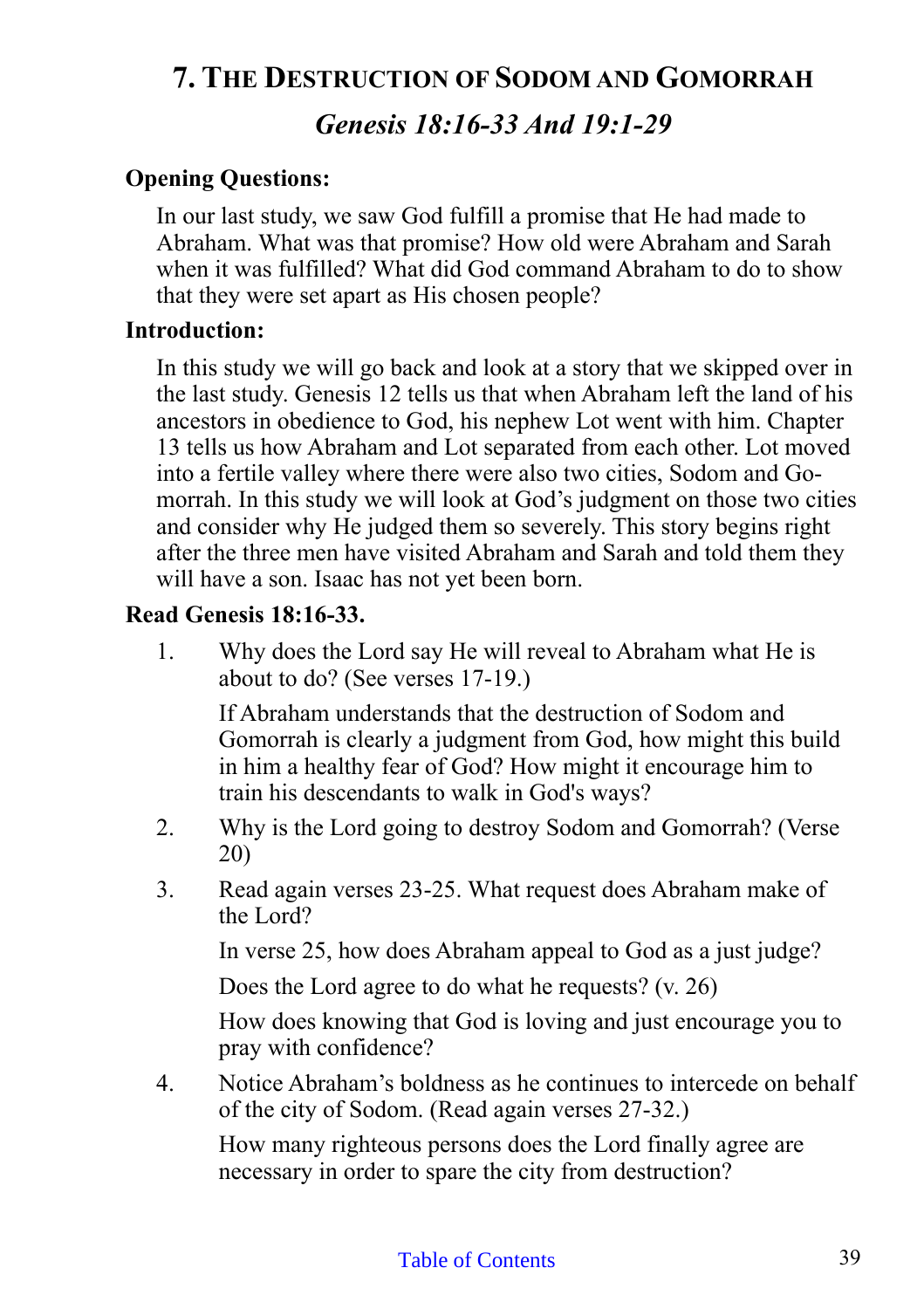#### **Read Genesis 19:1-29.**

- 5. When the two men who have just left Abraham arrive at the gate of Sodom, who greets them and offers them hospitality? Who is Lot? (If you have forgotten, look back at the introduction to this study.)
- 6. Look back at verses 1-2. Why do you think Lot strongly insisted that the men not sleep in the square of the city?
- 7. Read again Genesis 18:20. After reading the actions of the men of Sodom in Genesis 19, explain why the Lord might say that the "outcry against Sodom and Gomorrah is so great and their sin is so grievous...."

#### **Lot's interaction with the men of Sodom**

Lot's willingness to risk his own life to protect his guests is admirable. His willingness to sacrifice his two daughters for their sake, however, shows that he is not looking to God for help, nor is he caring about his daughters. Instead he is desperately trying to find a way out of a bad situation using his own wisdom. Thankfully, the angels come to his rescue and save both him and his daughters.

8. Read again verses 12-14. Why does the angel say that the city of Sodom is going to be destroyed? What must Lot and his relatives do? God's Word tells us that there is nothing hidden from Him. Have you ever thought that as the sins of a city reach the ears of God, they could lead to His judgment?

What are some sins of today's cities that may grieve the Lord greatly?

- 9. According to verse 14, how do the men who are engaged to marry Lot's daughters respond to Lot's warning?
- 10. Read verses 15-22. Why do you think Lot hesitated? What do you think might have been holding him back?
- 11. How many people in all were rescued from Sodom? Remember Abraham's final request in Genesis 18:32. Were ten righteous persons found?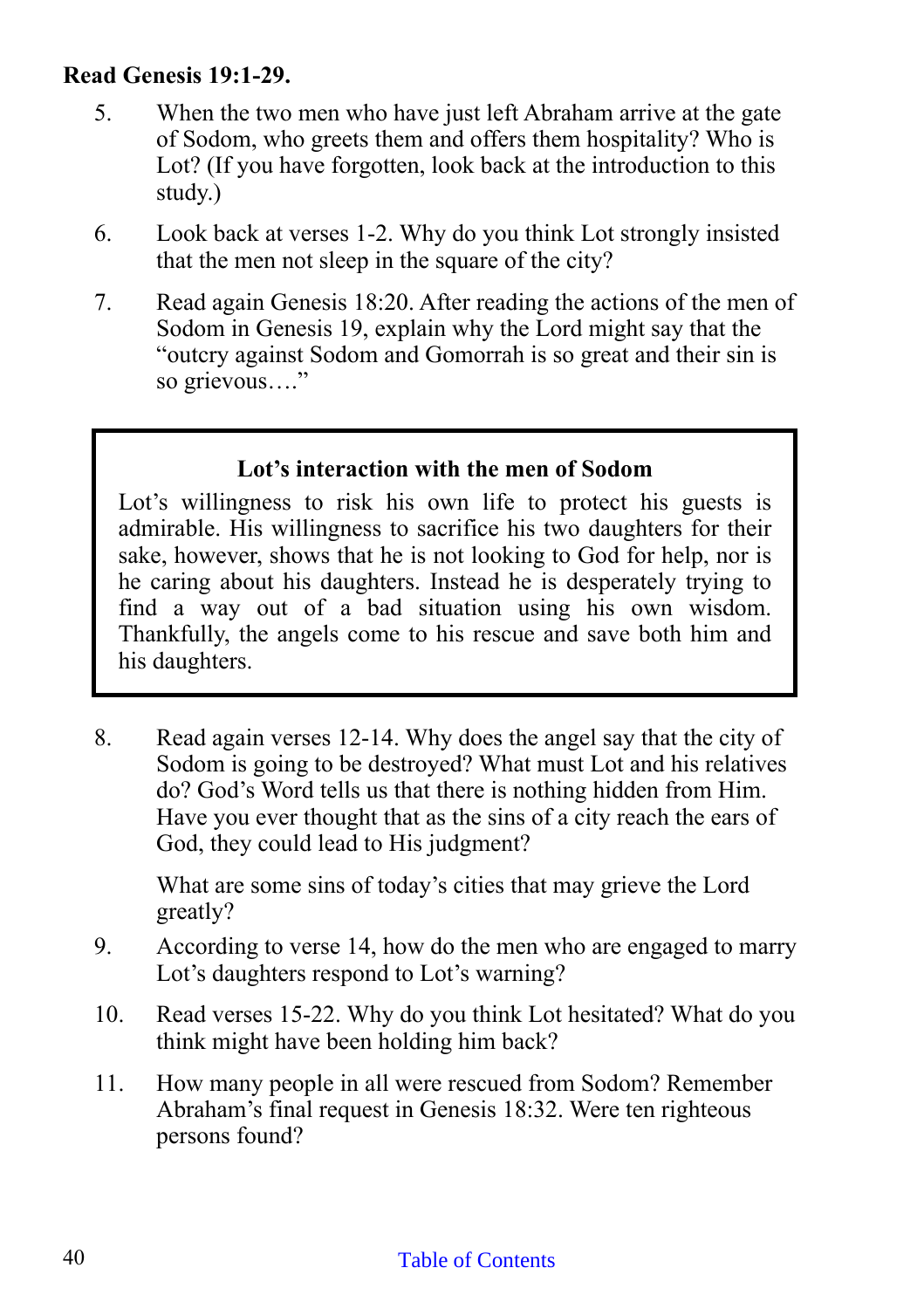## **How does Lot respond to an evil society?**

**Read 2 Peter 2:7-8.** In these verses the Apostle Peter tells us that Lot was greatly disturbed in his soul by the evil around him. He was a righteous man living in a very ungodly environment. We see from his treatment of the two angels who visit his city, that he is very different from the other men of the city. When he meets the visitors in the marketplace, he is concerned for their safety. He invites them in to his home and he offers hospitality to them. He risks his own life to protect them.

However, although Lot does not participate in the wickedness of those around him, he hesitates when he is warned to leave. He seems to have grown comfortable with his surroundings. The evil bothers him, but he doesn't want to separate himself from it.

How do you respond to the evil you see in the society around you today? Do you just accept it as the way things are? Or do you pray earnestly for the kingdom of God to come and change society? Are you willing to speak out against evil when necessary?

- 12. Read Genesis 19:23-29 again. How did God destroy the cities of Sodom and Gomorrah and the other villages of the plain? What do you think Lot must be thinking now?
- 13. How did Lot's wife disobey the angel's command? (Look back at verse 17.) What happened to her? (Verse 26)

Many years later, Jesus spoke about the judgment on Sodom and Gomorrah when he talked about the judgment upon the world at the time of His return. He said in Luke 17:32-33: "Remember Lot's wife! Whoever tries to keep their life will lose it, and whoever loses their life will preserve it."

What do you think Jesus meant by these words, which he connected to Lot's wife?

14. What do you think Abraham might have been thinking and feeling as he stood and looked out at the smoke rising above the plain below him? (Verses 27-28)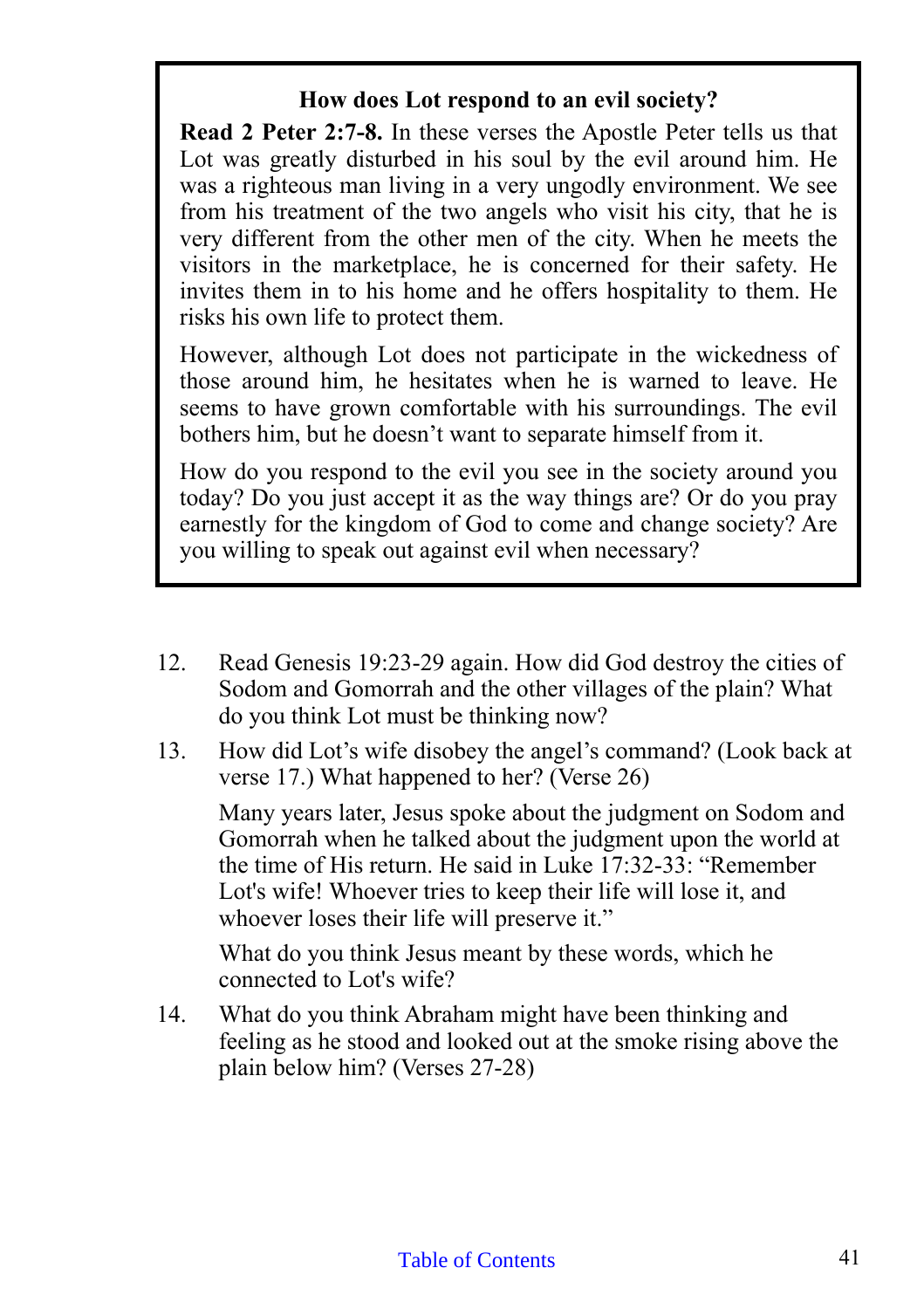## *What does this mean for us today?*  **Application and Prayer**

The darkness and wickedness of this world will not continue forever. The world, like Sodom and Gomorrah, is under judgment. We are called toleave Sodom and flee to Christ. We are also called to proclaim Him to a rebellious world. He is their only hope for escaping the judgment. Sinners are blinded from seeing the judgment coming. Some mock the message that danger is ahead and that sin will be judged.

Abraham showed God's heart of love for a sinful world when he prayed, even for the salvation of wicked Sodom. In a similar way, we who have received God's mercy for ourselves, begin to care for the lost world that we live in. We care for our family members who don't know him. We care for the people around us—our neighbors, the people we work with, the people of our city or village. We see judgment coming. How can we help them escape it?

Abraham spoke to God on behalf of the people of Sodom and Gomorrah, that they might be spared. Jesus died for all of lost humanity, and we are called to pray for them. We pray that people's eyes might be opened so that they come to Jesus. We pray for wisdom and power to help lead them out of darkness and into the light.

1) Think about the prayers that you pray for others. Who do you pray for and what do you pray for them?

#### **Read 2 Peter 3:9.**

- 2) Do you share in Christ's burden that none perish but that all come to repentance?
- 3) Throughout history believers have united to pray for their cities and nations, for awakenings and for the spread of the gospel. Many revivals and outpourings of God's Spirit have occurred because of the prayers of God's people.

Do you ever pray for whole cities? For whole nations?

4) Do you want to grow in praying for others? Can you think of times and ways to gather with other believers to pray for this lost world?

Ask God now to help you pray more for this world.

## **Before the next study, read all of Genesis chapters 22-25. If possible, take some time to meditate on chapter 22.**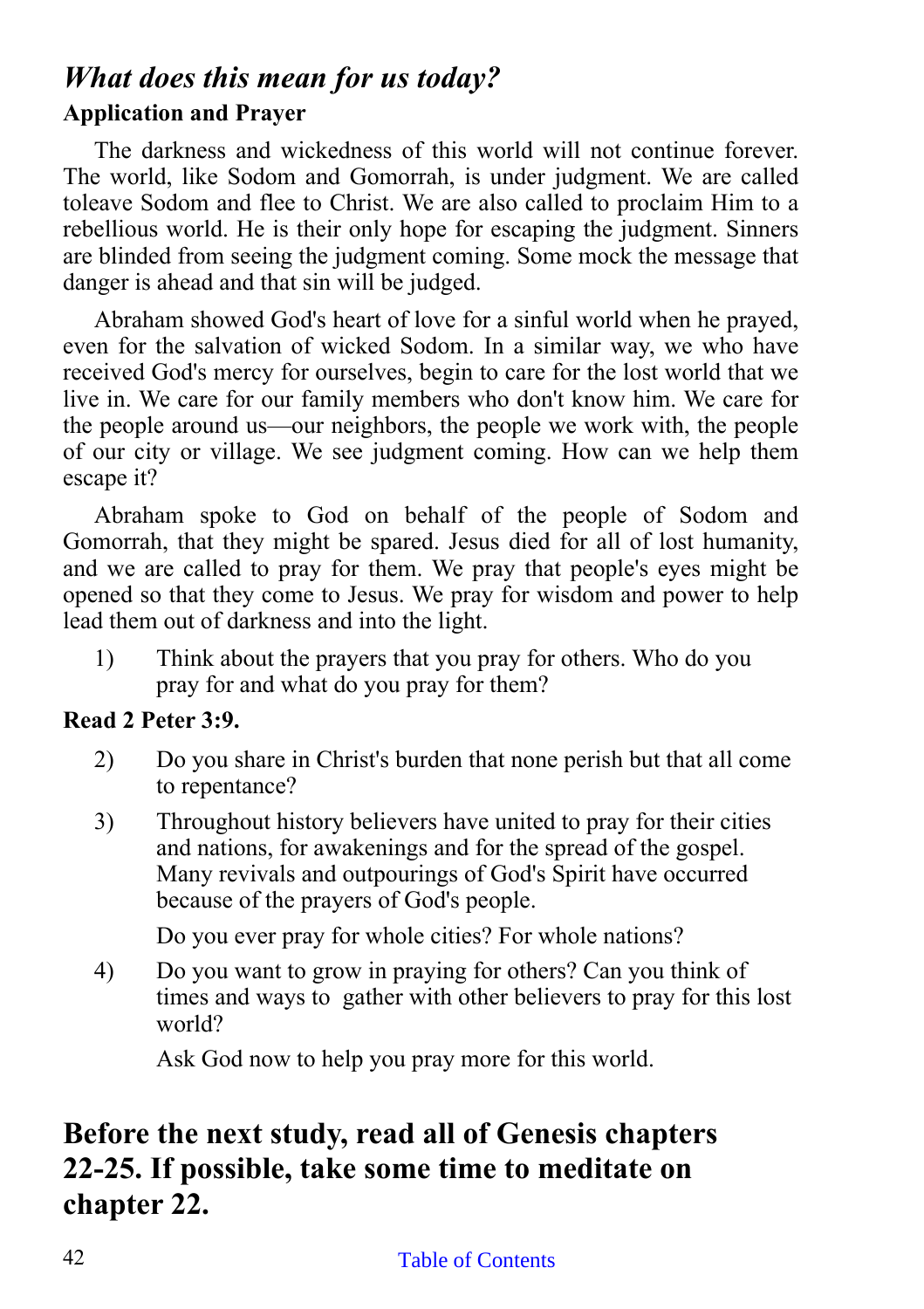## **8. ABRAHAM IS TESTED; ABRAHAM'S DEATH**

## *Genesis 22-25*

### **Opening Questions:**

In our last study, why did God destroy the cities of Sodom and Gomorrah? Who did God rescue? Why did God rescue them?

Explain how Abraham interceded for Sodom. Although the Lord agreed to Abraham's request, why did He not spare the city?

#### **Introduction:**

As we saw in Study 6, Abraham had two sons. Ishmael was born in the natural way through a slave woman. Isaac was the son of God's promise and was born in a supernatural way. God promised blessing to both Ishmael and Isaac, but He said that Isaac would be the one who would carry on His covenant promise. Now God asks Abraham to do something that seems to make that promise through Isaac impossible. Will Abraham trust God and obey what He tells him to do? In this study we will see how much Abraham's faith has grown.

#### **Read Genesis 22.**

1. Read verse 2 again. What did God ask Abraham to do? Look carefully at the verse. What does God say about Abraham's son, Isaac?

How do you think Abraham felt toward his son Isaac? What do you think he might have been thinking about as he set out for the place that God would show him?

Why did God ask Abraham to do this, according to verse 1?

2. Read verse 3. Did Abraham argue with God? How soon did Abraham set out to obey God's command?

Think about your own obedience to God. God asked Abraham to do an extremely difficult thing, yet he trusted God and obeyed from his heart. What kind of obedience do you think pleases God?

3. Read verses 7-8 again. What question does Isaac ask his father in verse 7?

Now read again Abraham's answer in verse 8. What do you think Abraham might have been thinking when he said this?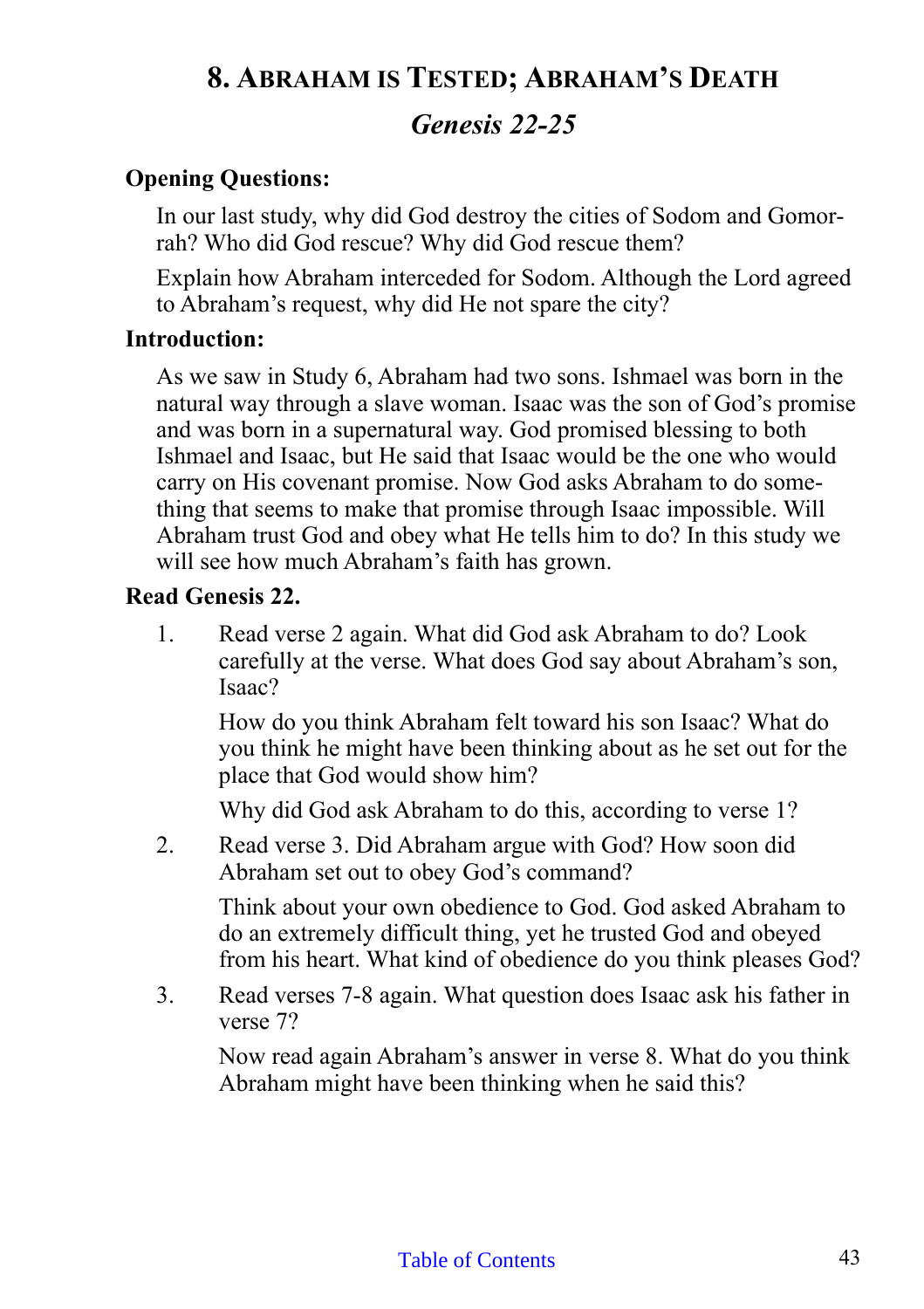## **"God will provide for Himself the lamb…"**

Here we see a beautiful picture of how much Abraham's faith in God has grown. God has not told Abraham what He is going to do. Abraham has no evidence that God will provide the lamb for the offering. Nevertheless, he trusts that God will fulfill His promise to bring forth a great nation from Isaac's offspring. Abraham's words are also prophetic, looking forward to the time when God will once again provide the Lamb for the offering. (See John 1:29.) But when God provides the Lamb in the form of His own Son given for the sin of the world, there is no substitute.

4. Now read again the rest of the story in verses 9-19. Look again at verses 9-10. What does Abraham do in these verses? How close does he come to actually sacrificing his son?

What do you think Abraham must have been feeling as he raised the knife?

5. Read again verses 11-12. Look closely at what the Lord says to Abraham in verse 12. What does Abraham's offering of his son show?

Explain your thoughts of what it means to "fear God."

How can Abraham be called "a friend of God" on one hand (see James 2:23) and "fear God" on the other hand? Is it possible to fear God and love Him at the same time? Explain your thoughts.

6. How does God provide the animal for the sacrifice? (Verse 13) What do you think Abraham must be thinking and feeling now?

## **Why would God ask Abraham to sacrifice his son?**

Many years after Abraham, the people began to disobey God and offer their children as burnt offerings to the false god Molech. In Jeremiah 32:35 God makes it very clear how he feels about child sacrifice. (See also Deuteronomy 18:10.) In Genesis 22:1 it says that this was a test. God's plan from the beginning was that He would provide for the sacrifice. But He is testing Abraham to see what is in his heart. Which does Abraham love more—his son Isaac, or God? In verse 12 we see that Abraham passed the test. He obeyed God, even at the cost of his son.

#### Table of Contents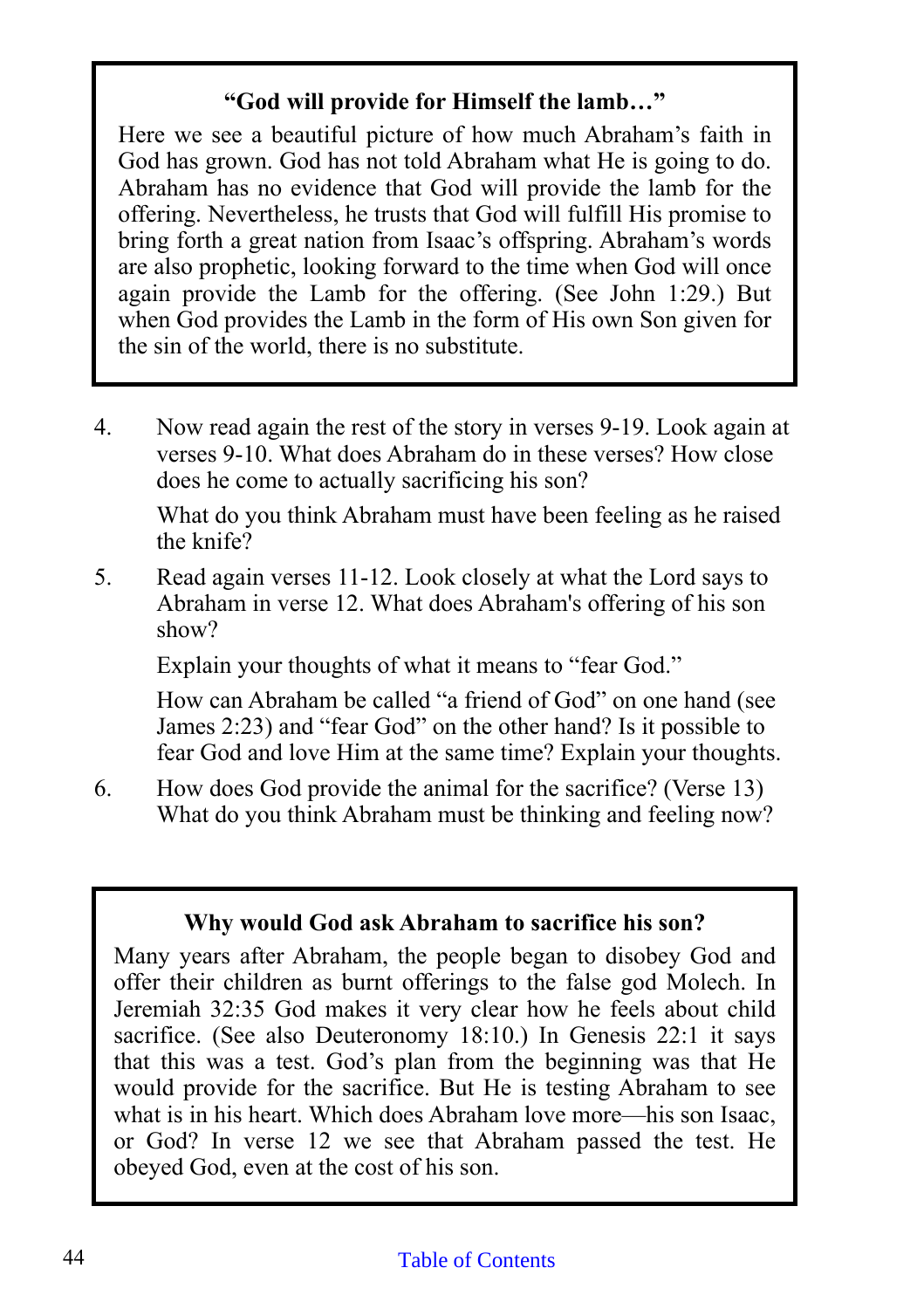7. Discuss some of the ways this story is a picture of what God will do in the New Testament in giving His Son for us.

Does this story about Abraham make that story in the New Testament more meaningful to you? Explain your thoughts.

8. God repeats His promise to Abraham in verses 15-18. What promises does He once again make? How does Abraham's obedience affect all people? (Verse 18)

*.After this, Sarah dies at 127 years of age. Then we have the beautiful story of how God provides a wife for Isaac in Genesis 24. If you haven't read this yet, be sure you take time to read it on your own. In chapter 25, Abraham takes another wife and has other children. Then he dies at the age of 175. In the next study we will see how God continues to work through Abraham's descendants to fulfill His purposes.*

## *What does this mean for us today?*  **Application and Prayer**

In the mid 1900's a young mother who was a missionary in India walked up a mountain in northern India. She was taking her 7-year-old daughter to a boarding school where she would live and study for nine months each year. At the time, this was the little girl's only option for an education. As they walked, the mother wept bitter tears. "How can I leave my little girl so far away from her family? How can I give her up?" Then the Lord reminded her in her heart of Abraham's words to his servant as he went away to offer Isaac as a sacrifice: "We will go over there and worship." (Genesis 22:5) Just like Abraham's offering of his son, her giving up her little daughter for the sake of serving God was an act of worship, a gift that she could give to show her love for God. In her heart, she offered up her child to God. Suddenly, she was filled with joy and peace. Years later, that same daughter returned to also serve God as a missionary in India.

In this study, God tests Abraham and Abraham proves by his actions that he loves God even more than he loves his own son. In the book of Matthew in the New Testament, Jesus calls His followers to have that same kind of love for Him.

#### **Read Matthew 10:37-39.**

- 1) In verse 37, what does Jesus say about the person who loves father or mother or son or daughter more than Him?
- 2) Think about the members of your family who are closest to you, the people whom you love the most. What if God asked you to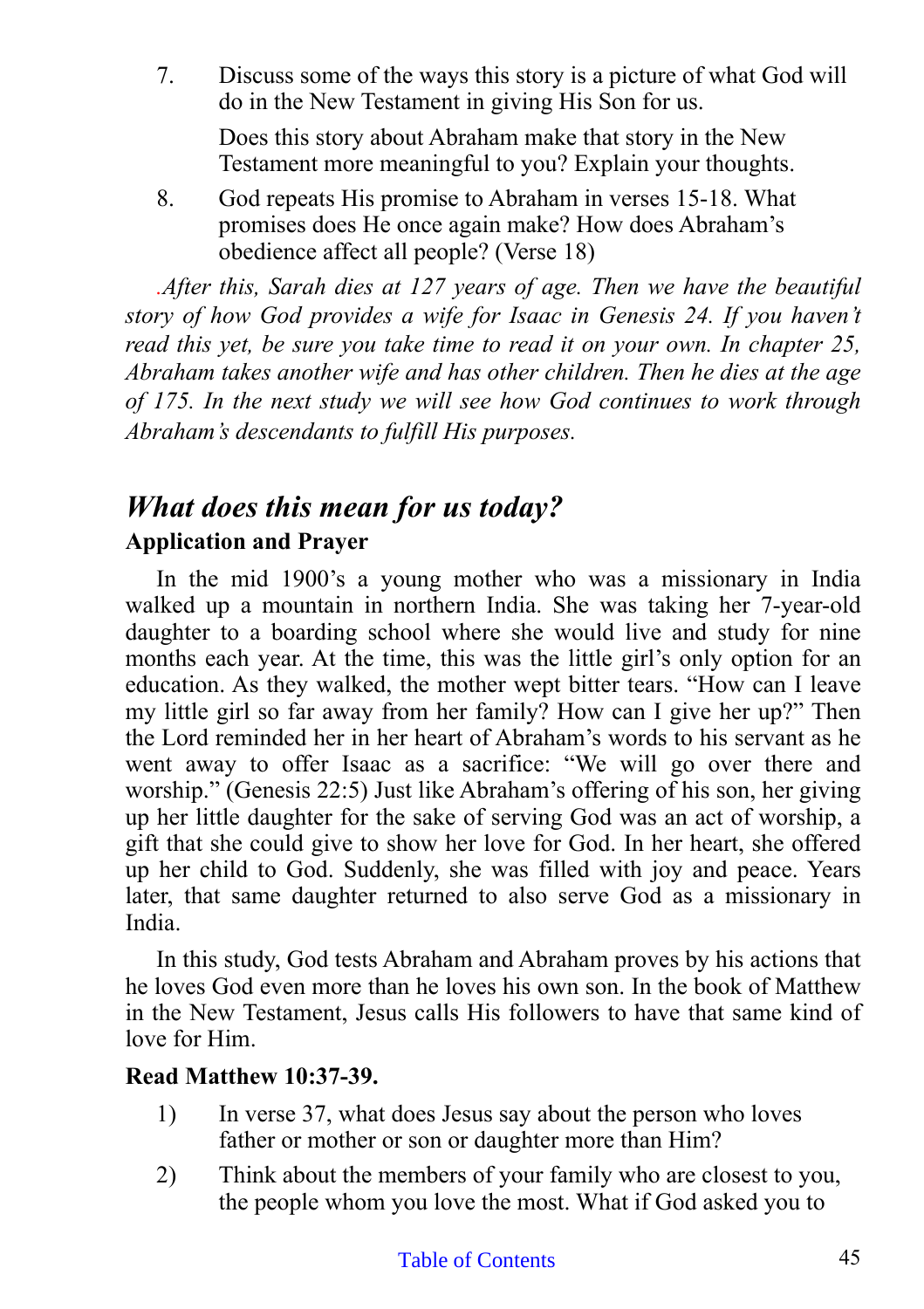leave them to spread the Good News? Would you say "yes" to Him?

What if He asked you to give your blessing to a close family member who felt called by God to a dangerous place? Could you do that?

- 3) Read the passage of scripture from Matthew again. Do you believe that verse 39 is really true?
- 4) Take some time now to talk to God about these verses. Ask Him to help you to commit your whole life and the lives of those you love to serve Him in any way He desires.

## **Before the next study, read Genesis 25:19-34 and chapters 27-28.**

**Although we will not discuss chapter 26, it would be good to read that also. (See page 75)**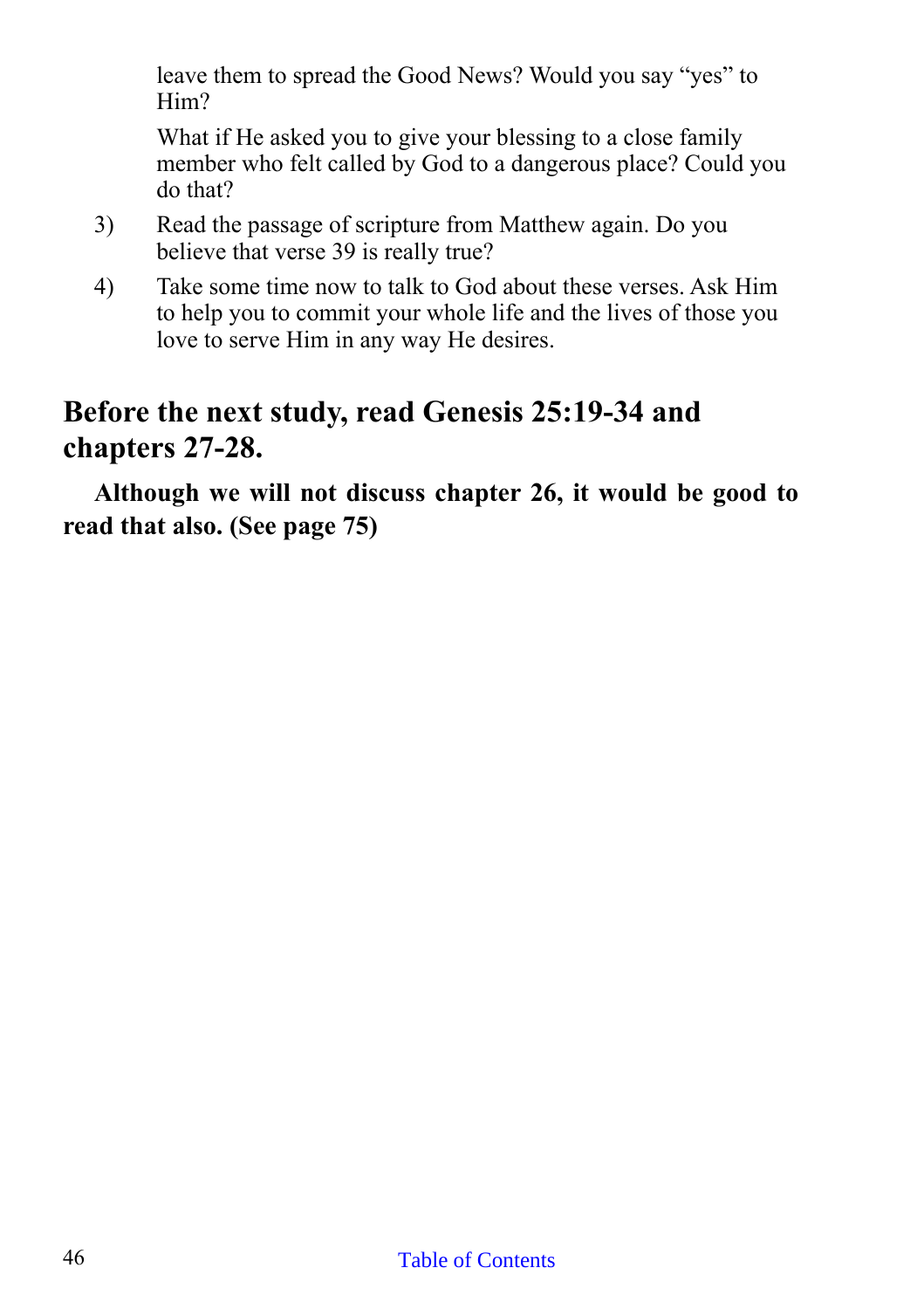## **9. JACOB: CHOSEN AND BLESSED BY GOD**

## *Part 1, Genesis 25-28*

### **Opening Questions:**

From our last study, how did God test Abraham? Why did He test him? How was this a picture of what God would do for all people through Jesus?

#### **Introduction:**

As we read through Genesis, we see that God continues to reveal who He is and what His purposes are for His creation. In Genesis 26, two times God repeats to Isaac the promise that He has made to Abraham to make him a great nation and to give him the land of Canaan. Like his father Abraham, Isaac builds an altar and worships God. This study and the next one will look closer at some of the significant events in the life of Isaac's sons, and especially in the life of Jacob.

#### **Read Genesis 25:21-34.**

- 1. Twenty years after their marriage, Isaac's wife Rebekah becomes pregnant with twins. Read again verses 22-23. What does the Lord tell Rebekah about the two sons who will be born to her?
- 2. In your own words, tell briefly what happens in verses 27-34. What did Esau trade for a dish of food? How did Esau feel about what he traded? (Verse 34.)
- 3. In this story, we see a little of the characters of the two brothers. What kind of person do you think Jacob is?

#### **What does Jacob's name mean?**

"Jacob" means "person who grasps the heel," which also means "deceiver." As we study Jacob's story, it becomes clear that Jacob's name describes his character. We have just read about the first time that Jacob takes advantage of someone else. In Genesis 27 we will see that he cheats his brother again in an even bigger and more important matter.

#### **Read Genesis 27:1-4.**

4. What does Isaac ask Esau to do? What is Isaac preparing to do before he dies? (Verse 4)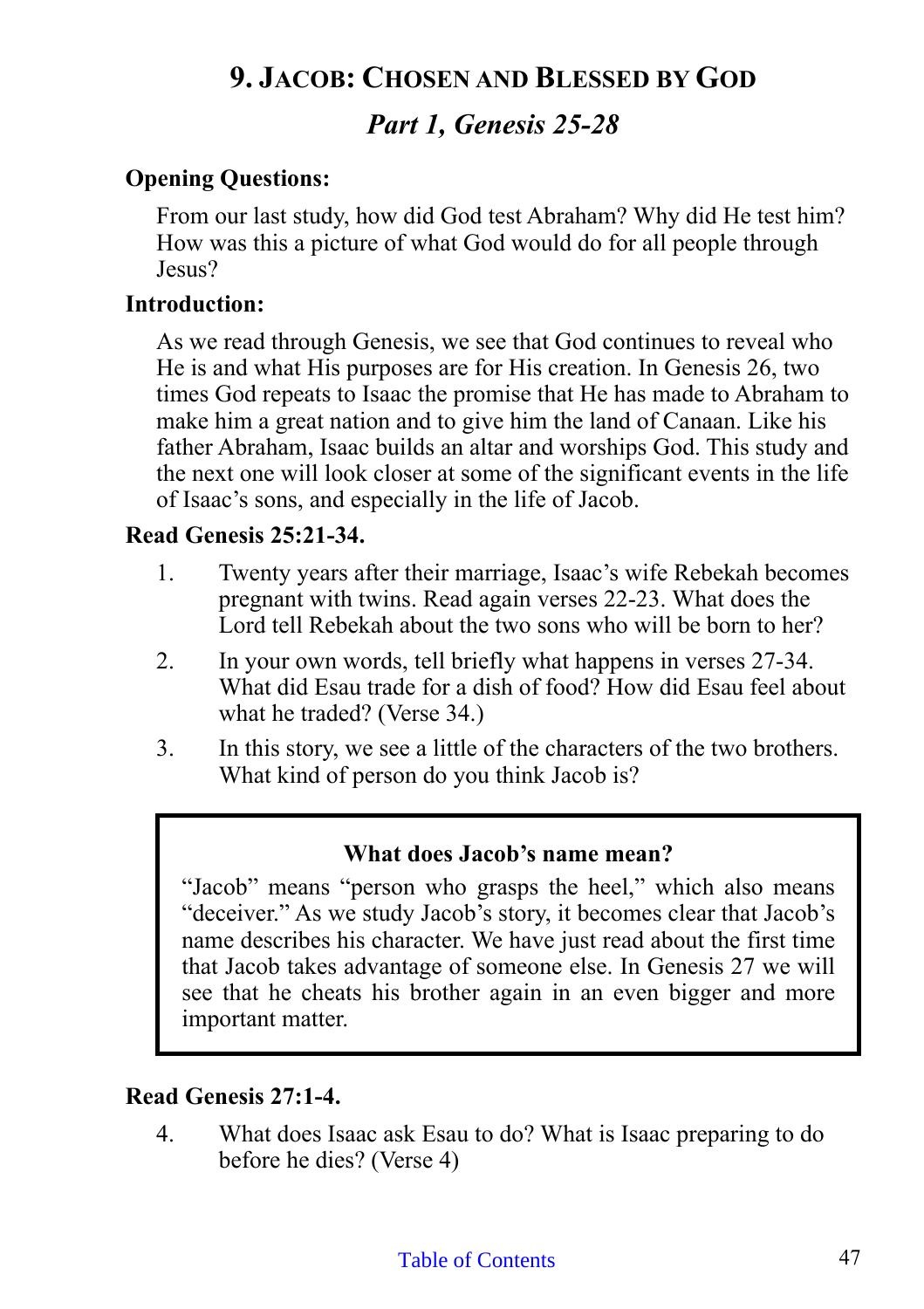#### **What was the blessing that Isaac was about to give?**

The blessing that Isaac was preparing to give to his son Esau was very important in the culture of that day. It established the firstborn son as the new head of the family. In this case it also included the promises of God to Abraham to make his offspring a great nation and to give them the land of Canaan. In Genesis 27:5-17 we learn that Rebekah has overheard Isaac's request of Esau, and she convinces Jacob to deceive his father into giving the blessing to him (Jacob) rather than to his brother. The blessing rightfully should have belonged to Esau as the oldest, but God had said before the boys were born that the older would serve the younger. At this time in his life, Jacob does not seem like a very good choice to carry on God's promised blessing to all peoples on earth. As we continue to study Jacob's life, we will see how God will work through many circumstances to teach him His ways.

### **Read Genesis 27:18-41.**

- 5. In your own words, briefly describe the blessing that Isaac gave to Jacob. (Verses 28-29)
- 6. When Esau sold his birthright (that is, his right to a greater inheritance as the firstborn son) for a bowl of food, he did not feel badly about it. This time it is different.

Look again at verses 34 and 41. How did Esau respond this time to his brother's deception?

*With Rebekah's help, Jacob is sent away to his uncle Laban's. On the way, God speaks to him one night through a dream. This is the first time we read of God speaking to Jacob.*

## **Read Genesis 28:10-22.**

7. Describe what Jacob saw in his dream. Read again verses 13-15. What does God say to Jacob?

*Notice that God is repeating to Jacob the promises that He has made to his father Isaac and his grandfather Abraham. None of these have yet seen the promises fulfilled; the family is still few in number, and they are foreigners and nomads in the land they have been promised. But God is looking for faith. Will they believe Him, even without seeing evidence?*

8. How does Jacob respond to God's promise? (See verses 16-22.)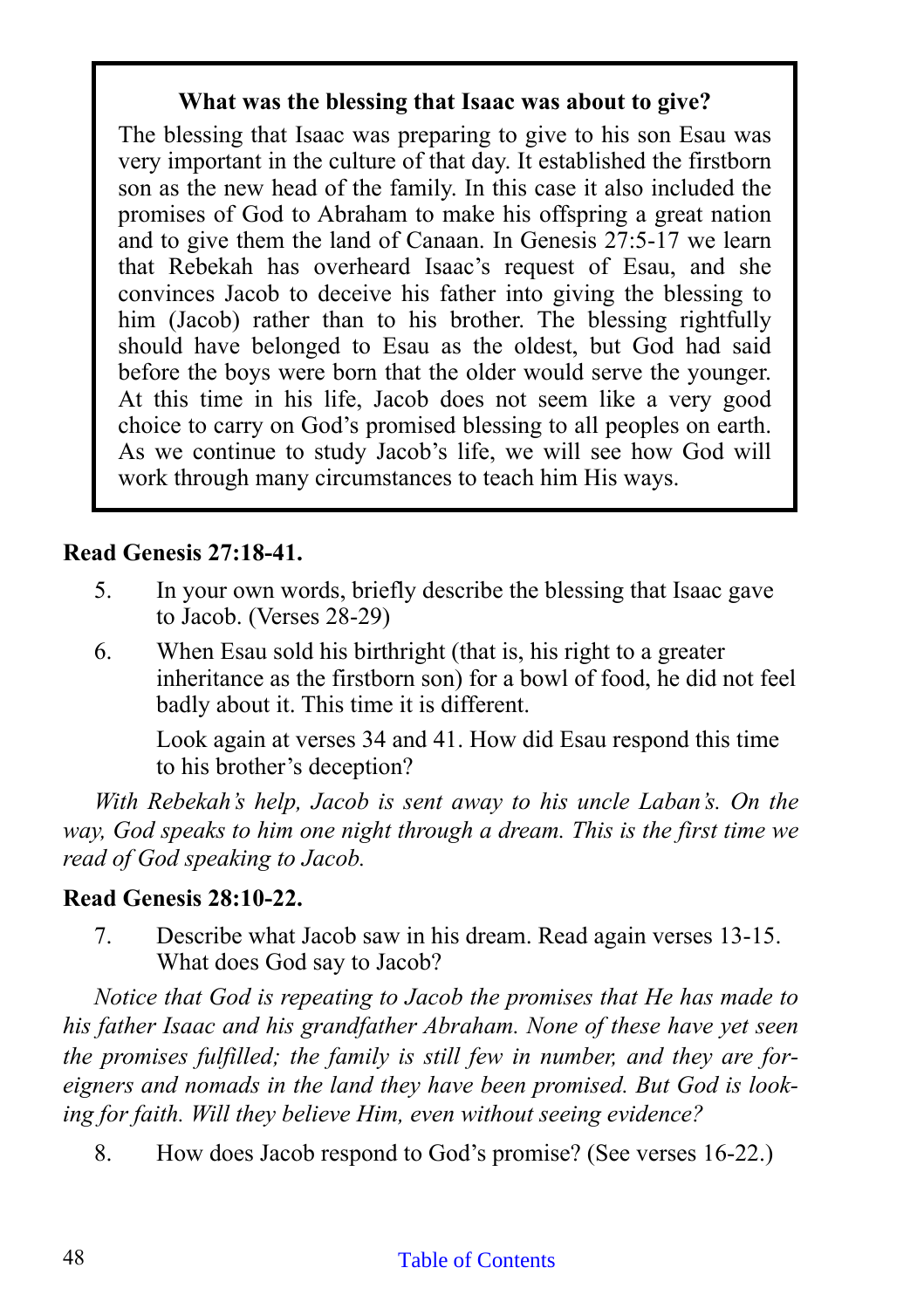9. Why do you think Jacob is afraid? (Verse 17) What does Jacob want to see happen before he personally makes the Lord to be his God? (verse 20-21).

#### **God reveals Himself to Jacob**

Let's remember that in the land of Canaan where Jacob lives, the people are pagan worshipers of false gods. Jacob himself does not know the Lord, except by the stories he has heard from his father and grandfather. The Lord spoke a number of times to Abraham and Isaac. Now the Lord chooses a critical moment in Jacob's life to appear to him. He has left his father's home and is going to a strange land. His is probably filled with anxiety.

Jacob thinks he is alone, but in the darkness of night, he sees the angels of God and the Lord speaks to him from heaven. In the dream, Jacob is confronted with the fact that God is real, and that He is with Jacob. The Lord speaks to Jacob the same great promises that He has made to Abraham and Isaac. But Jacob's response is conditional. He says that if the Lord will do certain things, then Jacob will call Him his God. Jacob recognizes that God is with him and has spoken to him, but he is not yet ready to fully put his trust in the God of his fathers. It will take many years and many trials before he is ready to fully submit to God.

## *What does this mean for us today?*  **Application and Prayer**

Jacob's father Isaac and his grandfather Abraham were men of faith. Genesis 15:6 tells us that Abraham was counted righteous before God because he believed God's promises to him, even though many years passed before the promises were fulfilled. This was Jacob's spiritual heritage. Jacob, however, wants to see proof of God's faithfulness before he fully believes.

As you read the verses below, think about your own faith. Are you more like Abraham, or are you more like Jacob?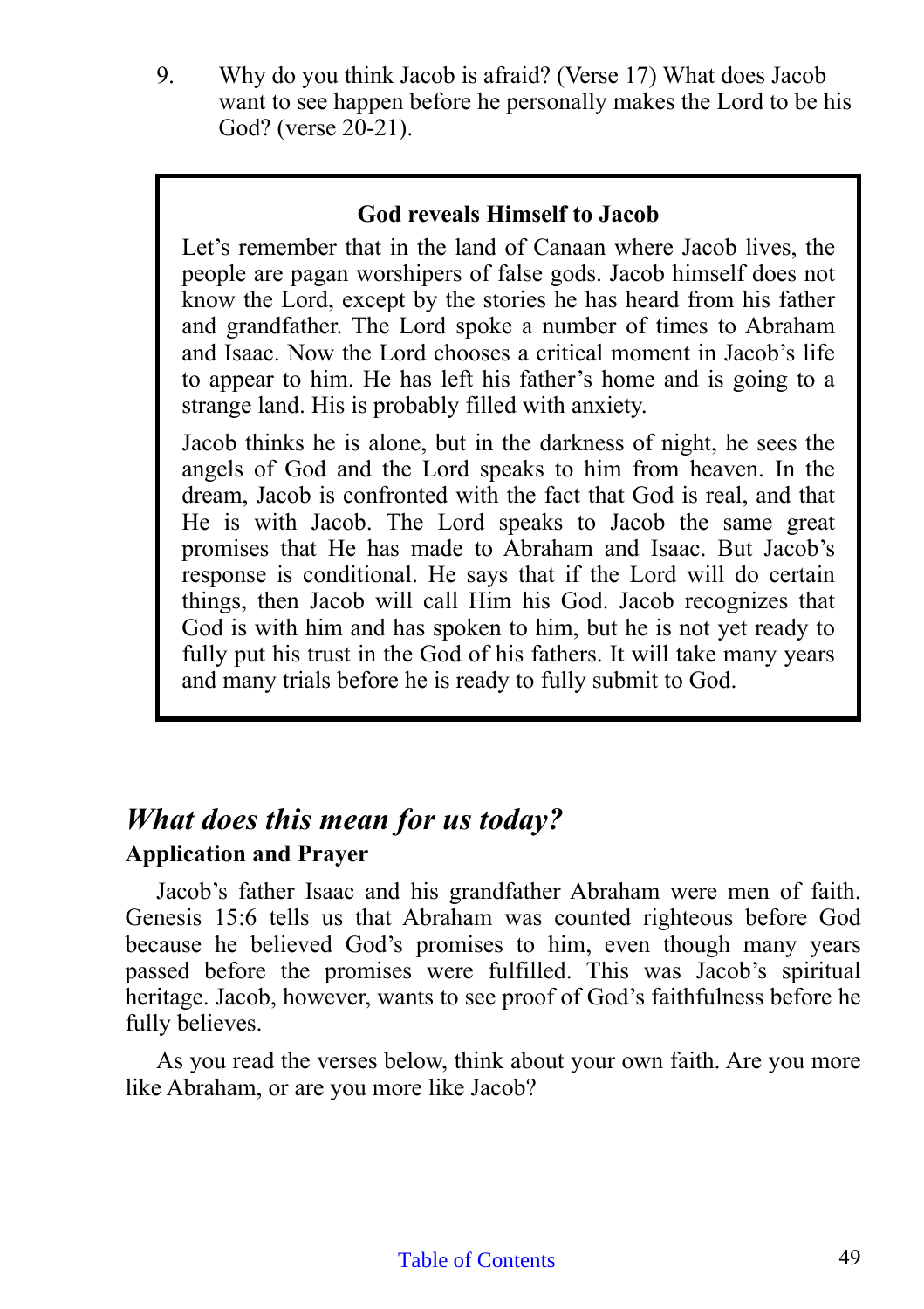## **Read Hebrews 11:1 and 11:6 several times.**

In these verses the writer gives us a definition of faith.

- 1) In your own words, tell what you think it means to have faith in God's word and in His promises.
- 2) What are some promises from God's Word that He has made to all of His followers? Do you have a promise from His Word that you hold onto in difficult times? If so, tell the group about it.
- 3) How would you like to see your faith grow in the weeks ahead? Take some time now to talk to God about this.

## **Before the next study, read Genesis 29-36.**

**If you are not able to read all of this, at least read chapter 29:14-30, chapter 30:25-43, chapter 31:1-13, chapter 32:1-12 and 22-32, and all of chapter 33.**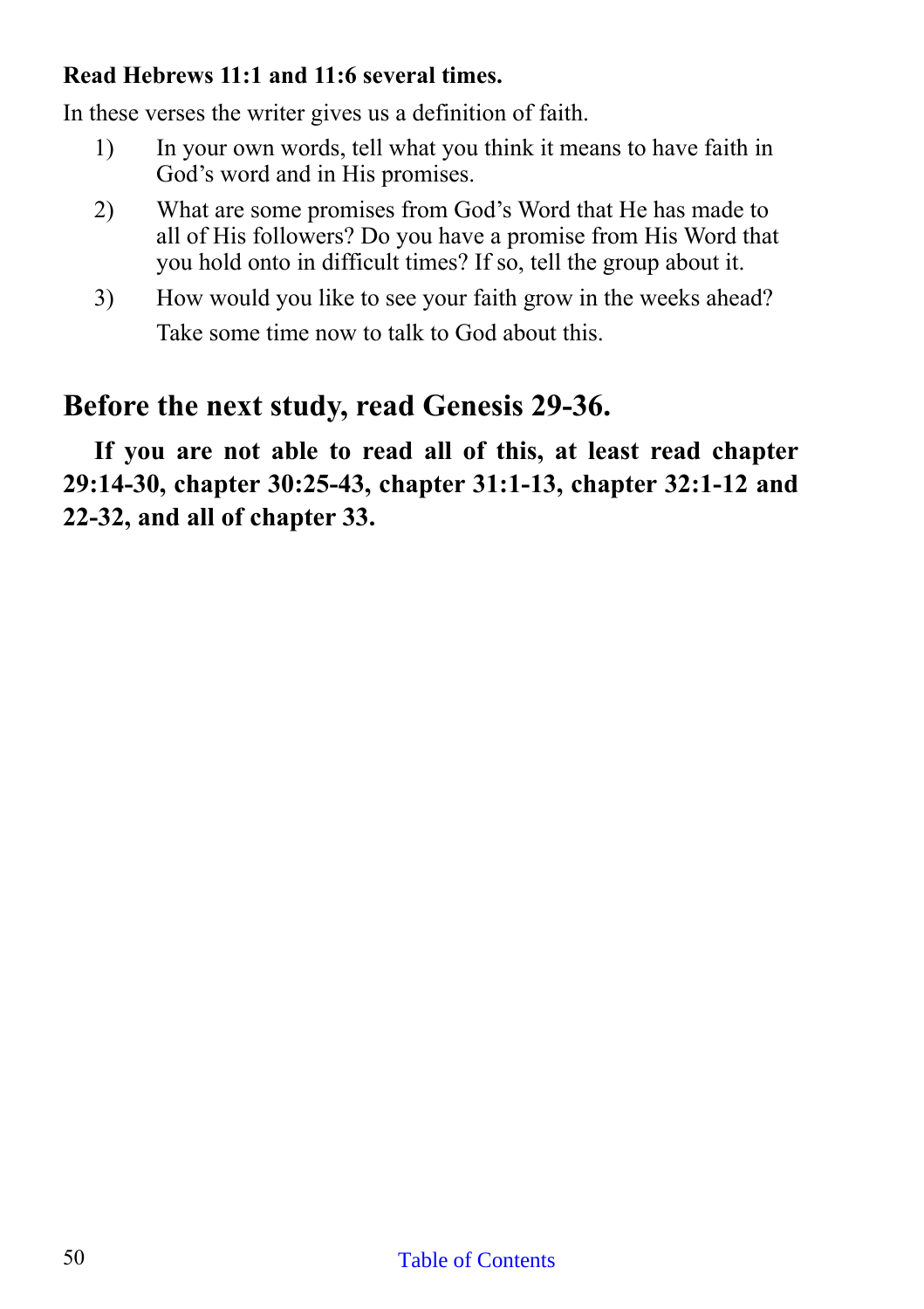## **10. JACOB: CHOSEN AND BLESSED BY GOD**

## *Part 2, Genesis 29-35*

### **Opening Questions:**

From our last study, tell briefly the two situations where Jacob cheated his brother. Why did Jacob have to flee to his uncle's home? Describe the dream that Jacob had while on the way. What promises did God make to Jacob? What did Jacob promise God?

#### **Introduction:**

Jacob now arrives at his Uncle Laban's home and is greeted warmly. But it is there that he will become the victim of his uncle's dishonesty. God will allow him to experience some of the same kind of treatment that he has given to his brother.

#### **Read Genesis 29:14-30.**

- 1. Describe how Jacob is cheated in these verses. Why does Laban say he could not give him Rachel first? (Verse 26)
- 2. How many years in total did Jacob work for Rachel? What does verse 20 say about his love for her?

*Genesis 29:31-30:34 tells about the birth of Jacob's children (except for Benjamin, who was born later). On your own you can read this story of the competition between the two wives and their two handmaidens, who were also given to Jacob as wives. Finally Jacob decides it's time to return home. At this time, he is cheated once again by Laban.*

#### **Read Genesis 30:25-36.**

- 3. How has God blessed Laban because of Jacob? (Verses 27 and 29-30)
- 4. Describe briefly how Laban cheats Jacob in verses 32-36.
- 5. In the past, Jacob has always gotten what he wanted, but now the cheater himself is cheated. How do you think he must feel?

What do you think might be happening to Jacob's pride?

*Jacob continues to work for Laban. God blesses him with sheep and goats in spite of Laban's dishonesty. (Genesis 30:37-43) After 20 years of working for his uncle, God speaks to Jacob and tells him that it's time to return to his father's home. In chapter 31 you can read on your own about how he fled from Laban with his wives, children, servants, and large flocks and herds of animals. On the way to his father's home, he hears that his brother Esau is approaching.*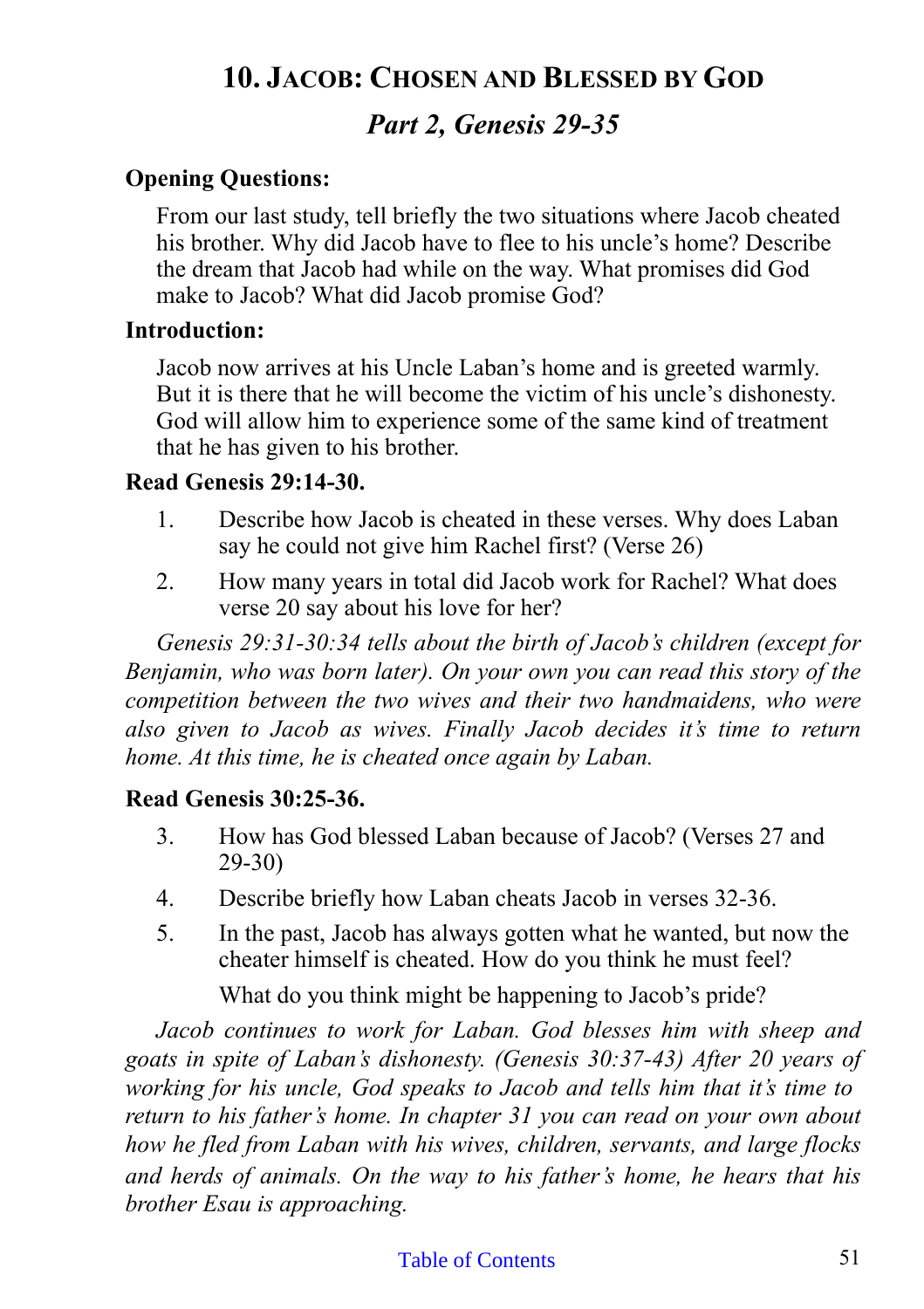## **Read Genesis 32:3-12.**

- 6. How does Jacob respond to the news that Esau is coming to meet him? (Verse 7)
- 7. Twenty years have now passed since Jacob stole his brother's blessing and had to flee from his father's house. At that time it seems that Jacob was the one who was in control over his brother. Read again verses 4-5. What change in attitude do you see in Jacob's message to his brother?
- 8. Now read again Jacob's prayer to God. (Verses 9-12) What do you see in this prayer that shows you that Jacob has been humbled? (Look especially at verse 10.)

What promises does Jacob remind God of? (Verses 9 and 12)

*Jacob sends numerous gifts ahead of him to his brother. As he waits nervously for them to meet, during the night, Jacob has a very unusual experience with God.*

## **Read Genesis 32:22-32.**

- 9. Describe Jacob's encounter with the man, whom he later recognizes as the Lord. (Verse 30) What did the man do to Jacob? (Verse 25) How might this have further humbled Jacob?
- 10. What did Jacob demand from the man? (Verse 26) What new name did the man give to Jacob? Jacob's new name means, "one who struggles with God." Do you think this was an appropriate name for Jacob? Explain your answer.

## **Read all of Genesis 33.**

11. Jacob knows that he does not deserve kindness from his brother. How does he approach Esau? (Verse 3) How does Esau respond? (Verse 4)

Do you think that Esau has forgiven Jacob? Explain your thoughts.

*After his meeting with Esau, God tells Jacob to go and camp at Bethel, the place where he had his first vision of God twenty years before.*

## **Read Genesis 35:1-3 and 6-15.**

12. Look back at Jacob's prayer to God the first time he came to Bethel when he was on his way to his uncle's home twenty years earlier. (Read Genesis 28:20-22.)

Now read again Genesis 35:3. Think back over all that has happened to Jacob in the past twenty years. How has God kept his promise to Jacob?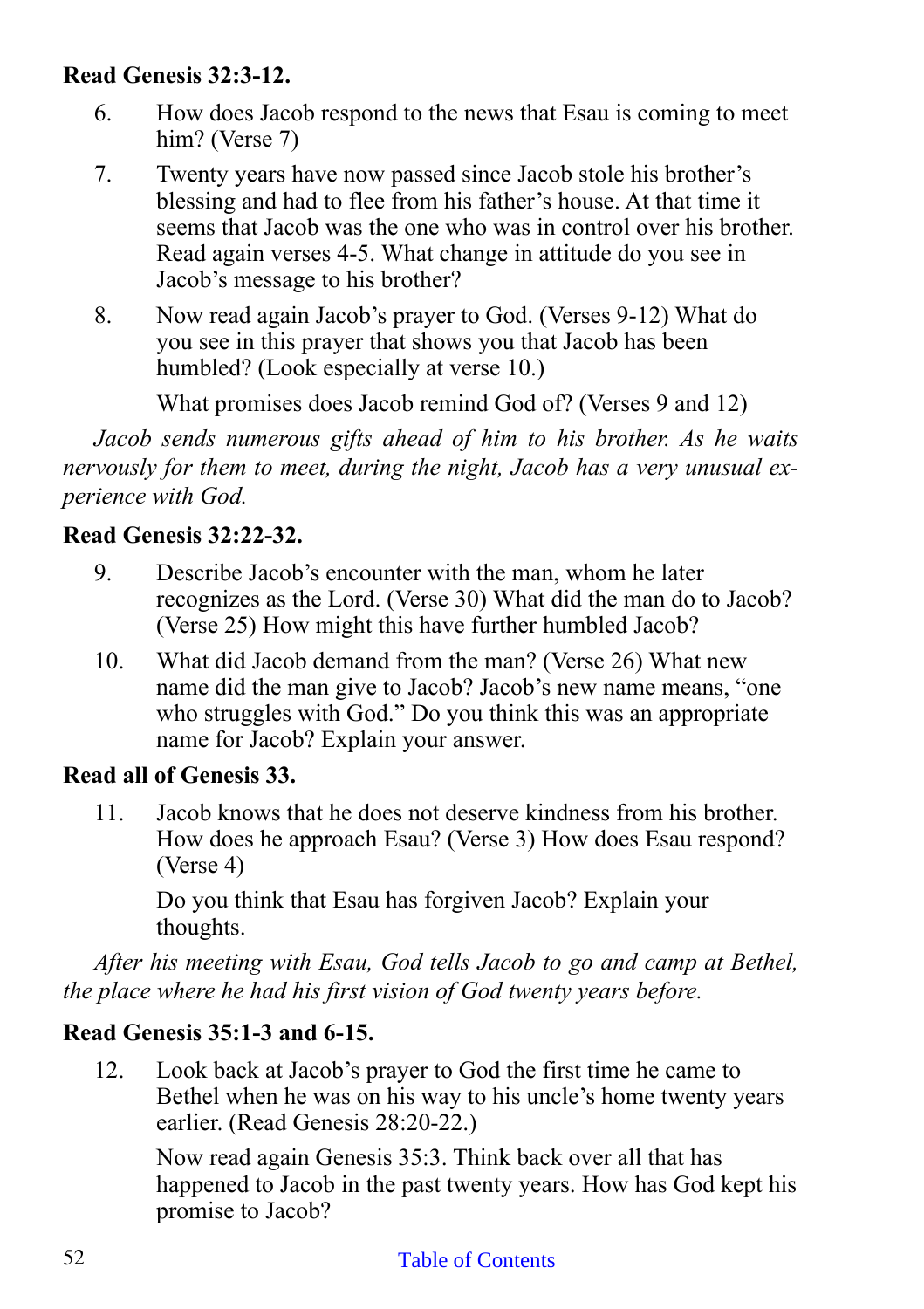How does Jacob respond to God's faithfulness to him? (Verses 3 and 6-7)

13. What promise that He made to Jacob's fathers does God now repeat to Jacob? (Verses 11-12)

Notice that Jacob has just recently begun to build altars to worship God. This is another sign of how he has changed. God has been faithful to him and now, as he promised twenty years before, the God of his fathers is his God also.

#### **What was the purpose of an altar?**

In Genesis, Abraham, Isaac and Jacob all made altars. After them, the Israelites continued to make altars. But what were they? Altars were platforms often made of earth or stone. They made them for various reasons, but the foundational reason was to worship God and show their allegiance to Him as their God, and not to idols. Altars were also built to thank God for His promises, for His protection and for His provision. On the altar, sacrifices of animals were made (and often burned) with the smoke rising to God. Later in Exodus, God commanded that they offer animals as sacrifices for sin.

#### **Why don't Christians build altars?**

The writer of Hebrews tells us that "we have an altar" – but it is not like the altars of the Old Covenant. (Hebrews 13:10-15) Their animals were imperfect sacrifices. On the cross, however, God, not man, made the sacrifice. He offered His Son as the perfect sacrifice for us. He is "the Lamb of God who takes away the sin of the world." (John 1:29) It is always at this altar – the cross of Jesus – where believers worship. It is not a physical place, but rather a spiritual place in our hearts where we remember what God did for us. Our worship can take place anywhere—we don't need a physical altar or a special mountain or city. Wherever we are can be a holy place for worship. (See John 4:19-24). Through Jesus we offer thanks and praise to God for His amazing grace and love. And it is at the cross that we give our lives to Him again each day.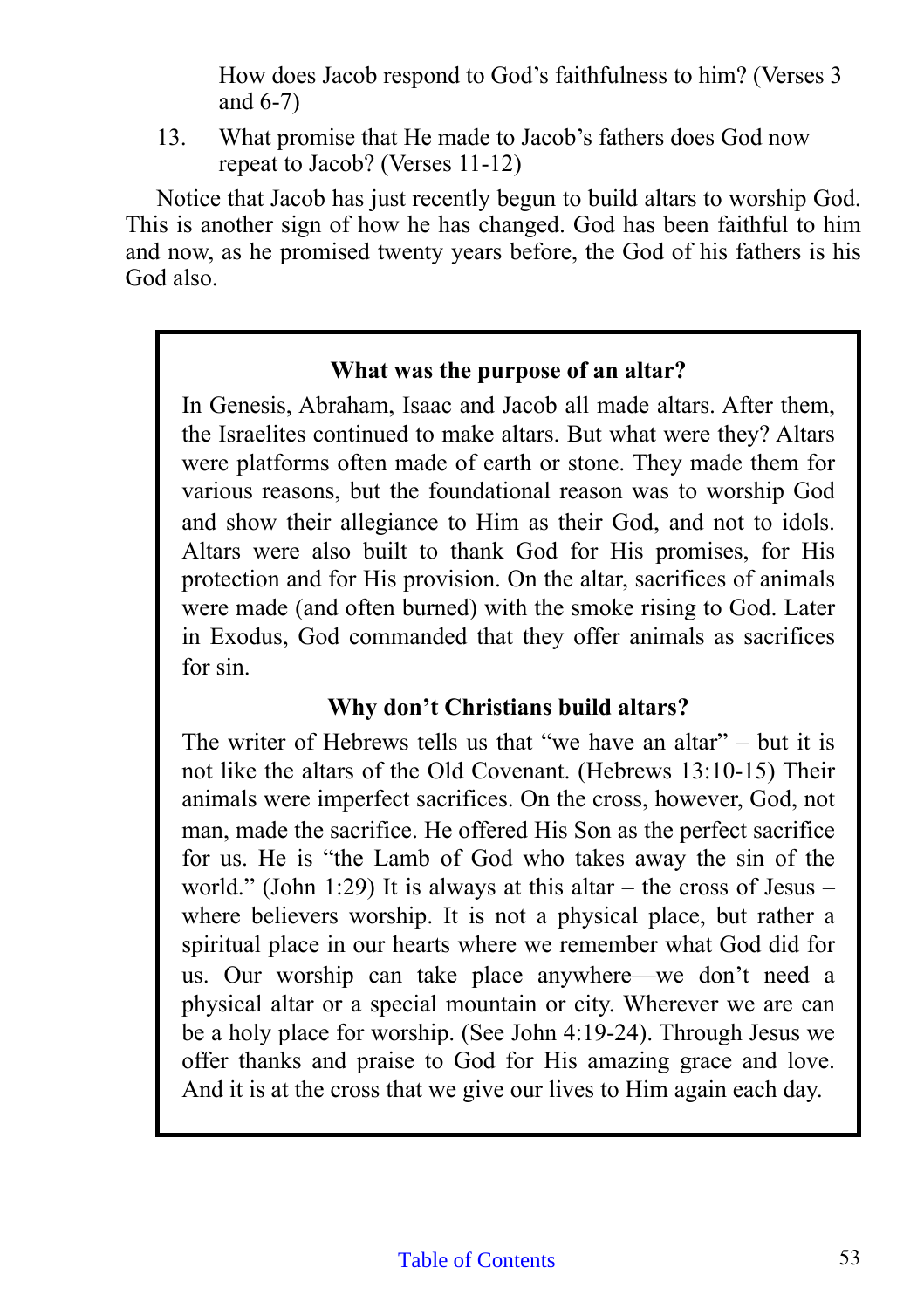# *What does this mean for us today?*

### **Application and Prayer**

When we study the life of Jacob we see that God was always with him through the ups and downs of his life. God also was working to change him and make him a godly man.

In the New Testament the Apostle Paul spoke about this to the believers at Philippi.

### **Read Philippians 1:6.**

1. Read this verse again slowly and take a few minutes to think about what it means.

When you put your faith in Jesus as your Savior, He began to work in you to make you more like Himself. How have you seen God working in your life to change you since that time?

- 2. What would you like to see God change in you in the weeks and years ahead?
- 3. Take some time now to talk to Him about it.

## **Before the next study, read Genesis chapter 37 and chapter 39:1-6**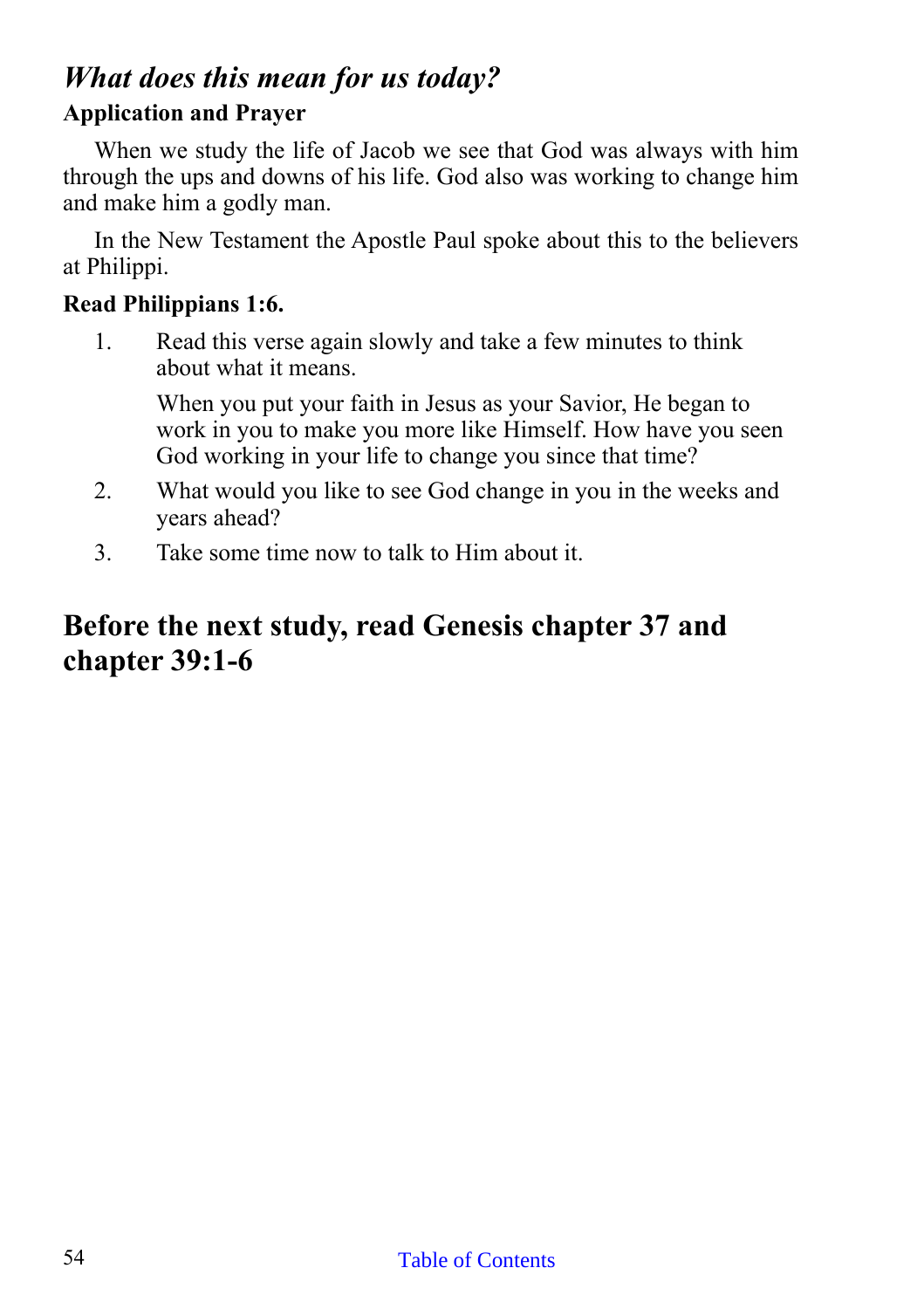# **11. JOSEPH: A MAN OF FAITH AND FORGIVENESS**

## *Part 1, Genesis 37 & 39:1-6*

## **Opening Questions:**

From our previous study, why did Jacob leave his father's home to go to his uncle's? How did he change during the time that he was away? What promises that God had made to Abraham and Isaac did God repeat to Jacob? Tell about some of the ways that God revealed Himself to Jacob.

## **Introduction:**

In this study we will look at the first part of the fascinating story of the life of Joseph, one of Jacob's twelve sons. Jacob and his wives and children, along with his many flocks and herds, has returned to the land of his father. In this study and the next two, we will see how God continues to work out His good plan in some surprising ways.

### **Read Genesis 37:1-11.**

- 1. Why did Joseph's brothers hate him? (There are two reasons given in verses 2-4.)
- 2. Describe the two dreams that Joseph had in verse 6 and verse 9. How did his brothers respond to these dreams? (verses 8, and 11) How did his father respond? (verse 10)

How do you think you would have responded if you had been one of the brothers?

*Jacob's family are nomads who live in tents and move around, pasturing large flocks of animals. One day Joseph's brothers are out taking care of the flocks far from home. Jacob sends Joseph to check on the brothers' well-being and the condition of the animals. (Genesis 37:12-17)*

## **Read Genesis 37:18-24.**

- 3. What do the brothers call Joseph? (Verse 19) Why do they call him that?
- 4. What do they decide to do to him? (Verse 20) What feelings do you think have been growing in their hearts toward Joseph?

Who saves Joseph from being killed? What is his plan?

## **Read Genesis 37:25-36.**

5. What do the brothers see in verse 25? Where is it going? Why? (Verse 25)

What do Joseph's brothers do with him? (Verses 27-28)

#### Table of Contents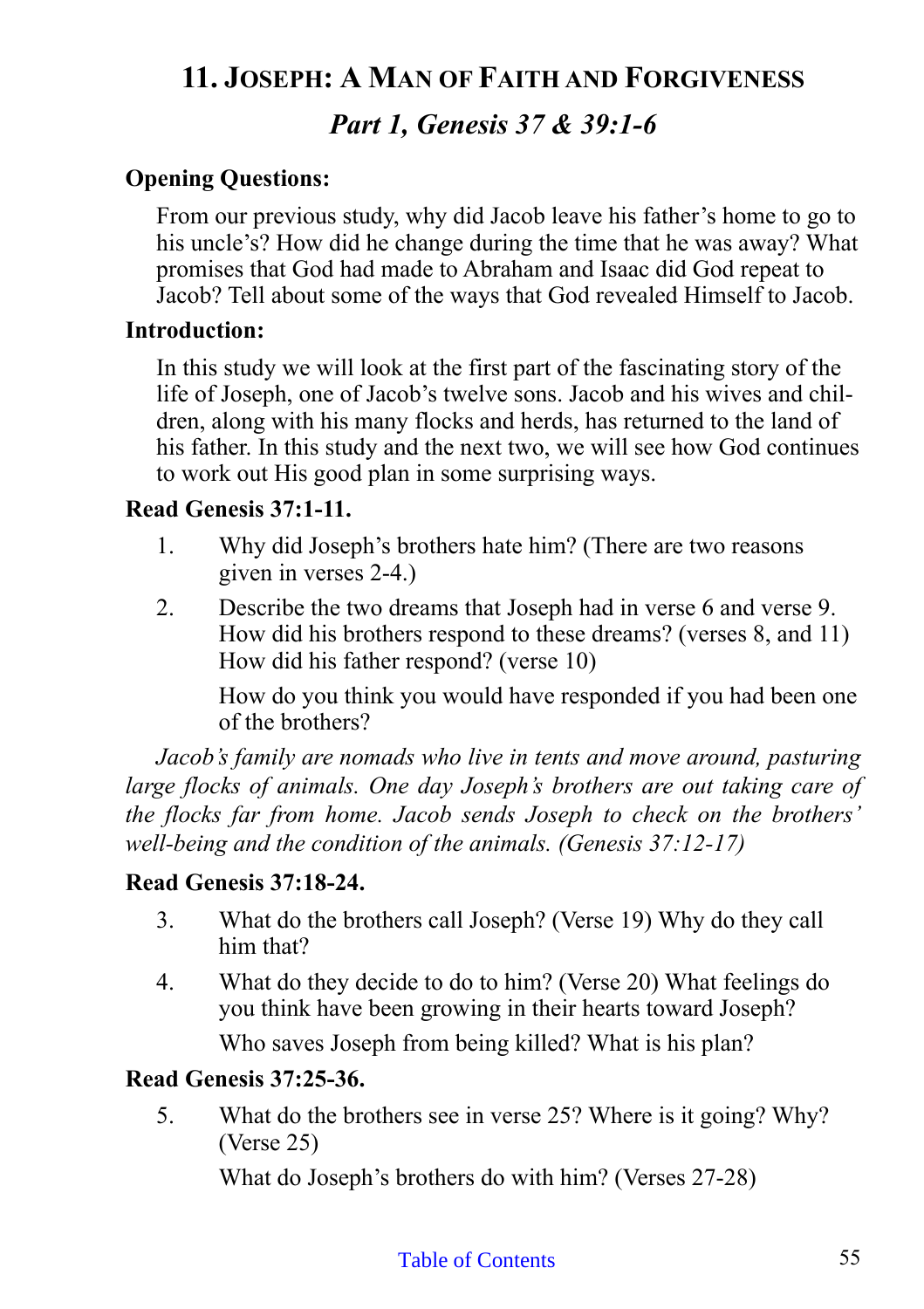How do the brothers deceive their father? (Verses 31-33) How does he respond? (Verses 34-35) Imagine the grief that Jacob must be feeling.

- 6. What happens to Joseph in Egypt? (Verse 36)
- 7. When we read the events of Genesis 37, we see a family with many relational problems. Discuss in each point below how the wrong attitudes and actions of each family member contributed to this tragedy.
	- Jacob's favoritism toward Joseph
	- Joseph's immature actions toward his brothers
	- The brothers' jealousy and hatred toward Joseph
	- The brothers' deceptive scheme to hide their sin from their father
	- How do similar attitudes and actions in families today destroy relationships?

## **Read Genesis 39:1-6.**

8. Whose household is Joseph sold into? (Verse 1)

Why is Joseph so successful? (Verses 2-3)

Look at verses 3-6. Discuss Potiphar's response to Joseph's success. What position is Joseph given in Potiphar's house?

## **Let's think about Joseph's situation.**

Discuss briefly how hard it must have been for Joseph to be taken from his father's house where he was the favorite, thrown into a well, and then sold as a slave in a foreign country far from home. Remember that he was only 17 years old at this time. What emotional pain do you think he was experiencing?

Do you think it would have been easy for him to serve his master faithfully every day and not sink into despair? How do we know that God was with him during this difficult time? Take a few minutes to discuss these questions.

9. Look again at verses 2-6. We are not told about Joseph's attitude toward his work or his master. From these verses, what kind of servant do you think Joseph must have been?

When we find ourselves in unjust and painful situations, why is it important that we continue to serve God and others faithfully?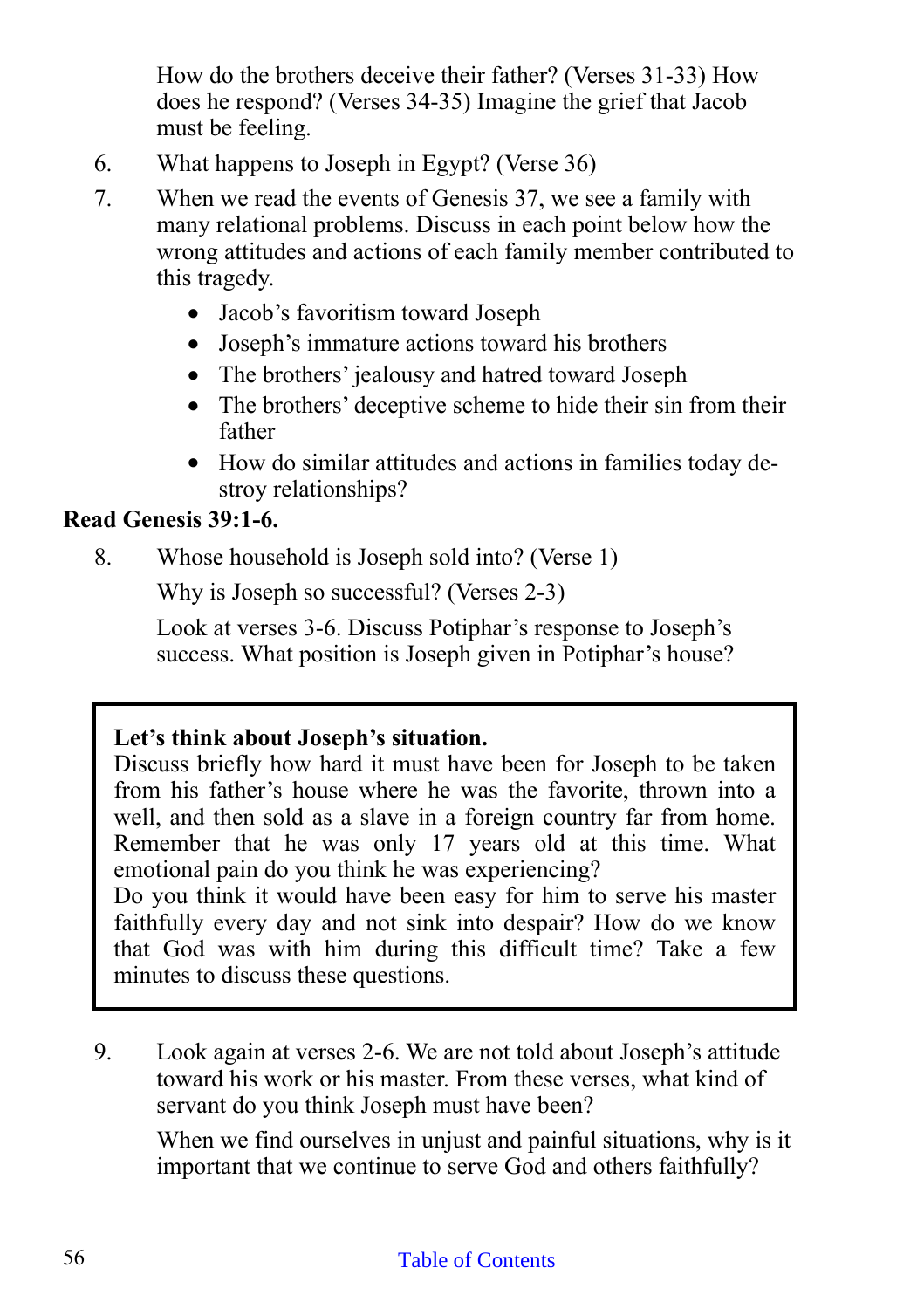## **What was Joseph's attitude?**

Joseph became a slave because of the hate-filled actions of others. He had to choose how he would respond. When we read this part of his story we are not told anything about what he is thinking. Did he have thoughts of bitterness and anger against his brothers? Was he battling with depression or despair? Did he at times want to give up on life? We don't know. But if he did, he overcame these things. We will see later in his life that he holds no bitterness against his **brothers** 

## *What does this mean for us today?*  **Application and Prayer**

Many years after Joseph, the Apostle Paul gave some advice to slaves. This advice is useful for any of us today who must work under the supervision of others. It is especially helpful if we work for someone who is difficult or unfair. It is also good advice for us in our family situations. If we have people over us in our home or family who are unjust and demanding, these verses can encourage us.

## **Read Ephesians 6:5-8.**

1) According to verses 5, 6, & 7, how should the slave work for his master?

Who should the slave think of as his real Master?

2) Think about your own life. In your home or in your workplace, do you do your work for God or only to please people?

Do you do your work cheerfully, or do you often complain?

Do you sometimes do extra work just to be helpful, or do you just do the minimum that you have to do?

- 3) How can it help you be a better servant of others to realize that God sees everything and will reward everyone for what they have done?
- 4) What do you think needs to change in your attitude toward your work or your situation in life? Take some time now to talk to God about it.

## **Before the next study, read Genesis chapters 39-41.**

## Table of Contents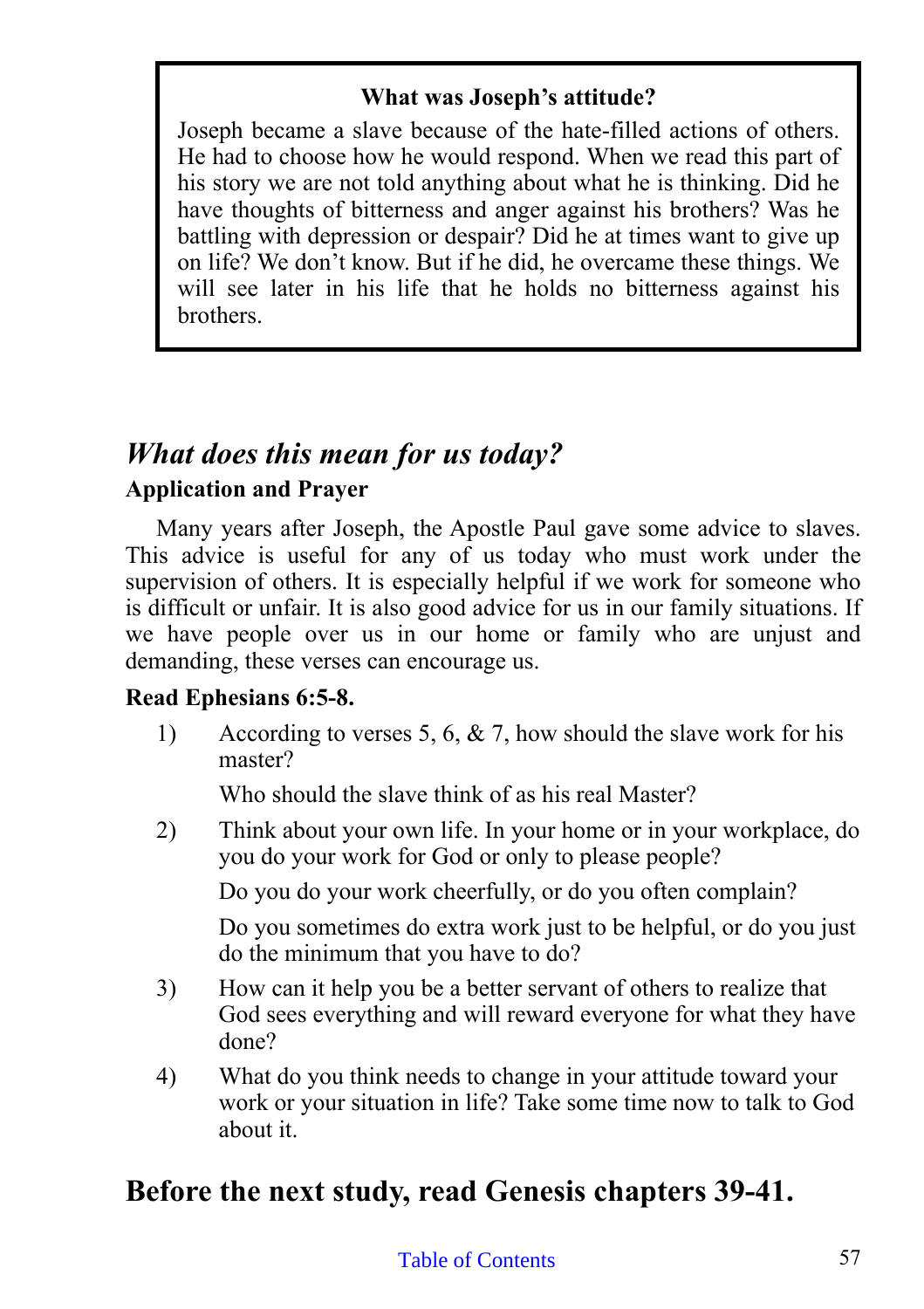## **12. JOSEPH: A MAN OF FAITH AND FORGIVENESS**

## *Part 2, Genesis 39:7-41:57*

#### **Opening Questions:**

From our last study, why did Joseph's brothers hate him? What did they do to him? Who was he sold to in Egypt? How did God bless him in Egypt?

#### **Introduction:**

In spite of the fact that Joseph is a slave, he has a high and respected position. In this study we will see how quickly that changes in a way that is very unjust to Joseph. Yet Joseph will continue to be a man of integrity and to honor God with his life and his work.

#### **Read Genesis 39:7-23**

1. How does Potiphar's wife tempt Joseph? (Verses 7&10) How does Joseph respond to the temptation? (Verses 8-9)

#### **"How then could I do such a wicked thing and sin against God?" (Joseph to Potiphar's wife)**

Joseph thought he was speaking only to Potiphar's wife. He did not know when he said this that we would be reading it thousands of years later. His actions teach us what the Bible calls **"the fear of the Lord."** The fear of the Lord does not mean that we are afraid of God so that we cannot come near to Him. Through Christ and His great love shown to us through the cross, we can come confidently into God's presence. However, even as Christians, we are never to lose the "fear of God."

There are many definitions of the fear of God in the scriptures. One is from Proverbs 8:13: "To fear the Lord is to hate evil. I hate pride and arrogance, evil behavior and perverse speech." Also, the fear of the Lord is the realization that God sees everything we do. We realize that we must answer to Him for our actions, and most importantly, we don't want to bring dishonor to His name. Joseph feared God and rejected pleasure with Potiphar's wife. Genesis 39:9-10 says, "And though she spoke to Joseph day after day, he refused to go to bed with her or even be with her." This of course was a refusal to sin against his master, Potiphar. But Joseph also called it a "sin against God."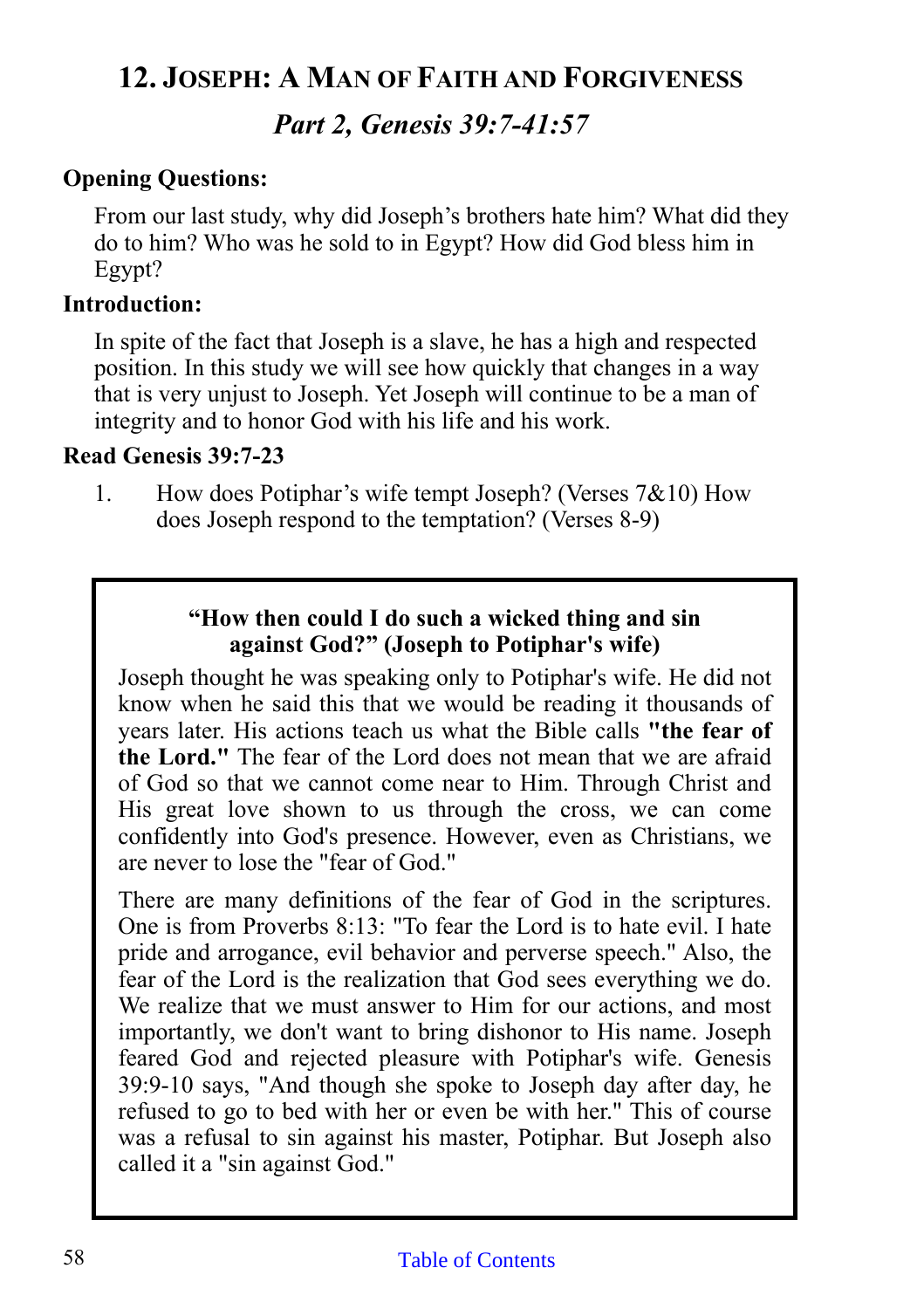However, living righteously does not always have good consequences in the immediate future. You will see this in what happens next to Joseph.

- 2. How is Joseph falsely accused? Describe what happens in verses 11-20.
- 3. Joseph's life had gotten better for a while, but now he enters a time of more injustice. Let's think for a moment about what emotions Joseph might be feeling. First he experienced his brothers' hatred and violence which led to slavery. Then his life became more hopeful when his master Potiphar treated him with kindness and honor. Now, once again, his situation becomes bad as he is unjustly accused and thrown into prison.

What do you think Joseph might have been thinking as he entered the prison on his first day there?

How do you feel when injustices happen to you? Do you become angry with God? Do you lose hope for your future? How can you keep from going into despair?

4. How does God show His kindness to Joseph in prison? (Verses 21-23)

## **Read Genesis 40:1-4.**

5. Who is thrown into prison with Joseph in these verses?

*While they are in prison, both men have disturbing dreams which Joseph interprets for them. He says that the cupbearer will be restored to his position, but the baker will be executed. Both dreams come true, just as he had said they would. (Genesis 40:5-13)*

## **Read Genesis 40:14-15 and 20-23.**

6. What does Joseph ask the cupbearer to do for him when he gets out of prison? (Verse 14)

Does he do it? (Verse 23)

## **Read Genesis 41:1-8.**

7. How much time has passed since the cupbearer got out of prison? Discuss what it must have been like for Joseph to wait in prison

day after day for the cupbearer to remember him.

What do you think God may have been teaching him during this time?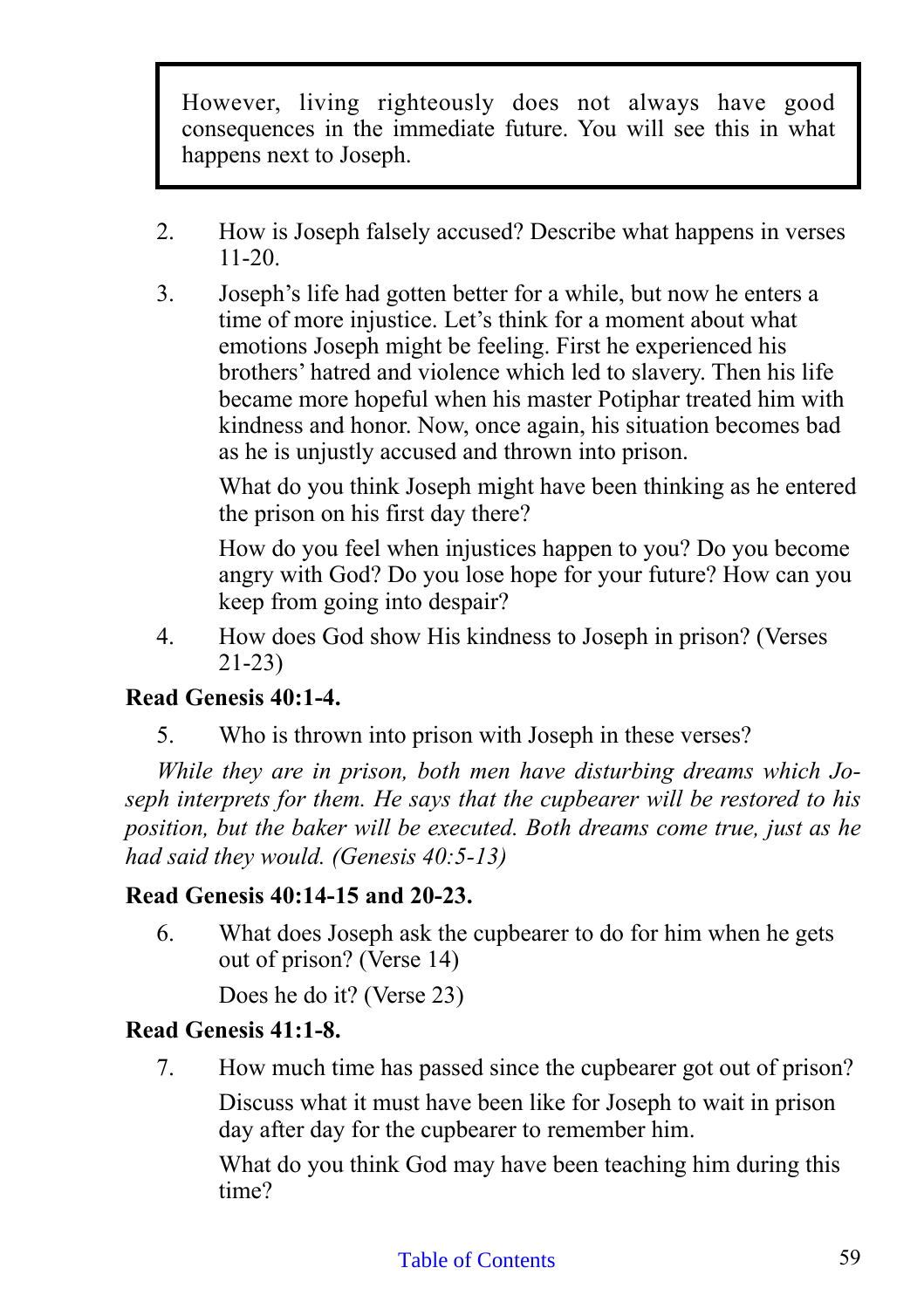8. Briefly describe the two dreams that Pharaoh had. (Verses 1-7) Were any of his magicians able to interpret them for him? (Verse 8)

*Finally the cupbearer remembers Joseph and how he correctly interpreted his dream and the baker's dream. At last he fulfills his promise and speaks to Pharaoh on Joseph's behalf. Pharaoh has Joseph brought in and tells him his two dreams. Joseph says that God is showing Pharaoh what He is about to do. (Genesis 41:9-24)*

### **Read Genesis 41:25-36.**

9. What did the seven fat cows and seven healthy heads of grain represent? (Verses 26 & 29)

What did the seven thin cows and seven empty heads of grain represent? (Verses 27 & 30)

What did Joseph recommend that Pharaoh should do? (Verses 33-36)

## **Read Genesis 41:37-45.**

10. How did Joseph's situation very suddenly change? What is his new position in Egypt? (Verse 41)

How do you think his responsibilities while in prison may have helped to prepare him for this important job? (Look back at Genesis 39:22-23)

#### **Read Genesis 41:46-57.**

- 11. How is God blessing Joseph?
- 12. How is Joseph blessing people from many nations? (Verse 57)

## *What does this mean for us today?*

## **Application and Prayer**

In this study we see how Joseph resisted the temptation to immoral actions with Potiphar's wife, even though she tempted him many times. In the New Testament, the Apostle Paul gives us some warnings regarding sexual temptations.

## **Read 1 Corinthians 6:18 and 2 Timothy 2:22.**

1) What does Paul say we should do when we are faced with sexual temptation?

How did Joseph do this in Genesis 39:9-12?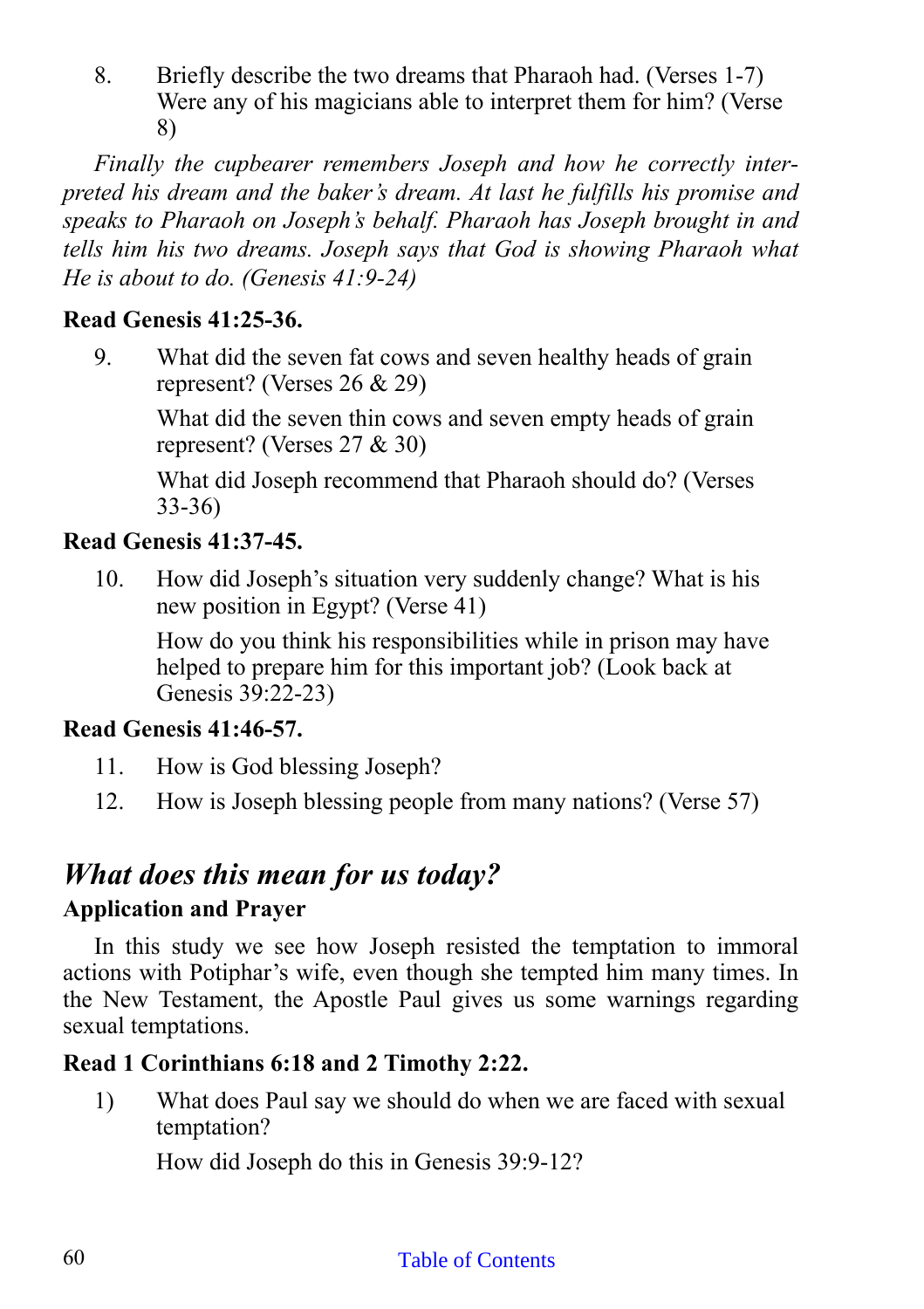2) Temptation itself is not sin. But if we give ourselves the opportunity to consider the sin, to think about it and desire it, we will find it very hard to say no to it.

What do you see in Joseph's words and actions in response to temptation that show that he was doing everything he could to avoid sin? (Look again at Genesis 39:8-10.)

3) In Joseph's situation, he suffers imprisonment for doing what is right. This is a hard thing. But even in prison, *God blesses him!*  Now think of what probably would have happened if he had given in to the temptation. He probably would have been caught eventually, and sent to prison. But do you think he would have received the same blessing from God?

How is Joseph's example an encouragement to you?

### **Read 1 Corinthians 10:13.**

4) Think about the temptations that you face—not just sexual temptations, but all of the different temptations that come to you. How does this verse encourage you to resist your temptations?

Take some time now to pray. Ask God to teach you how to find the way of escape when you face temptation.

## **Before the next study, read Genesis chapters 42-50.**

**If you are not able to read all of this, at least read Genesis chapter 42 through chapter 46:6 and chapter 50:15-26. This is a lot to read, but it's a wonderful story and all of it is important to understanding the life of Joseph.**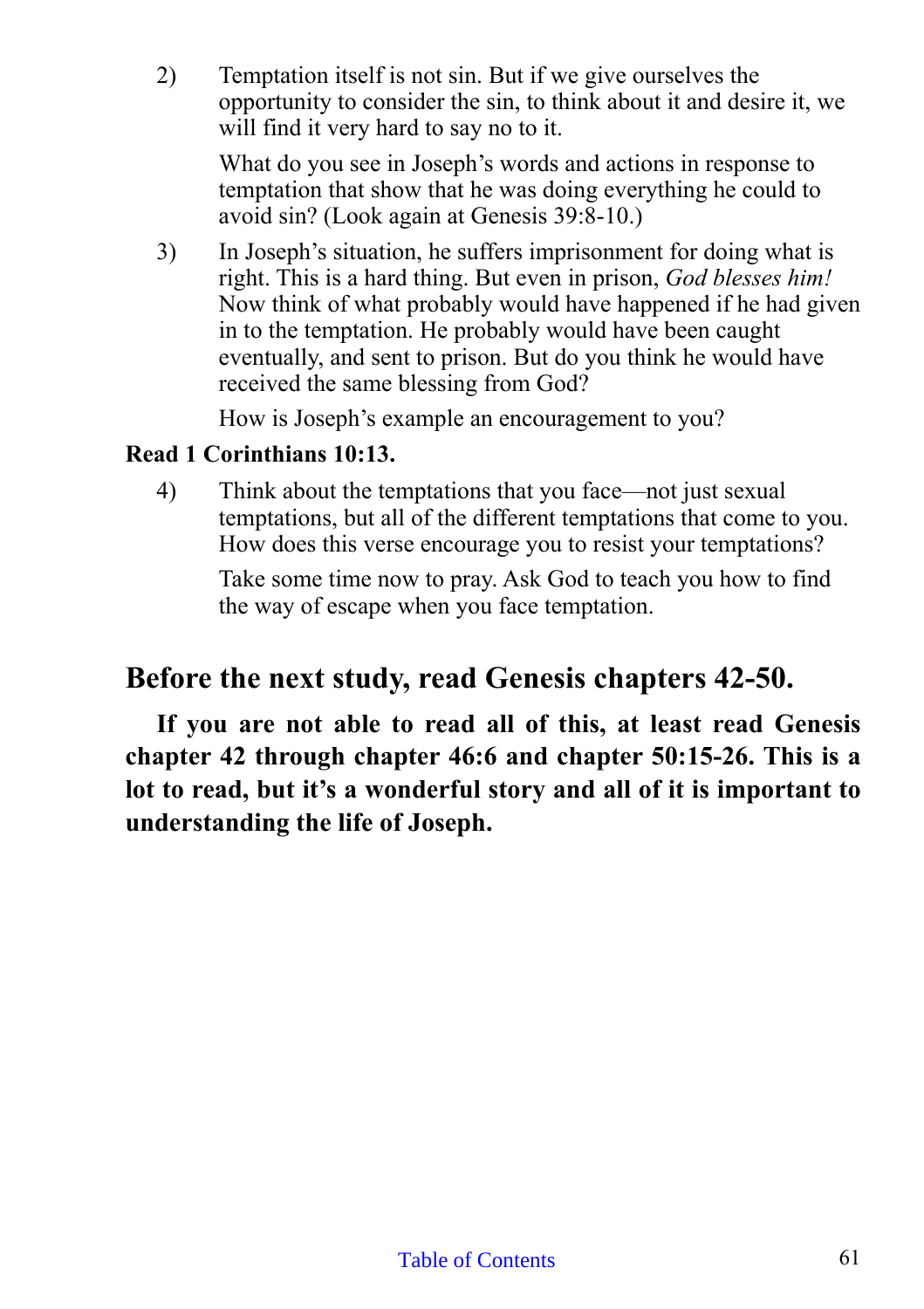*Dear friends, I urge you as foreigners and exiles, to abstain from sinful desires which wage war against your soul. Live such good lives among the pagans that, though they accuse you of wrong doing, they may see your good deeds and glorify God on the day He visits us. 1Peter 2:11-12*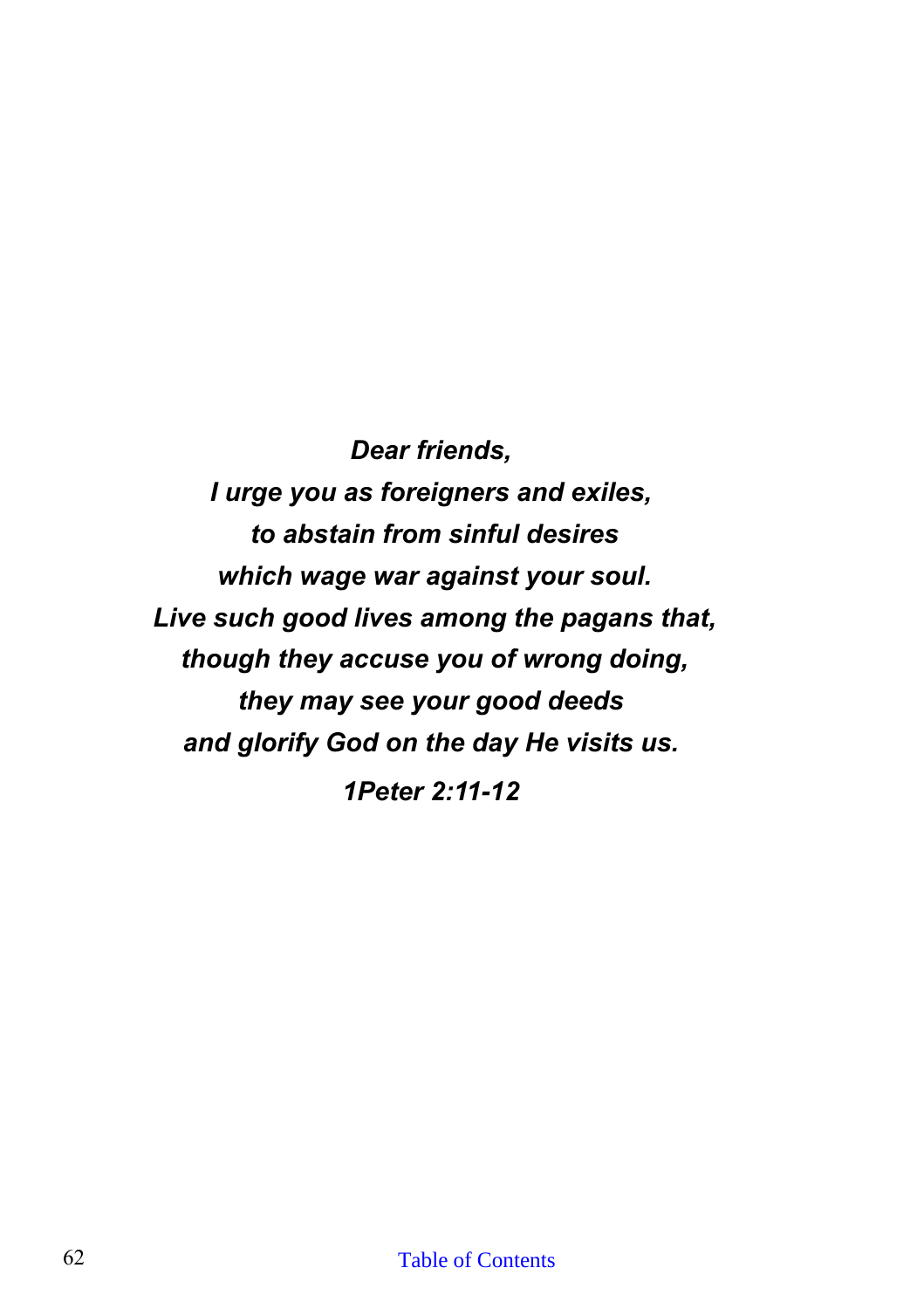# **13. JOSEPH: A MAN OF FAITH AND FORGIVENESS,**

## *Part 3, Genesis 42-50*

## **Opening Questions:**

From the last study, tell briefly the unjust events that happened to Joseph. Why was he thrown in prison? How did he finally get released from prison? How did God show Joseph that He was with him, even in prison? What natural disaster did the people of Egypt and the surrounding nations suffer? How did Joseph prepare the people of Egypt for this hard time?

### **Introduction:**

In this study we will see how God will move to bring about the next part of His plan to raise up a nation and teach them His ways. Remember that God told Abraham that He would give the land of Canaan to his offspring as their inheritance. Now, three generations later, they own only a very tiny parcel of the land. God has not forgotten His promise, but there are still many steps the children of Abraham must go through first. In Genesis 15:13-14 God told Abraham that his descendants would be sojourners in a foreign land for 400 years. In this study, we will see how they go to live in that foreign land.

*In Canaan, where Jacob and his 11 remaining sons are living, the famine is severe, just as it is in Egypt. Jacob's family needs food. He sends 10 of the sons to Egypt to buy grain. Benjamin, the youngest, however, he does not send. Why? Because Joseph and Benjamin are the only two of Jacob's sons that were born to him by Rachel, the wife he loved, and both were born in his old age. Rachel is now dead, and as far as he knows, Joseph is also dead. He cannot think of losing Benjamin also. (Genesis 42:1-5)*

## **Read Genesis 42:6-9.**

- 1. When his brothers arrive in Joseph's presence, what is the first thing they do? (Verse 6) Do the brothers recognize each other? (Verse 8) What does Joseph immediately remember? (Verse 9)
- 2. What does Joseph accuse them of? (Verse 9)

*Joseph speaks harshly to the brothers and puts them in prison for three days.*

## **Read Genesis 42:18-28.**

3. What does Joseph order his brothers to do to prove they are not spies? (Verses 19-20) Why do they think they are suffering these things? (Verses 21-22)

#### Table of Contents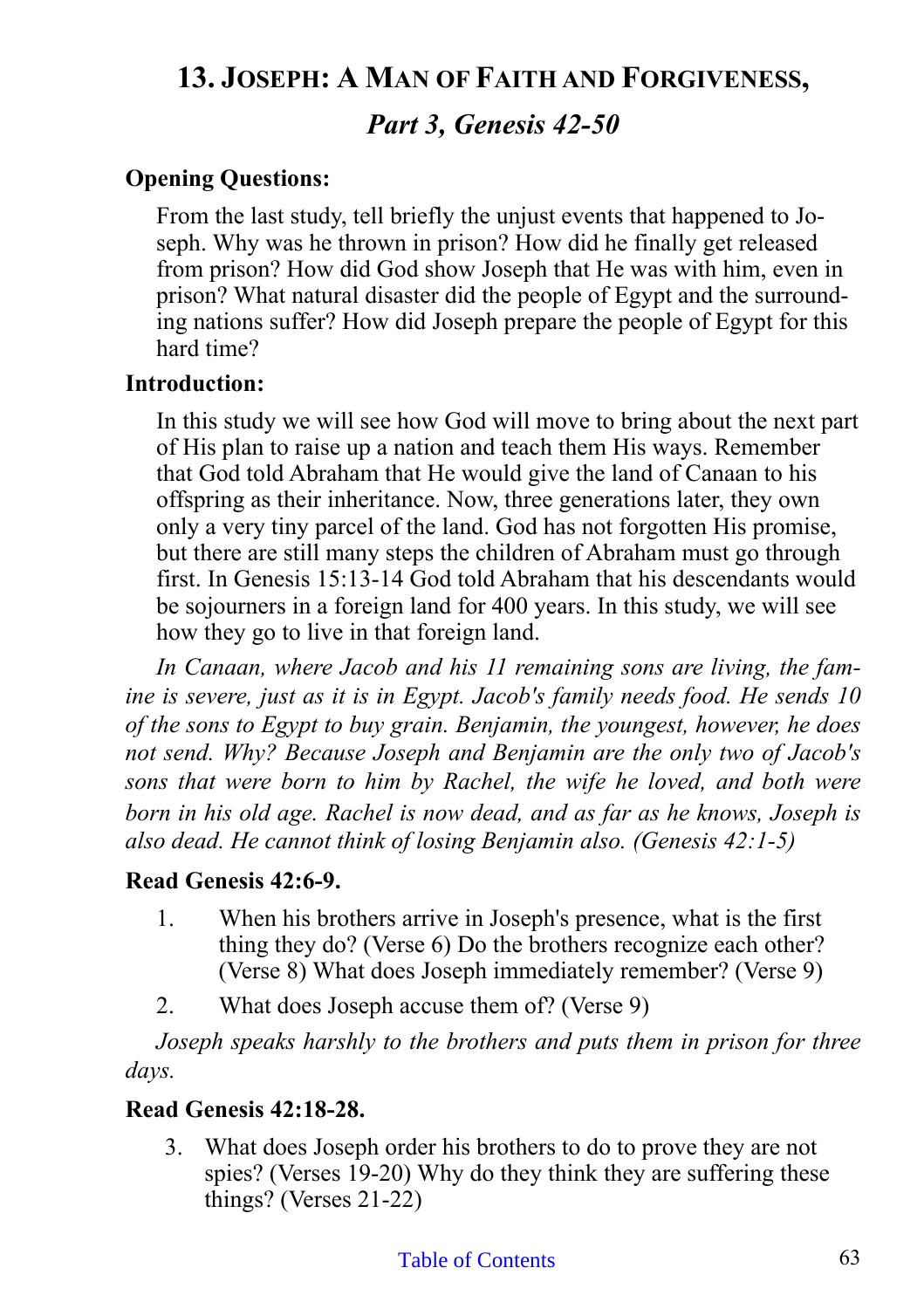Why do you think Joseph wept when he heard what they said? (Verses 23-24)

4. In spite of the harsh way he has treated them, how does Joseph now show kindness to his brothers? (Verse 25) What do you think Joseph is feeling in his heart toward his brothers?

#### **The brothers are filled with guilt.**

Notice how the roles have reversed. In the past, Joseph's brothers treated him harshly and refused to listen to his pleas for mercy. Now they are at his mercy (though they don't yet know it is Joseph) and they are filled with fear. On the way home, they discover that the price of the food has been returned in their sacks of grain. They fear they will be accused of being thieves. It is clear from verses 21-22 and later verse 28 that they are still filled with guilt many years after their evil treatment of Joseph. They think that God is punishing them.

*The brothers return to their father and report all that has happened. He refuses to allow Benjamin to go to Egypt. Simeon is left in prison in Egypt. Then the food they have bought runs out and Jacob tells his sons they must return to Egypt to buy more food. However, they know they cannot return without bringing Benjamin with them. Jacob finally agrees to send Benjamin with them. He also sends many gifts from the produce of Canaan, as well as the money that was returned in their sacks and money to buy more food. When they arrive, Joseph has them taken to his home. (Genesis 42:29-43:17)*

#### **Read Genesis 43:18.**

5. Again the brothers are filled with guilt and fear. Why do they think they are being taken to Joseph's house?

#### **Read Genesis 43:26-28.**

6. What action do the brothers do before Joseph two times in these verses?

Twenty-two years have passed since Joseph had his dreams. What do you think he must be thinking now? What would you think if you were in his place?

*When Joseph sees his younger brother, he is overcome with emotion. He provides a feast for his brothers and has Benjamin given five times the por-*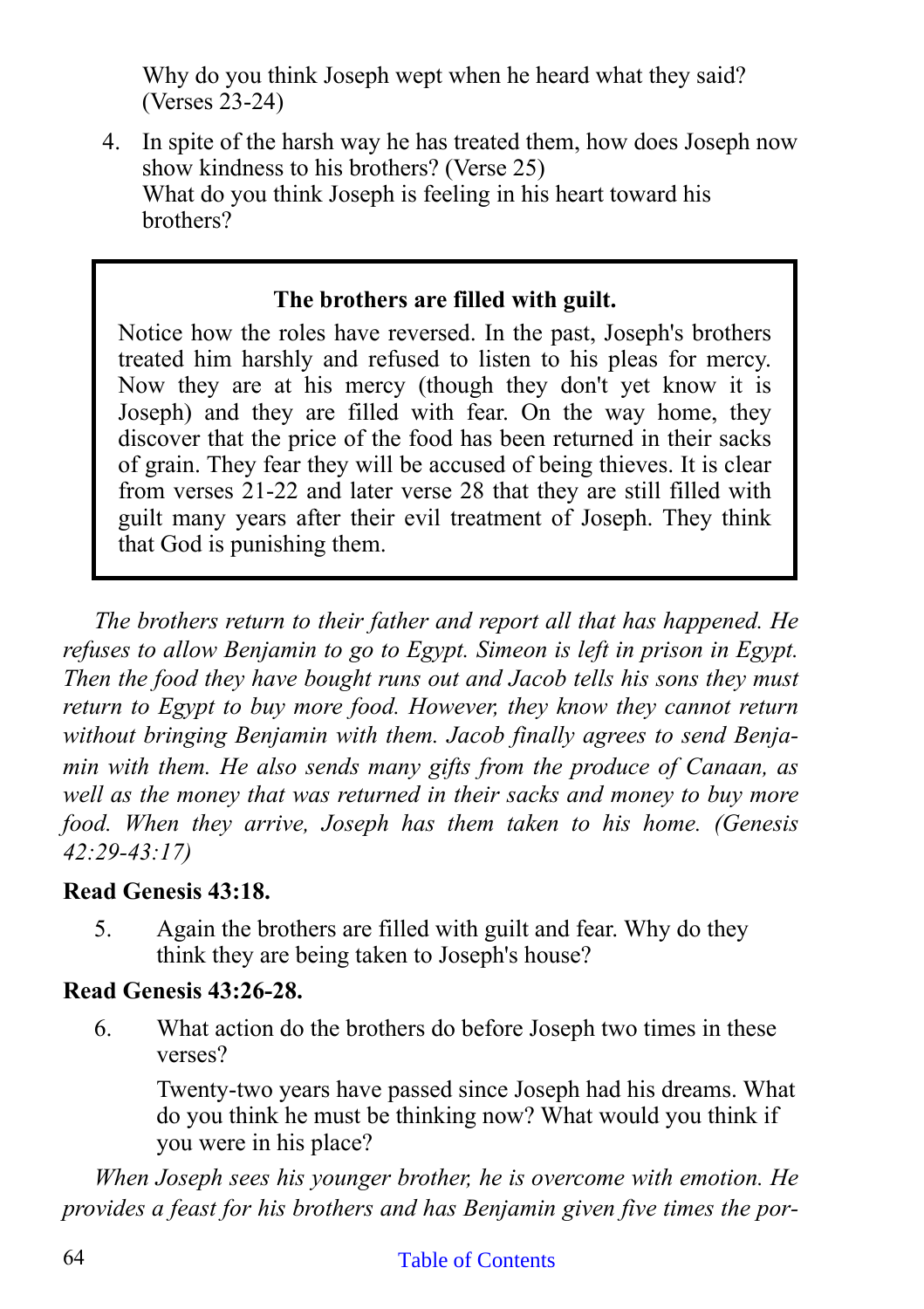*tions of the others. Once again the brothers are sent on their way with their money returned in their sacks. Joseph also orders that his personal silver cup be secretly placed in Benjamin's sack, along with the money. The brothers have not gone far when Joseph sends his steward after them in search of the cup. To the brother's alarm, the cup is discovered in Benjamin's sack. In great grief the brothers return. Joseph says that Benjamin must stay and serve him as his slave. Judah pleads with Joseph to keep him (Judah) as a slave rather than Benjamin. Finally Joseph can keep his secret no longer. (Genesis 43:29-44:34)*

#### **Read Genesis 45:1-15.**

(This passage is one of the most moving dramas in all of the scriptures. If you are with a group, you may want to have two people read it. One person can read Joseph's part. This person should read the part with all the emotion that Joseph is showing. The other person should read the other parts that Joseph does not say.)

- 7. Read again verses 5-7. Who does Joseph say in reality is the One who has sent him to Egypt? Why did He send Joseph there?
- 8. Joseph reveals himself to his brothers with much loud weeping. Why do you think Joseph is so emotional?
- 9. Benjamin, who was the only other son of Joseph's mother, Rachel, also wept. (Note: Benjamin was very young and was not with his brothers when they sold Joseph to the traders. He probably did not know what had really happened to his brother.)

What do you think the other brothers might have been thinking at this time? (Verses 14-15, see also verse 3.)

Why do you think it might have been hard for them to believe that this was really their brother Joseph?

10. Although Joseph never uses the word "forgive" in this passage, do you think he has forgiven his brothers? If so, why do you think that?

How does Joseph see God's goodness in all the bad things that have happened to him?

*Joseph now sends the brothers back to Canaan to bring their father, their wives and their children to Egypt to live until the end of the famine. He promises to provide well for them. Pharaoh also promises them the best the land has to offer. And so Jacob (also known as Israel), his twelve sons and all their families make their home in the land of Egypt. (Genesis 45:16-47:27)*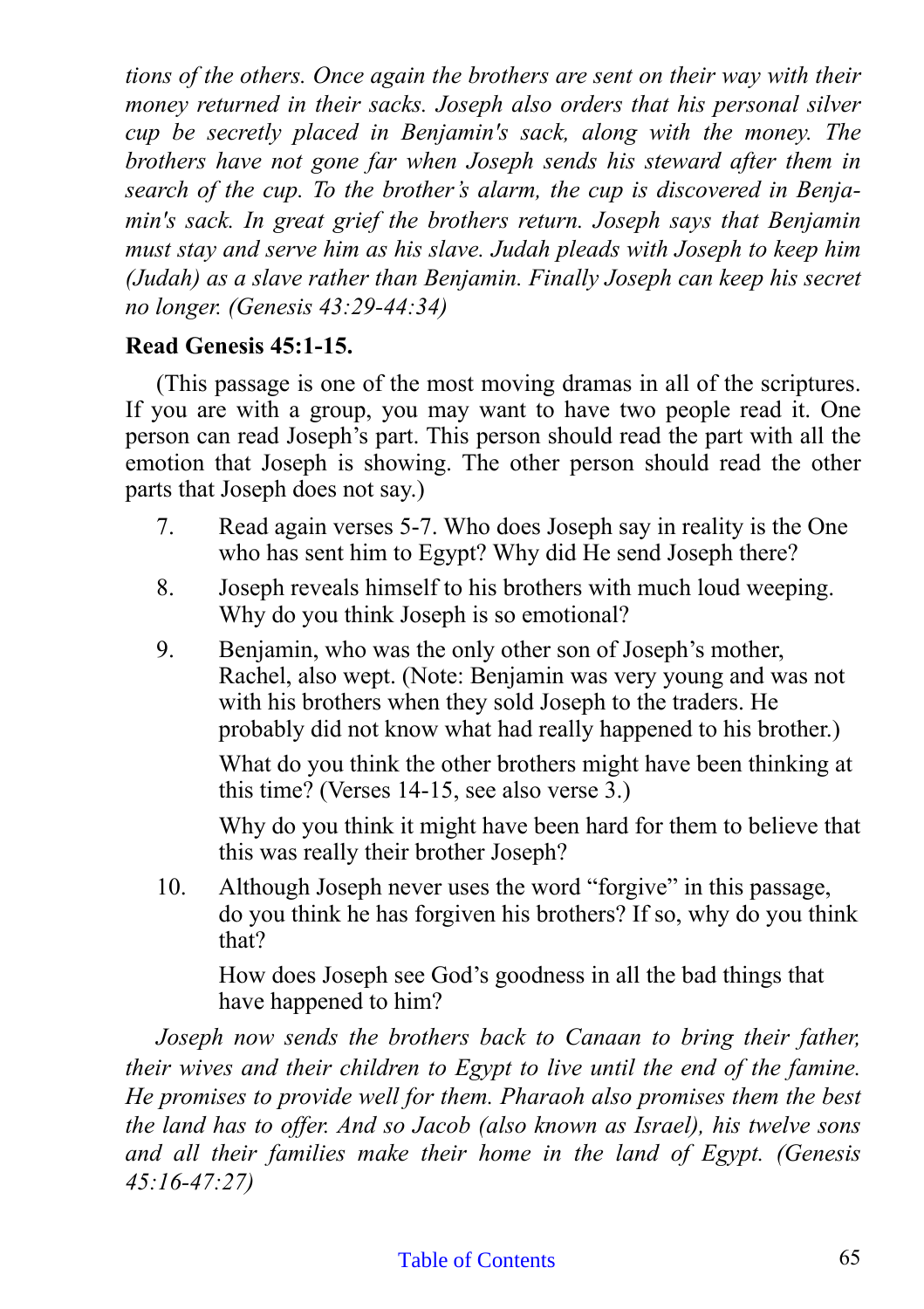*Seventeen years pass and Jacob (Israel) is approaching death. He calls Joseph to himself and makes him swear to bury him with his fathers in Canaan. This seems to be a sign of his faith that God will indeed give his offspring this same land, just as He has promised. After this, he blesses Joseph's two sons, and then gives a blessing to each of his own twelve sons. Genesis 50 tells how Joseph and his brothers go with a great company from Egypt to bury their father in the land of promise. (Genesis 47:28-50:14)*

*After they return, Joseph's brothers become nervous.* 

## **Read Genesis 50:15-21.**

11. What were the brothers afraid of? (Verse 15) What message did they send to Joseph? (Verses 16-17)

What did Joseph do when he heard this? (Verse 17) Why do you think he responded this way?

12. When they meet Joseph face to face, what do the brothers do and say? (verse 18)

What do you think this shows about them? Do you think they are truly grieved over their actions, or are they merely acting out of fear now that they are vulnerable?

Why do you think it is so hard for them to believe that Joseph has forgiven them?

13. Read again Joseph's response to them in verses 19-21. This is one of the most beautiful examples of forgiveness in the Scriptures. Discuss some of the things you see that Joseph has learned through the years of hardship since he was sold by his brothers. How does Joseph feel about all that has happened to him?

#### **How can good come out of evil?**

Joseph has learned to see the events of life from God's perspective. He does not pretend that his brothers' attitudes and actions were right. Instead, he sees that God took something that men intended for evil and turned it around to use for good. It took many years for Joseph to see what that good was. In the meantime, he continued to faithfully walk with God and trust his future to Him. During the many years he spent suffering injustice, loneliness, prison, and hardship, Joseph grew to trust that God is love, even when men treat each other with hatred and violence. He learned the important lesson that forgiveness from the heart is the path to peace with God, with yourself, and with others.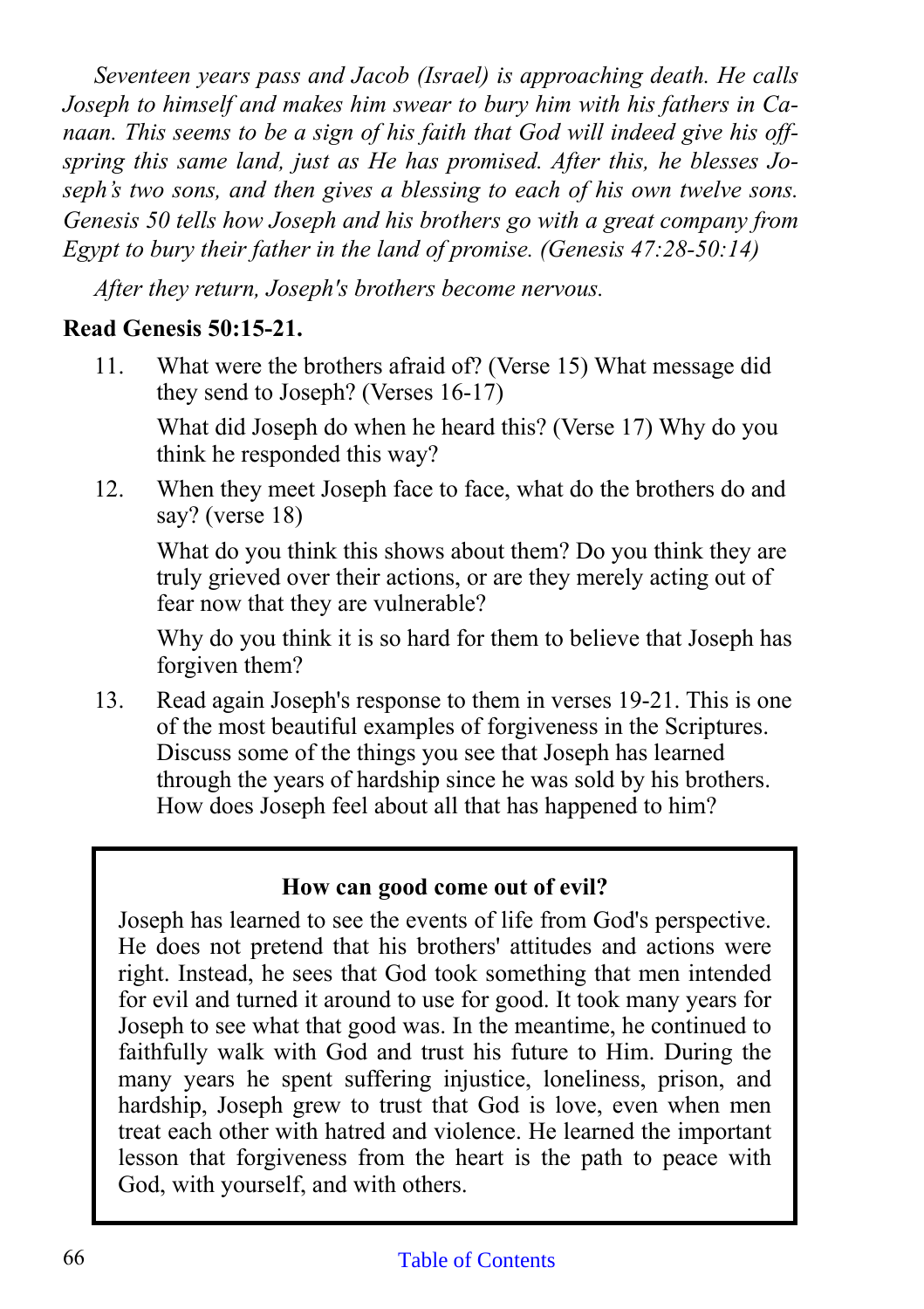The Apostle Paul wrote about this in his letter to the Romans. Read Romans 8:28. Now read it again. God is sovereignly in control of everything, and He can turn bad things around to use them for good in our lives and the lives of others. Will you trust Him when bad things come into your life?

#### **Read Genesis 50:24-26.**

14. In these verses, what does Joseph say to his brothers that shows that he believes that God will be faithful to His covenant promise?

Although we have no record of God directly speaking His covenant promise to Joseph, it surely must have been told to him by his father. Hebrews 11:22 tells us that Joseph, like Abraham, had faith that God would do what He had said.

## *What does this mean for us today?*  **Application and Prayer**

### **Read Romans 12:19-21.**

- 1) Discuss some of the ways that Joseph is a beautiful example of someone who did what this passage says.
- 2) Have there been times in your life when you were treated wrongly by others? Did you plan revenge? Did you hold bitterness in your heart? Or did you trust God to make things right in His way and in His time?

If not, what will you do differently in the future?

- 3) Discuss examples of practical ways that you can overcome evil with good.
- 4) Often it is not easy for us to obey these verses. It is not natural for us to show kindness to those who treat us with hatred or cruelty. But we must remember that as believers, we have the Holy Spirit living inside of us. He promises to help us in our weakness.

Take some time now to pray and ask God to give you His grace to show love to your enemies. If there are specific incidents in your life where people have wronged you, talk to Him about those now.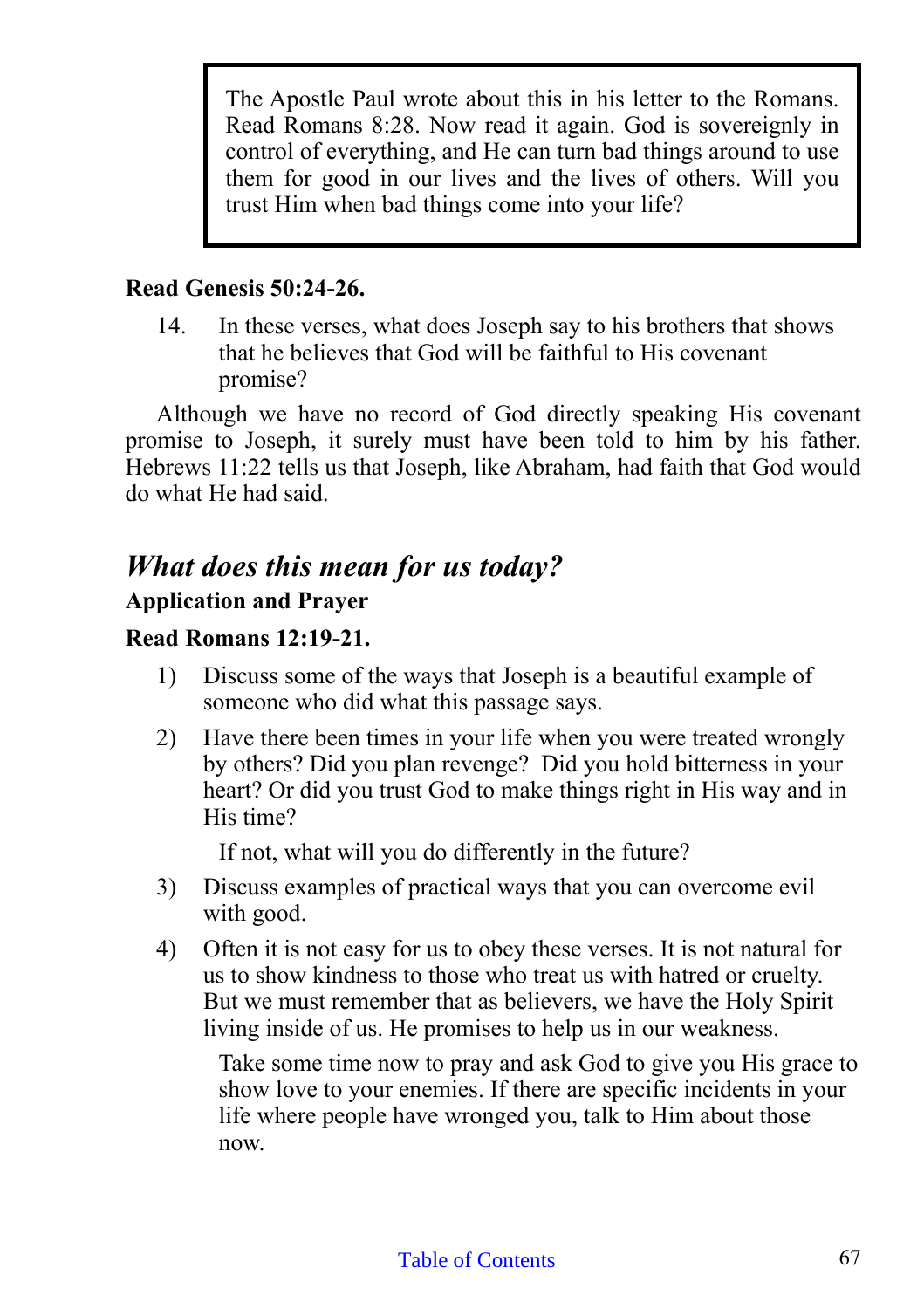## **A CHALLENGE…**

**If you are able to, before the next study read through the entire book of Genesis (chapters 1-50) once again. It will probably take you a total of 4 or 5 hours. It is best if you can do this all at one time. If you can't do it all at one time, try to read it all over 3 or 4 sessions. Don't read so fast that you can't understand what's happening, but don't stop to meditate on one or two verses either. This time, you are reading to get the "big picture," that is, to see how all of the various stories flow together.** 

**One idea that you might find enjoyable is to gather as a small group for an entire morning or evening (or you may want to do this in two separate sessions) and take turns reading out loud. All who want to and are good readers can read a chapter at a time. Those who are listening will need to be careful not to fall asleep or let their minds wander!**

**It may not be easy to set aside this much time, and you may find it challenging to concentrate for this long. But you will find it very rewarding if you do it!**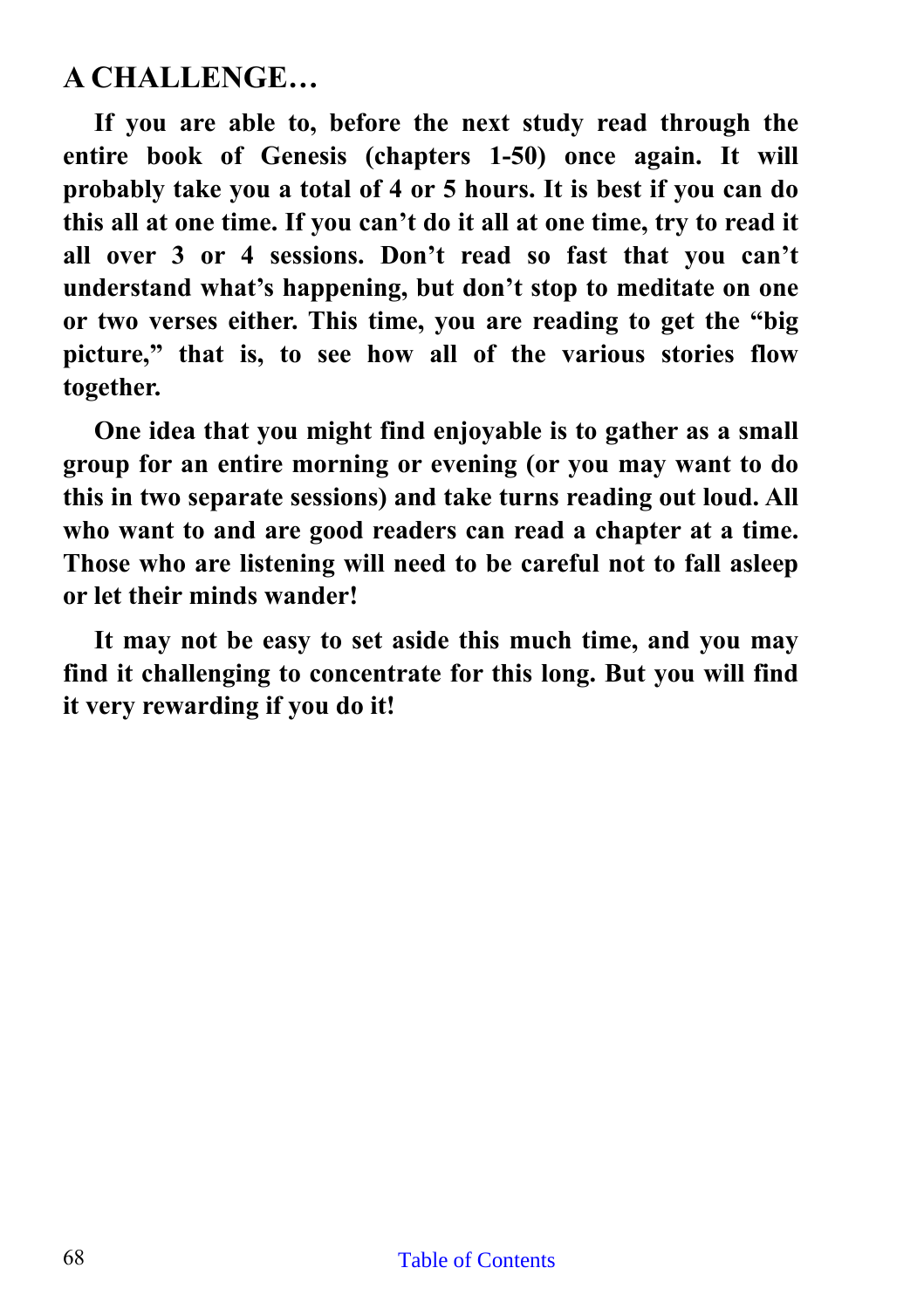## **14. OVERVIEW FROM CREATION TO JOSEPH**

## *Genesis 1-50*

### **Opening Questions:**

From our previous study, what are some of the ways that Joseph showed mercy to his brothers? Why were they full of fear? Who did Joseph say had really brought him to Egypt? For what purpose did He bring him there?

#### **Introduction:**

Did you take the challenge at the end of the last study? If you did, you will be better prepared for this study. This one is different from the others. Instead of looking at one or two people or events, this time we will take a broad look at the whole book of Genesis to see some of the important lessons that we learn from it. Don't rush this study! You may want to take more than one session to go through it so you can take time to recall many of the wonderful truths you have learned from Genesis.

#### **I. From Genesis 1 and 2:**

- 1. What do we learn about the creation of the world from these chapters?
- 2. What do we learn about the creation of mankind?
- 3. How do the truths found here encourage you to believe in God's love for you and care of you?

How do they help you to believe that God has a purpose for the world and for every person?

*When I look at your heavens, the work of your fingers, the moon and the stars, which you have set in place, what is man that you are mindful of him, and the son of man that you care for him? Yet you have made him a little lower than the heavenly beings and crowned him with glory and honor. You have given him dominion over the works of your hands; you have put all things under his feet. (Psalm 8:3-6)*

*"You are worthy, our Lord and God, to receive glory and honor and power, for you created all things, and by your will they were created and have their being." (Revelation 4:11)*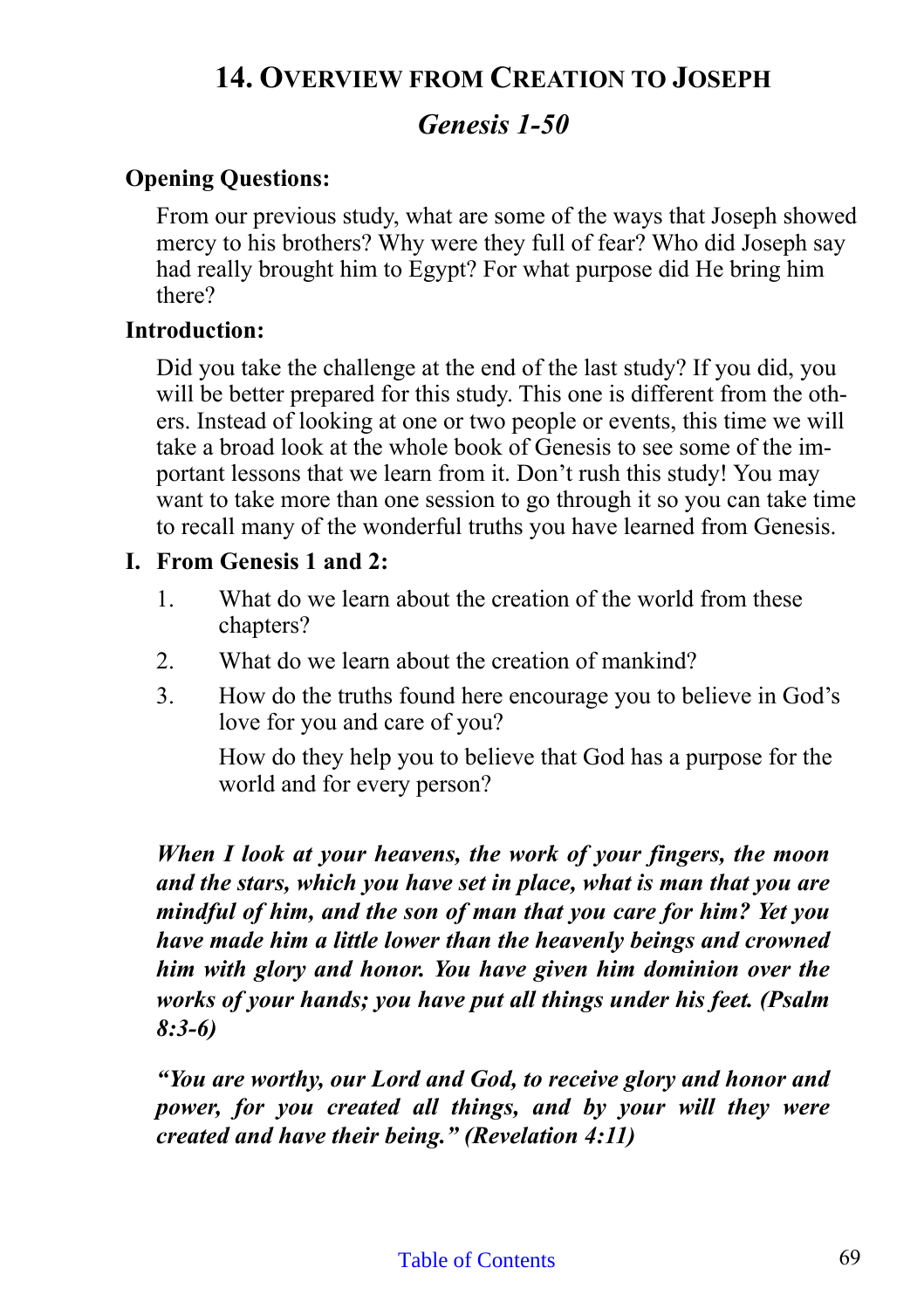## **II. From Genesis 3:**

- 1. What were the consequences of Adam and Eve's disobedience? (verses 7-8; 16-19; and 21-24)
- 2. Is God responsible for the evil that we see in the world today? Explain your answer.
- 3. What did God do to cover Adam and Eve's shame? (verse 21)
- 4. How does God cover our shame?

#### *"See, I lay a stone in Zion, a chosen and precious Cornerstone, and the one who trusts in Him will never be put to shame." (1Peter 2:6)*

### **III.From Genesis 4-9:**

- 1. Explain the condition of man on the earth as the years went by. What happened to God's perfect creation?
- 2. According to chapters 6-7, what did God do because of this condition?
- 3. Why did God spare Noah? (Genesis 6:8, 9 and 22)
- 4. How do these chapters help you to understand why God brings judgment? What do people today need to do to escape destruction in the final judgment in the same way that Noah was saved from the flood?

## *For God so loved the world that he gave his one and only Son, that whoever believes in him shall not perish but have eternal life. (John 3:16)*

*Just as people are destined to die once, and after that to face judgment, so Christ was sacrificed once to take away the sins of many; and he will appear a second time, not to bear sin, but to bring salvation to those who are waiting for him. (Hebrews 9:27-28)*

## **IN GENESIS 1 – 11…**

…we learn about creation and man's disobedience. We see how sin increased and how God brought judgment through the flood. However, we see from Genesis 3:15 that God had a plan from the very beginning to destroy the power of mankind's enemy, Satan.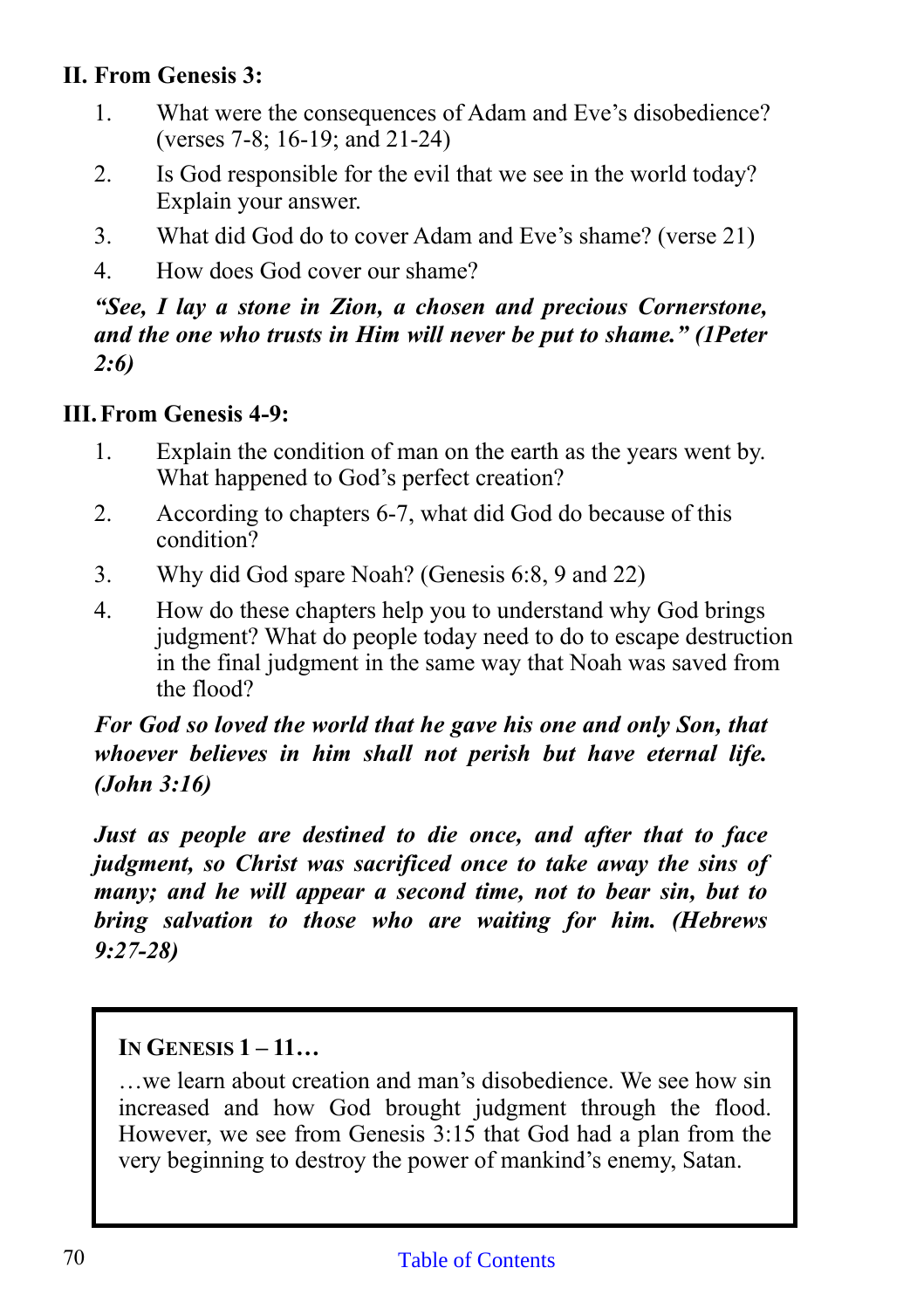**IN GENESIS 12 – 50…**

… we see God, in His great mercy, beginning to bring about this plan. We see Him calling out Abraham and his offspring to be His specially chosen people. In the next part of this study we will look at some of the things that we have learned from Abraham, Isaac, Jacob, and Joseph.

#### **IV. Abraham and Isaac**

1. Read God's promise to Abraham in Genesis 12:1-3 and also in Genesis 15:1-5. Why was Abraham (Abram) counted righteous before God? (Genesis 15:6)

How did Abraham show that he had faith?

*By faith Abraham, when called to go to a place he would later receive as his inheritance, obeyed and went, even though he did not know where he was going. By faith he made his home in the promised land like a stranger in a foreign country; he lived in tents, as did Isaac and Jacob, who were heirs with him of the same promise. For he was looking forward to the city with foundations, whose architect and builder is God. And by faith even Sarah, who was past childbearing age, was enabled to bear children because she considered him faithful who had made the promise. And so from this one man, and he as good as dead, came descendants as numerous as the stars in the sky and as countless as the sand on the seashore. (Hebrews 11:8-12)*

How are we today counted righteous before God?

*The words "it was credited to him [Abraham]" were written not for him alone, but also for us, to whom God will credit righteousness for us who believe in him who raised Jesus our Lord from the dead. (Romans 4:23-24)*

2. Describe the covenant that God made with Abraham. (Genesis 17:1-10)

*Throughout the rest of the Old Testament, God will be teaching the offspring of Abraham—the nation of Israel, how to live as people of the covenant. He will teach them how to live as His people and worship Him as their only God.*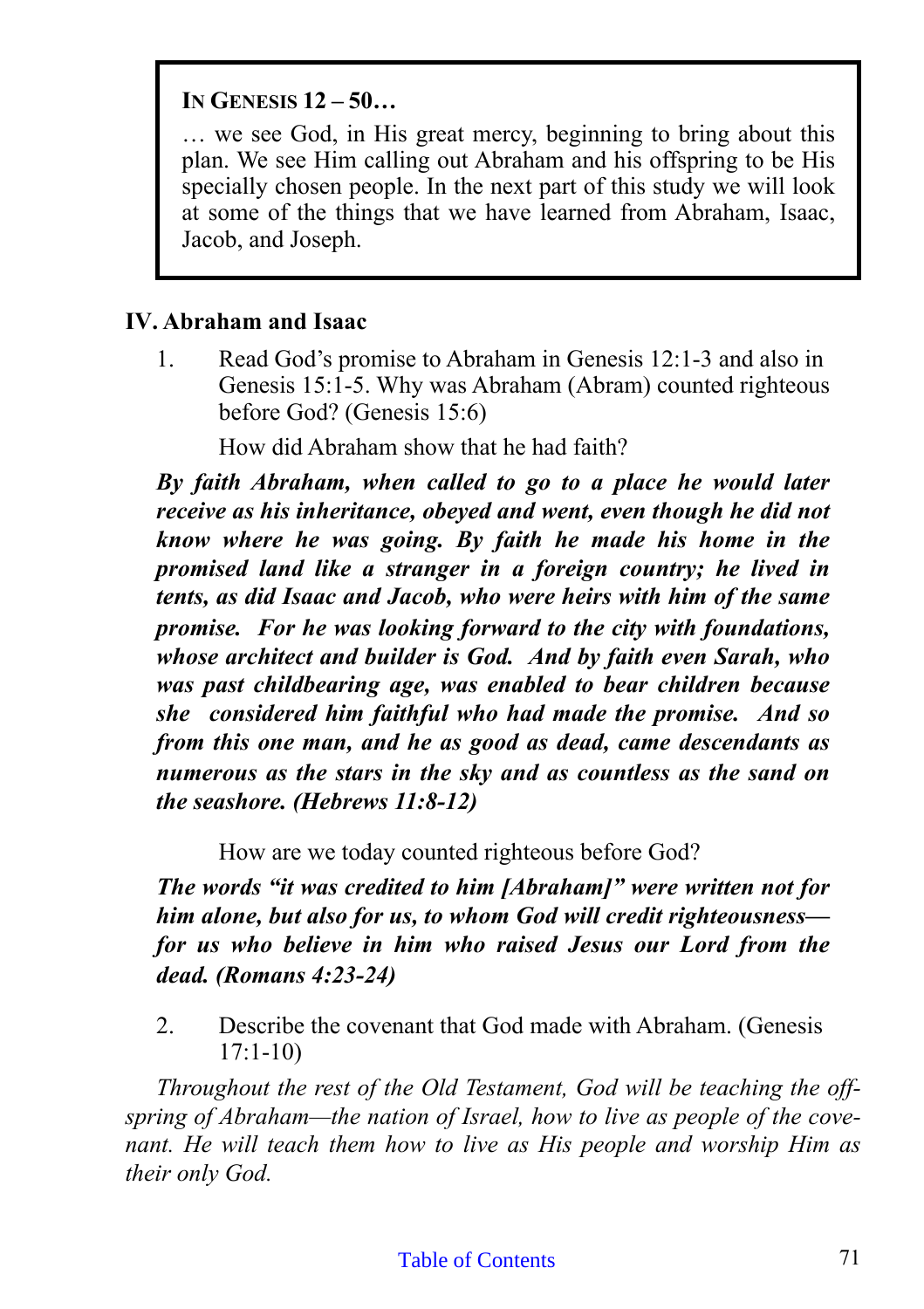3. Tell how Abraham showed that he feared God and that he trusted Him when God tested him in Genesis 22.

*By faith Abraham, when God tested him, offered Isaac as a sacrifice. He who had embraced the promises was about to sacrifice his one and only son, even though God had said to him, "It is through Isaac that your offspring will be reckoned." Abraham reasoned that God could even raise the dead, and so in a manner of speaking he did receive Isaac back from death. (Hebrews 11:17-19)*

4. How does the story of Abraham's life help you to understand a little better that God is a faithful God?

#### **V. Jacob**

- 1. Do you remember what the name "Jacob" means? In your own words, tell how Jacob's name suited him. (Genesis 25:29-34 and Genesis 27)
- 2. How did God use Jacob's Uncle Laban to humble him? (Genesis 29:16-30; Genesis 30:25-36; and Genesis 31:6-7)
- 3. How did God show His faithfulness to Jacob during the years that he was away from his father's home?
- 4. As God patiently worked in Jacob's life, what changes took place in him? (Genesis 32:9-10; Genesis 33:18-20; Genesis 35:3

What new name did God give him? (Genesis 32:28; Genesis 35:9)

## *…for it is God who works in you, both to will and to work for his good pleasure. (Philippians 2:13)*

#### **VI. Joseph**

- 1. Briefly tell some of the unjust incidents that happened to Joseph. (Genesis 37:23-28; Genesis 39:6-20; and Genesis 40:23 and 41:1)
- 2. Describe some of the ways that Joseph is a good example for us. (See Genesis 39:6-20, Genesis 45:4-8, and Genesis 50:15-21)

## *And we know that in all things God works for the good of those who love him, who have been called according to his purpose. (Romans 8:28)*

3. How is Joseph's life a good example of the above verse? (Genesis 45:4-8 and Genesis 50:15-21)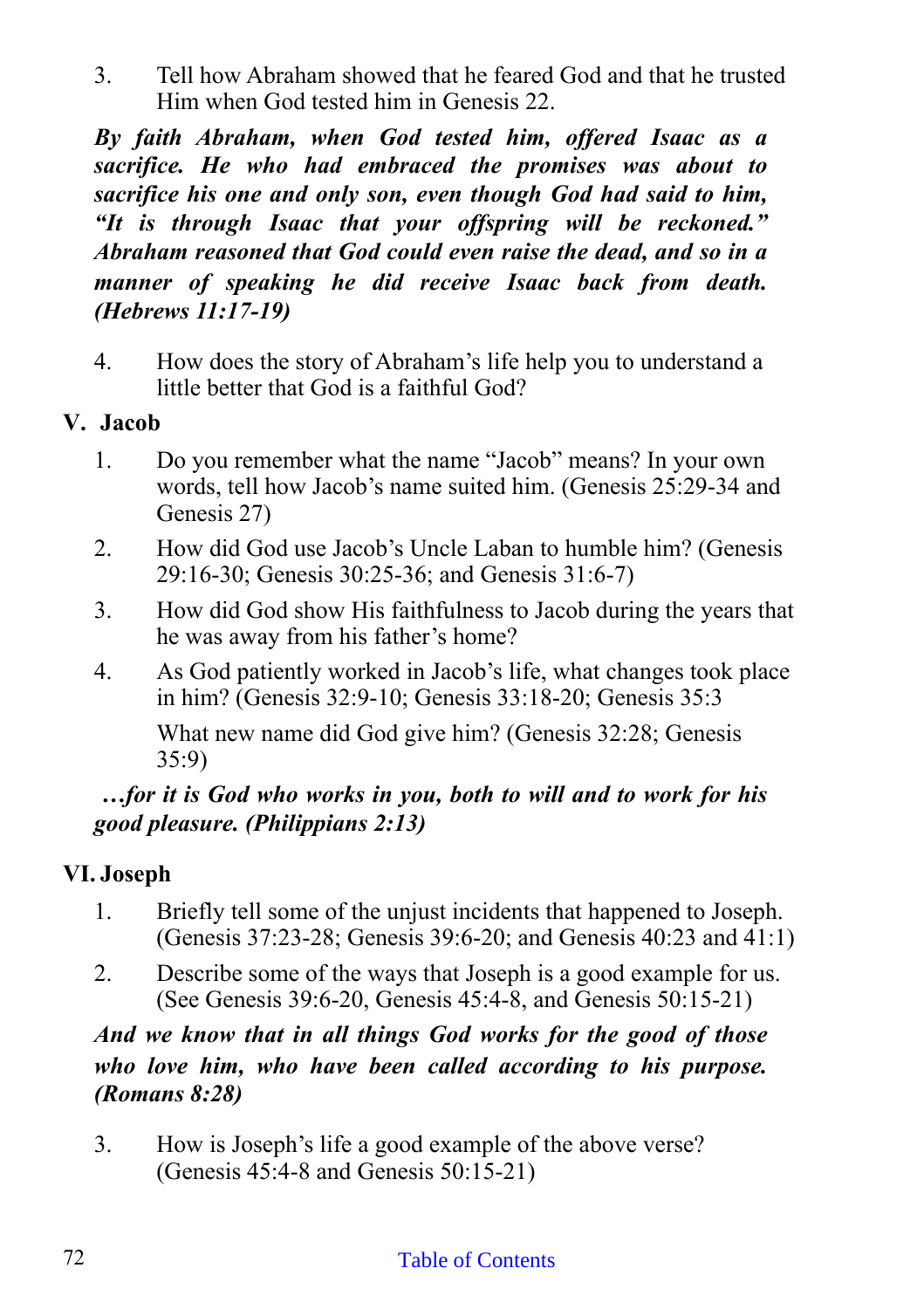4. Remember that in Genesis 15:13-14 the Lord prophesied to Abraham that his offspring would be strangers in Egypt for 400 years. In Genesis 46:1-4 He repeats this word. How did God sovereignly move in the life of Joseph to fulfill this prophecy?

As you continue on in your study of God's Word you will see that:

- As He promised, God will make Abraham's descendants into a great nation.
- Although many times they will be rebellious. God will continually work with them to teach them to walk in His ways.
- Through His people, God will display His power and glory to the surrounding nations.
- God is preparing His people for the coming of the Savior. Finally, in just the right time, God will send His Son, Jesus, the Messiah, to save all people from their sins.

Take a few minutes now to think about and discuss the following questions with your group. If you are studying alone, write down your thoughts in a journal.

# *From your study of the book of Genesis, what touched you the most?*

*What lessons have you learned personally that have changed you in some way?*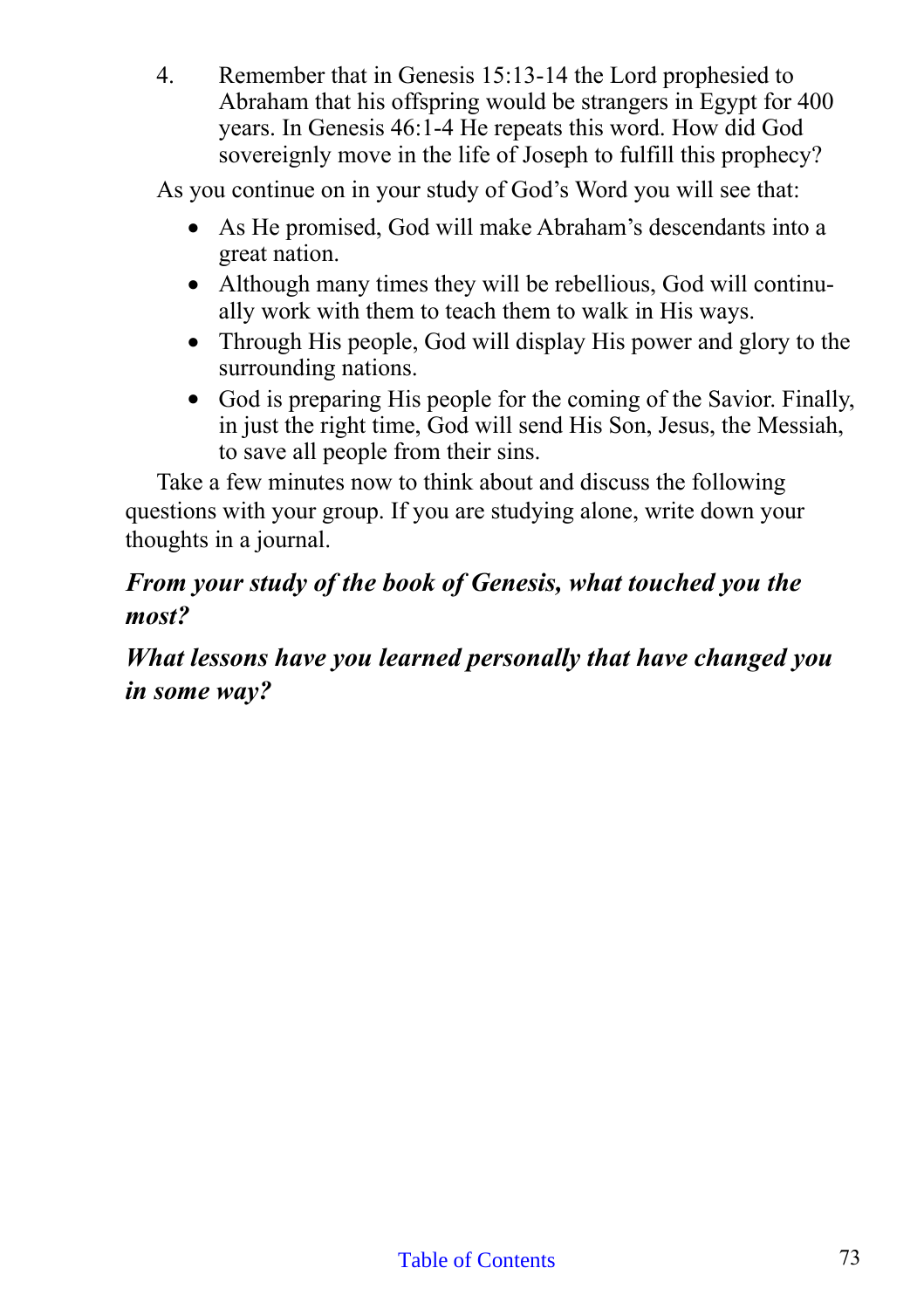# **TO DO ON YOUR OWN**

**Below are suggestions of several studies you may want to do which are not included in this book.** You could read them alone, or someone in your group could guide your discussion with the same type of questions that are used in this book. Such questions will help you to look closely at the passages and discuss how to apply the truths to your lives in today's world.

## **ABRAHAM AND ISAAC WITH KINGS**

### *Genesis 12:10-20; Genesis 20; Genesis 26:6-11*

Abraham had several encounters with kings where he acted deceptively. He called his wife Sarah "my sister." On both occasions, he was afraid that the king would kill him and take her as his wife. Actually, they did take Sarah because he called her his sister. Abraham used deception to protect himself, which put Sarah in a very difficult place. The Lord intervened to protect Sarah's purity.

Years later, Isaac followed his father's example with another king named Abimelek. (Abimelek means "my father the king" which was probably not a name but a title for kings in those days, similar to the word "Pharaoh.") Isaac, following his father's habit, called Rebekah his sister. Again God intervened and saved her purity. The writer of Genesis tells us that the kings rebuked Abraham and Isaac for their deception.

The Bible makes clear that all people... prophets, kings, and ordinary people... have fallen short of God's glory. All need salvation by God's grace. No one will appear before God in his own righteousness. Only Jesus Christ lived a perfect life before God. In these studies we see a family weakness that began with Abraham and came out in other children born later: deception. Such deception caused problems many times in the family of Abraham. And so it is with us. The habits we form are often seen in our children when they grow up. As followers of Jesus, we must learn God's ways and put off our old ways. None of these great men of faith were perfect. Yet, God was teaching them His ways and continuing His covenant with them. They continued to walk with Him by faith.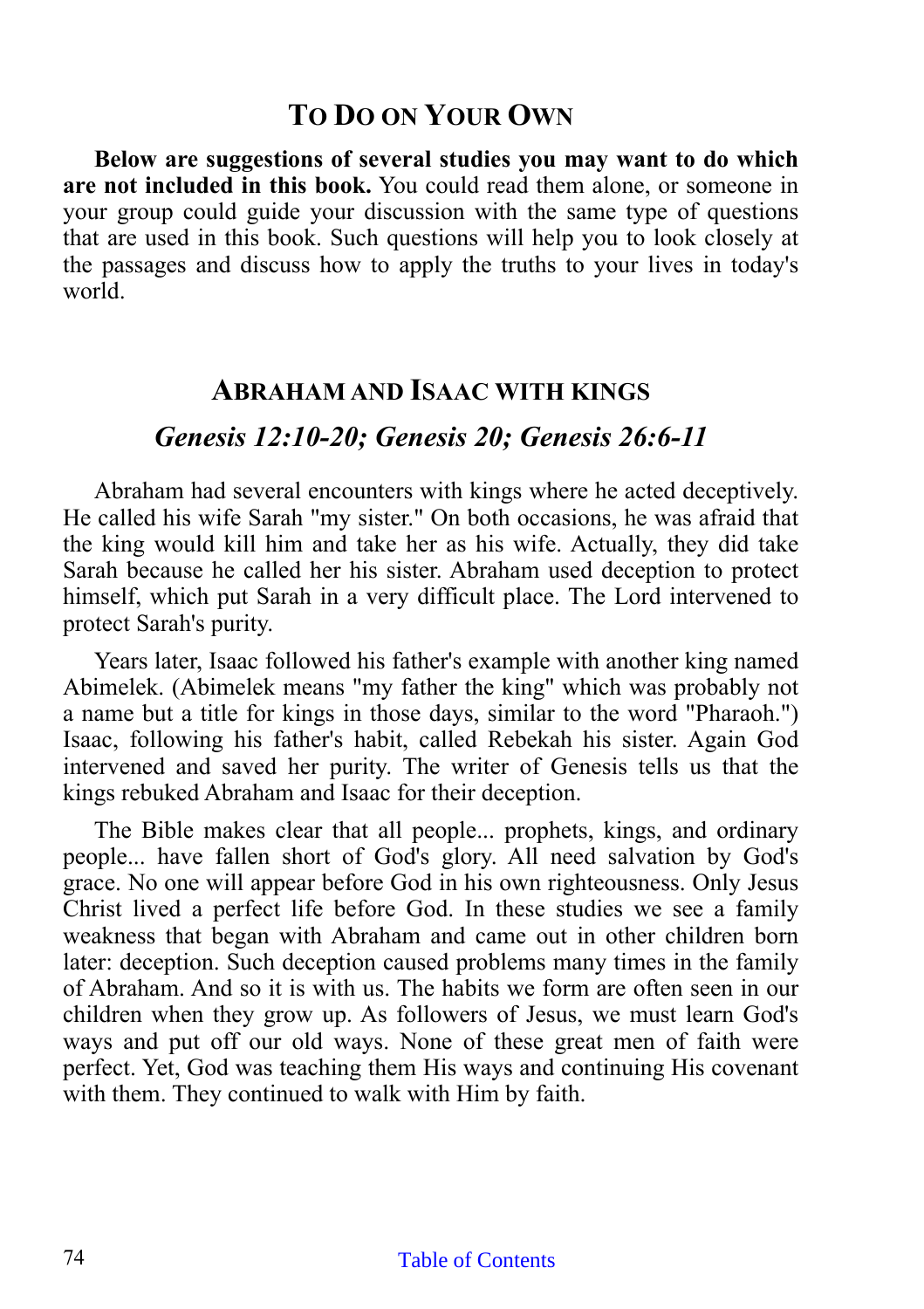#### **ABRAHAM AND LOT**

### *Genesis 13 and 14*

These two chapters tell of two important interactions between Abraham and Lot. Chapter 13 tells how Lot separates from Abraham and moves to the lower plain, leaving Abraham to dwell in the higher, less fertile areas. The plain looks more appealing to Lot, but as you see in chapter 14 and then in Study 7 (Genesis 18-19), this is not necessarily a better place to live. In Genesis 14, Abraham has to rescue his nephew from a group of kings who have come in and attacked his city. Studying these chapters before doing Study 7 will help you understand how Lot got himself into the situation he was in. It will also help you to see that choosing the easy life is often not the best way to grow in our walk with God.

## **A WIFE FOR ISAAC**

### *Genesis 24*

This is a very touching and romantic story! You will remember that God called Abraham to leave the land of his relatives and journey to a new land that He would show to him. Abraham now lives in Canaan. But he doesn't want his son to take a wife from among the Canaanite women. So he sends his servant to the land of his relatives, to the home of his brother, to bring back a wife for Isaac. In this beautiful story we see how the servant prays as he travels, asking God to lead him to the wife of His choice. This chapter will encourage you to seek God's guidance in the important decisions you must make in life. You will see that you can trust Him to lead you in ways that will fulfill His purposes and also bring blessing to your life.

## **JUDAH AND TAMAR**

### *Genesis 38*

As you can see as you study through the book of Genesis, not everyone whom God used for His purposes acted according to God's righteous ways. Some people think that a story of immoral behavior should not be included in a holy book. But in the Old Testament, God allows us to see people as they really were. God was working in history to build a nation that would follow Him and He did it through ordinary people, just like us who live in the world today. God is still working in this world through people—both

Table of Contents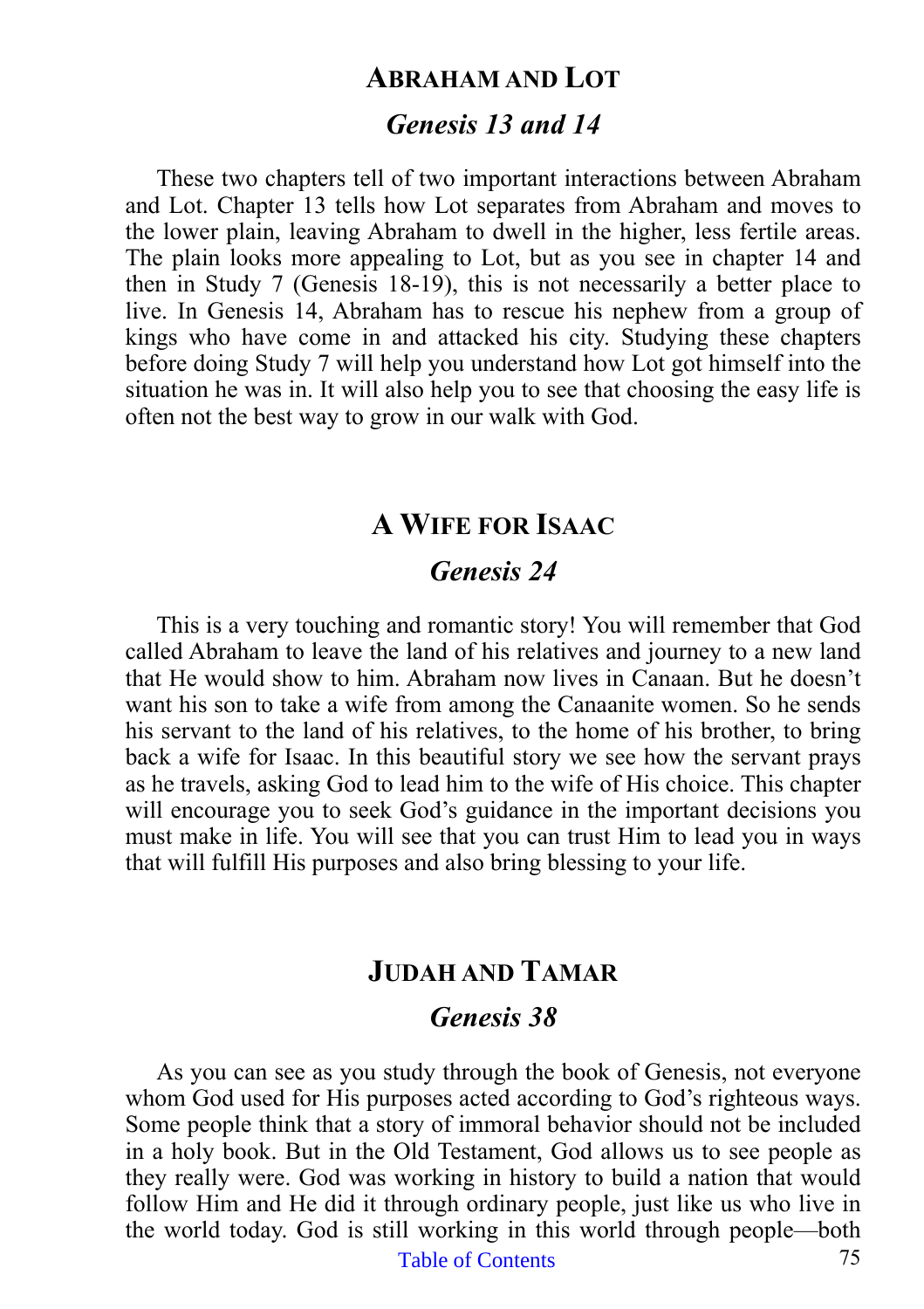good and bad—to bring about his purposes.

In this chapter we see that Judah, one of Jacob's twelve sons, cheats his daughter-in-law out of her legitimate right to children. In Jewish culture at that time, if a husband died leaving no children, it was the responsibility of the husband's brother to take the widow as a wife—even if he was already married—and give her children. Tamar is left as a widow and deceived into thinking she will be given to Judah's youngest son. But she is not given to him. Without a husband or a son to protect and care for her, Tamar is left defenseless.

In this story we see Judah's selfishness and also his self-righteousness. He is quick to accuse Tamar of sin without acknowledging his own sin until his sin is exposed. But God sees Tamar in her helpless situation and blesses her with twin sons. In spite of the circumstances, Judah and one of the twins (Perez) will be a part of the line of the ancestors of Jesus the Messiah. (See Matthew 1:2-3 and Luke 3:33.)

Throughout the Old Testament there is often no comment made by the writer about whether a person's actions were right or wrong. Therefore, we must discern this by looking at the whole of Scripture, as well as at the culture of the time it was written. Certainly, everything in this story is not done in God's way. Yet we see God showing mercy to Tamar. God has said He will be the defender of the defenseless.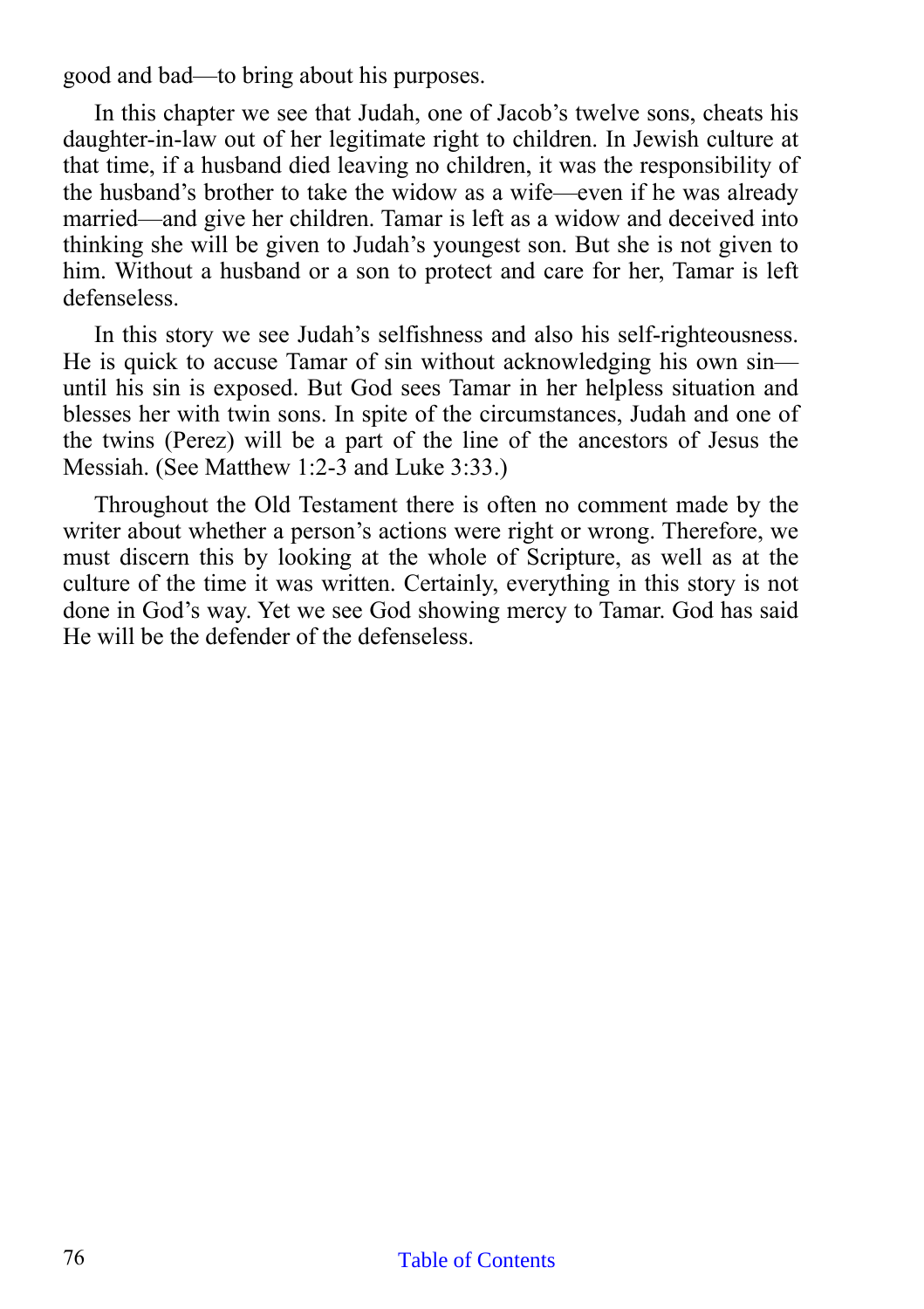# **GUIDELINES FOR TRANSLATORS**

You will note that these studies have been written in simple English. It is our hope that speakers of many different languages will find them easy to translate into their own language. It is not necessary to ask permission before translating them. However, if you do translate them, we would like to know about it. It may be possible for us to include your translation on our website (www.learnhisways.com) in the future.

We also ask that you follow the guidelines given below in translating. These will help to keep the studies as close as possible to the Scriptures and to the original design of the writers of the study. The suggestions for what words to use are especially important if these studies are to be used with those who are not yet believers. For example, in cultures that are sometimes hostile to the Christian faith, a better word choice can build a bridge instead of raising a barrier to their coming to faith.

#### **Guidelines:**

#### **1. Use actual words from the Bible for direct quotes.**

Anytime there is anything in quotes, if it is taken from the Bible, please go to the Bible in your own language and copy directly what is there. Do not translate from the English quote. Also, as you are

translating a study, keep the Bible in your language open to the passage being studied, and try to use the same terms that are used in that passage as much as possible. For example, in study 6 there is discussion of Abram learning to worship. He made sacrifices on an "altar." Be sure to use the word in your Bible for "altar," not a word you find in the dictionary.

#### **2. Words to use for "Bible," "Christian," "God" and "Christ."**

Even though these are studies in Genesis, they speak to Christians and often take the reader to the New Testament for application. However, we are aware that they will also be used by believers who share them with unbelievers.

In some countries (especially Muslim countries), using the words above or some form of these words can cause unnecessary anger and offense. Some people still think about religious wars when they hear these words, and they associate them with their enemies. Therefore, in your translating please think carefully about the words that you use.

For the word "Bible," use words from your language for "Holy Book," "The Word," God's Word," or "Old or New Testament." In many Muslim countries, "Injil" is a good word to use for "New Testament." For the word "God," you should choose the word that is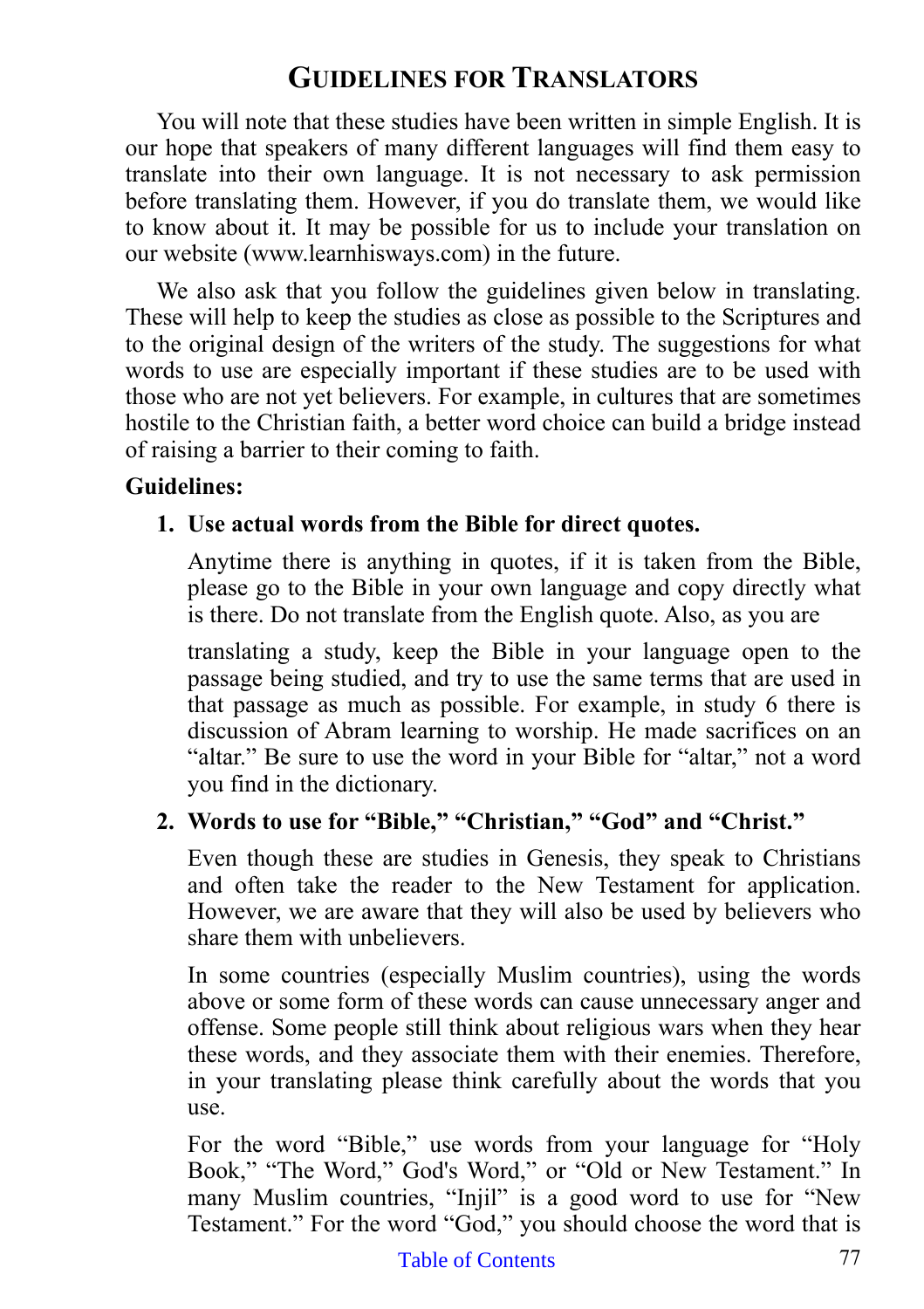most commonly used by believers in your country. Believers in some Muslim countries use the word "Allah," other countries have other words that they prefer.

For "Christ," it's best to use the word in your language for "Messiah," or "Anointed One." This is the meaning of the word "Christ." For "Christian," use words from your language for "follower of Jesus the Messiah," "follower of Jesus," or "believer"- or whatever words are most commonly used and accepted by believers in your country.

If you are translating into a language with a Christian heritage, obviously you should use the words they are familiar with. In general, please try to choose words for these terms that are familiar, easily understood for their true meaning, and least likely to cause unnecessary offense.

### **3. Words to use for "church."**

Occasionally in the application part of the study the word "church" is used.

It is important to think about what "church" or "fellowship" means for most of the speakers in your language who will use these studies. What word will best describe what they experience as a gathering of believers for worship and hearing the Word of God? In many countries, this will be a small home fellowship. For them, it's better for the word to carry the meaning of "fellowship," "meeting for believers" or "worship gathering," rather than the meaning of a big group that meets in a special building.

### **4. Use simple language.**

We have tried to use simple sentences in the English to make these Bible studies easy to understand for anyone, including those who have no knowledge of the Bible and those who have limited education. We want them to be a help to ALL people—not just those who already know a lot. These studies have been used successfully with those who are not yet believers, as well as with very mature **believers** 

Please keep this in mind in translating. Some languages commonly use very complex and formal language in writing. We would ask that these studies be translated into language that sounds just the way people talk in normal, everyday life. They have been written for group discussion, therefore, it is important that everyone understand the questions and comments. Our goal is to help people understand the Bible, not to make them confused.

## **5. Have someone check the translation.**